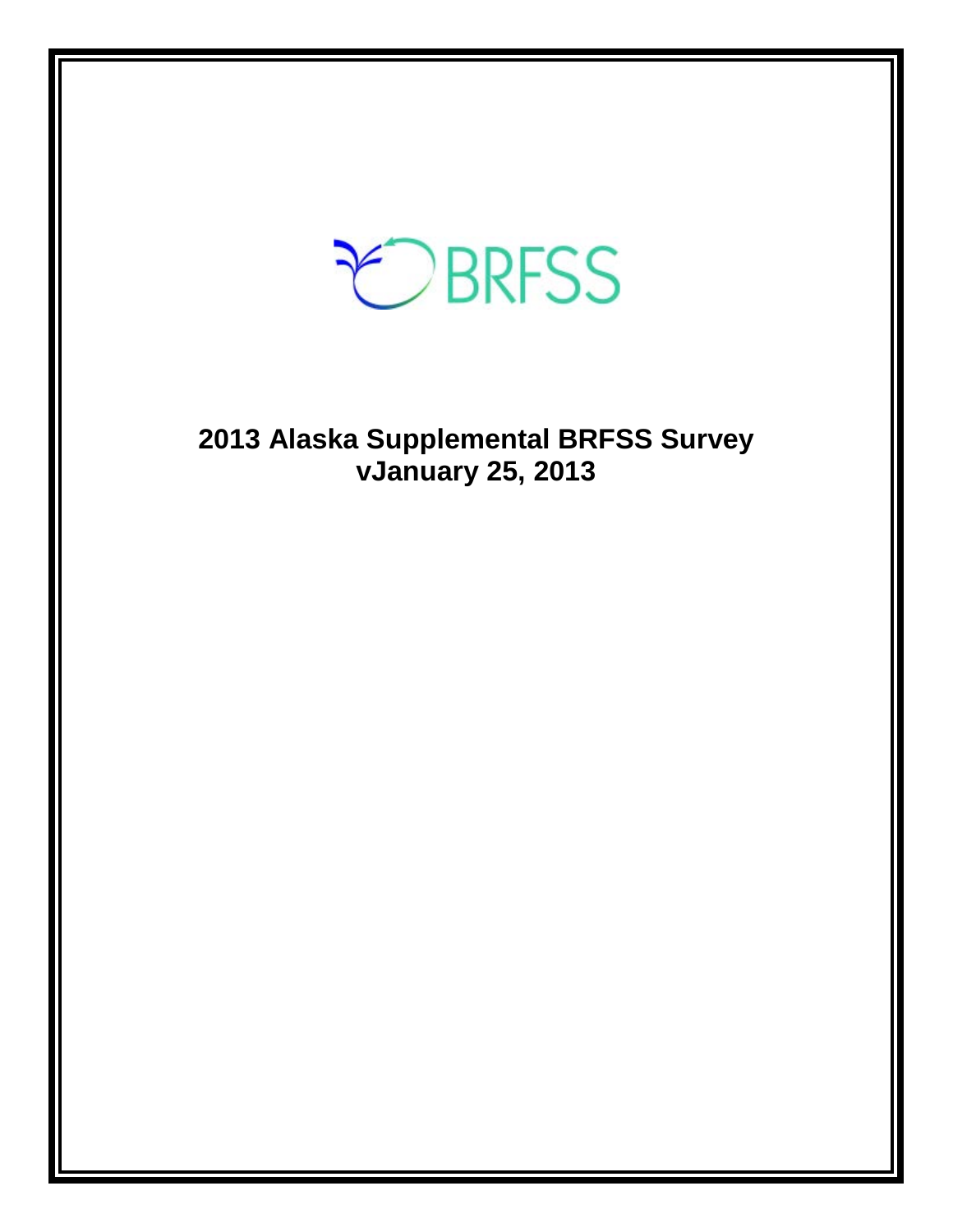

# <span id="page-1-0"></span>**Contents**

| Section 8: Demographics (NOTE: Order of questions NOT the same as core BRFSS)  40 |  |
|-----------------------------------------------------------------------------------|--|
|                                                                                   |  |
|                                                                                   |  |
|                                                                                   |  |
|                                                                                   |  |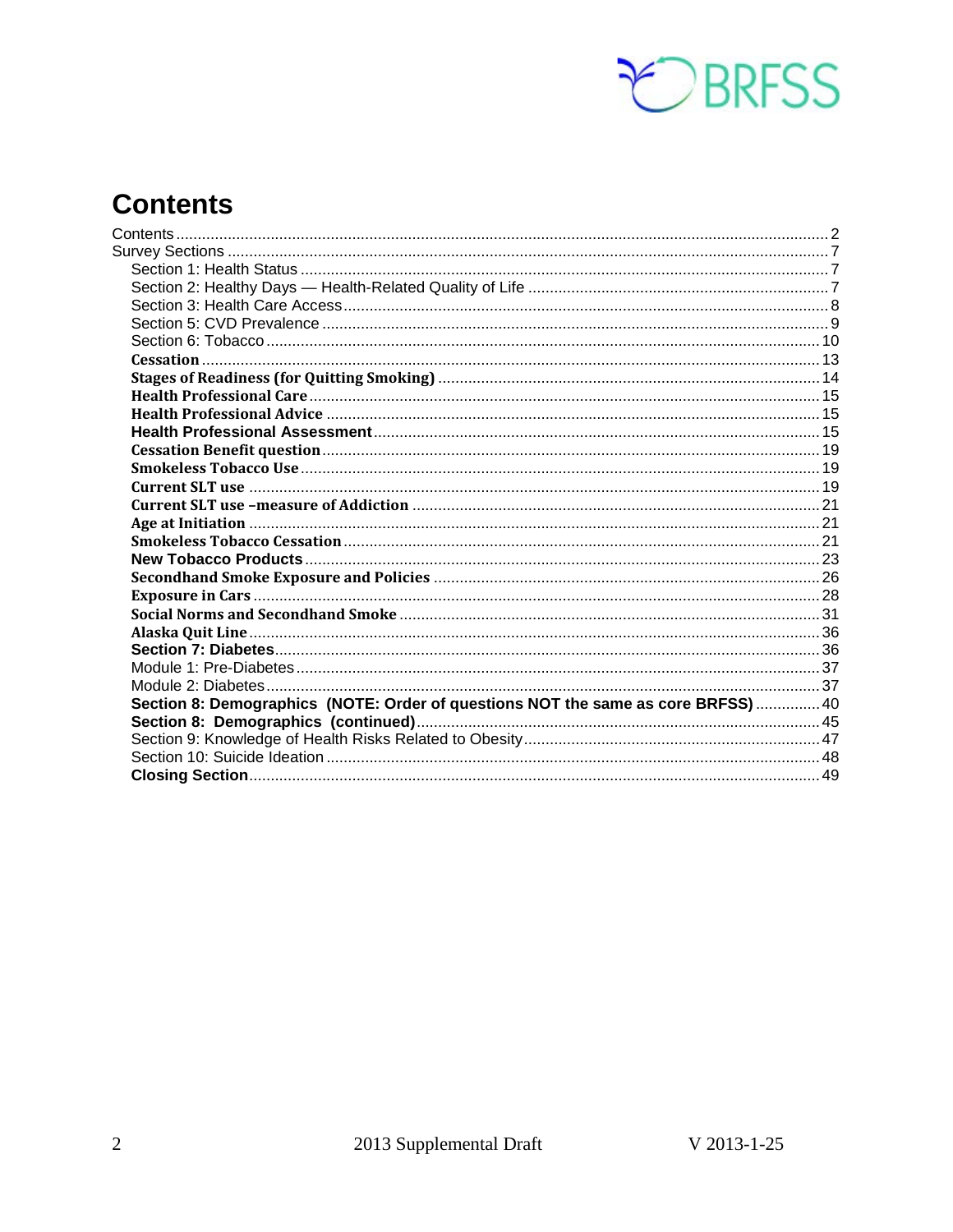

Interviewer's Script

CATI NOTE: Intro script for cell phone needed for cell phone version – be sure to check intro text so does not reference CDC

HELLO, I am calling for the <u>(health department)</u>. My name is \_\_\_\_\_(name) \_\_\_. We are gathering information about the health of **(state)** residents. This project is conducted by the health department. Your telephone number has been chosen randomly, and I would like to ask some questions about health and health practices.

## Is this **(phone number)** ?

## **If "No"**

Thank you very much, but I seem to have dialed the wrong number. It's possible that your number may be called at a later time. **STOP**

## **Is this a private residence?**

**READ ONLY IF NECESSARY: "By private residence, we mean someplace like a house or apartment."**

| Yes | [Go to state of residence] |
|-----|----------------------------|
| No  | [Go to college housing]    |

**No, business phone only**

**If "No, business phone only".**

**Thank you very much but we are only interviewing persons on residential phones lines at this time.**

## **STOP**

**College Housing**

**Do you live in college housing?** 

**READ ONLY IF NECESSARY: "By college housing we mean dormitory, graduate student or visiting faculty housing, or other housing arrangement provided by a college or university."**

> **Yes No**

**If "No",**

**Thank you very much, but we are only interviewing persons who live in a private residence or college housing at this time. STOP** 

**State of Residence**

**Do you reside in \_\_\_\_(state)\_\_\_\_?**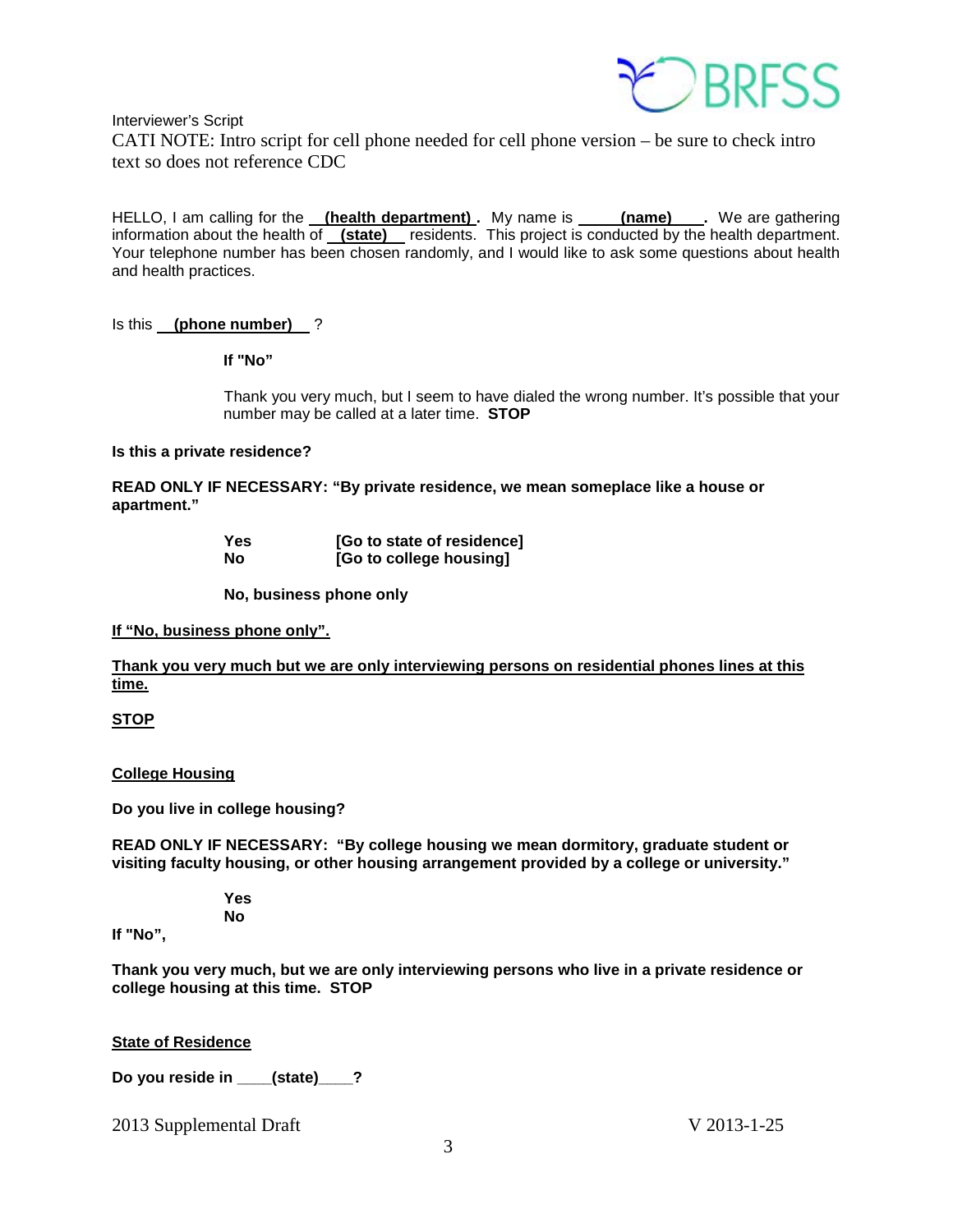

**No**

**Yes [Go to Cellular Phone]**

#### **If "No"**

**Thank you very much, but we are only interviewing persons who live in the state of \_\_\_\_\_\_at this time**. **STOP**

#### **Cellular Phone**

Is this a cellular telephone?

**Interviewer Note: Telephone service over the internet counts as landline service (includes Vonage, Magic Jack and other home-based phone services).**

**Read only if necessary: "By cellular (or cell) telephone we mean a telephone that is mobile and usable outside of your neighborhood."** 

**If "Yes"**

Thank you very much, but we are only interviewing by land line telephones and for private residences or college housing. **STOP**

#### **CATI NOTE: IF (College Housing = Yes) continue; otherwise go to Adult Random Selection Adult**

Are you 18 years of age or older?

|  | Yes, respondent is male |  | [Go to Page 6] |
|--|-------------------------|--|----------------|
|  |                         |  |                |

- **2 Yes, respondent is female [Go to Page 6]**
- **3 No**

**If "No",**

Thank you very much, but we are only interviewing persons aged 18 or older at this time. **STOP** 

#### **Adult Random Selection**

I need to randomly select one adult who lives in your household to be interviewed. How many members of your household, including yourself, are 18 years of age or older?

Number of adults

**If "1,"**  Are you the adult?

#### **If "yes,"**

Then you are the person I need to speak with. Enter 1 man or 1 woman below (Ask gender if necessary). **Go to page 6.**

**If "no,"**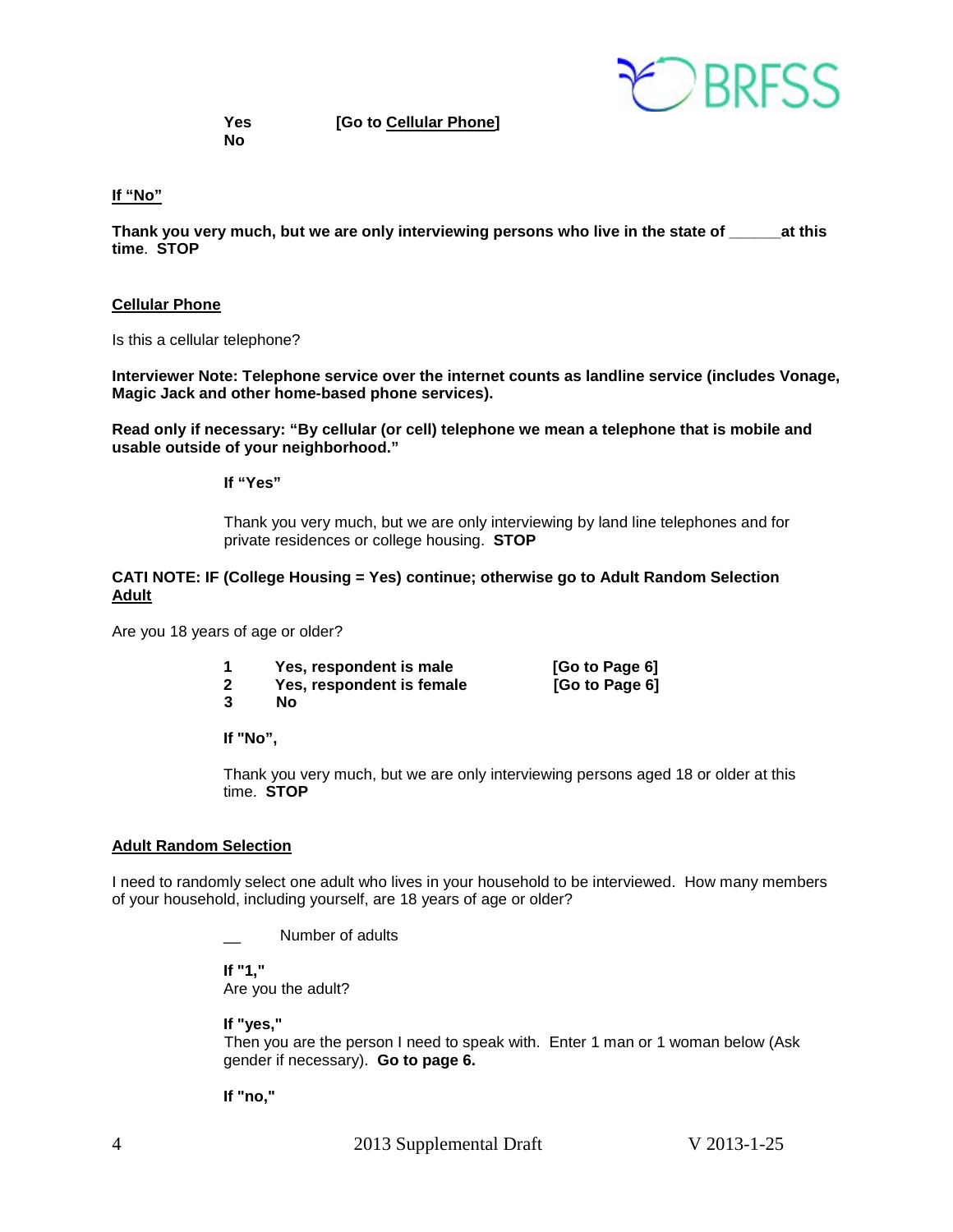

Is the adult a man or a woman? Enter 1 man or 1 woman below. May I speak with **[fill in (him/her) from previous question]**? **Go to "correct respondent" on the next page.**

How many of these adults are men and how many are women?

- Number of men
- Number of women

The person in your household that I need to speak with is \_\_\_\_\_\_\_\_\_\_\_\_\_\_\_.

**If "you," go to page 6**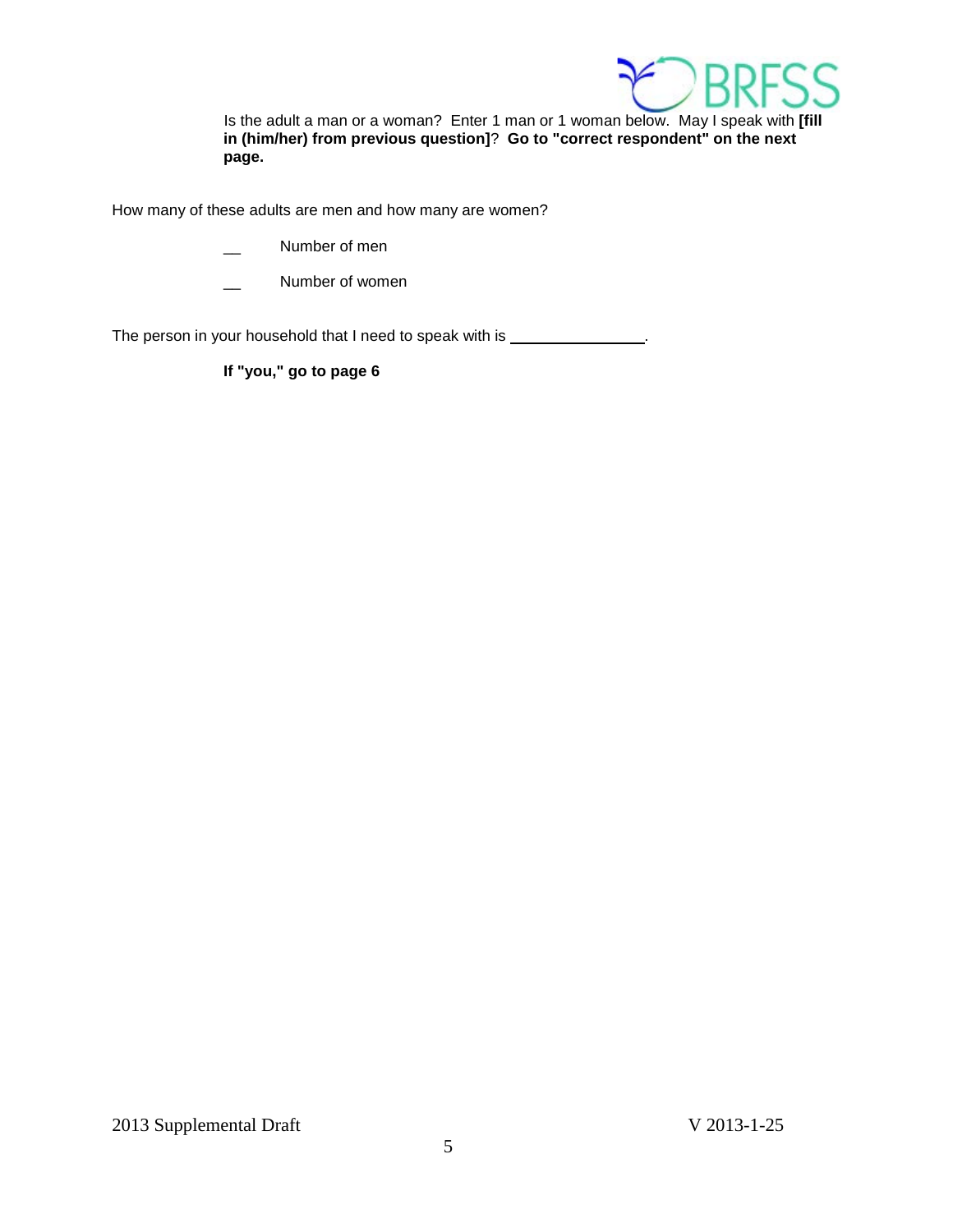

## **To the correct respondent:**

HELLO, I am calling for the <u>\_\_**(health department)** \_\_</u> My name is \_\_\_\_\_**(name)** \_\_\_. We are gathering information about the health of **(state)** residents. This project is conducted by the health department. Your telephone number has been chosen randomly, and I would like to ask some questions about health and health practices.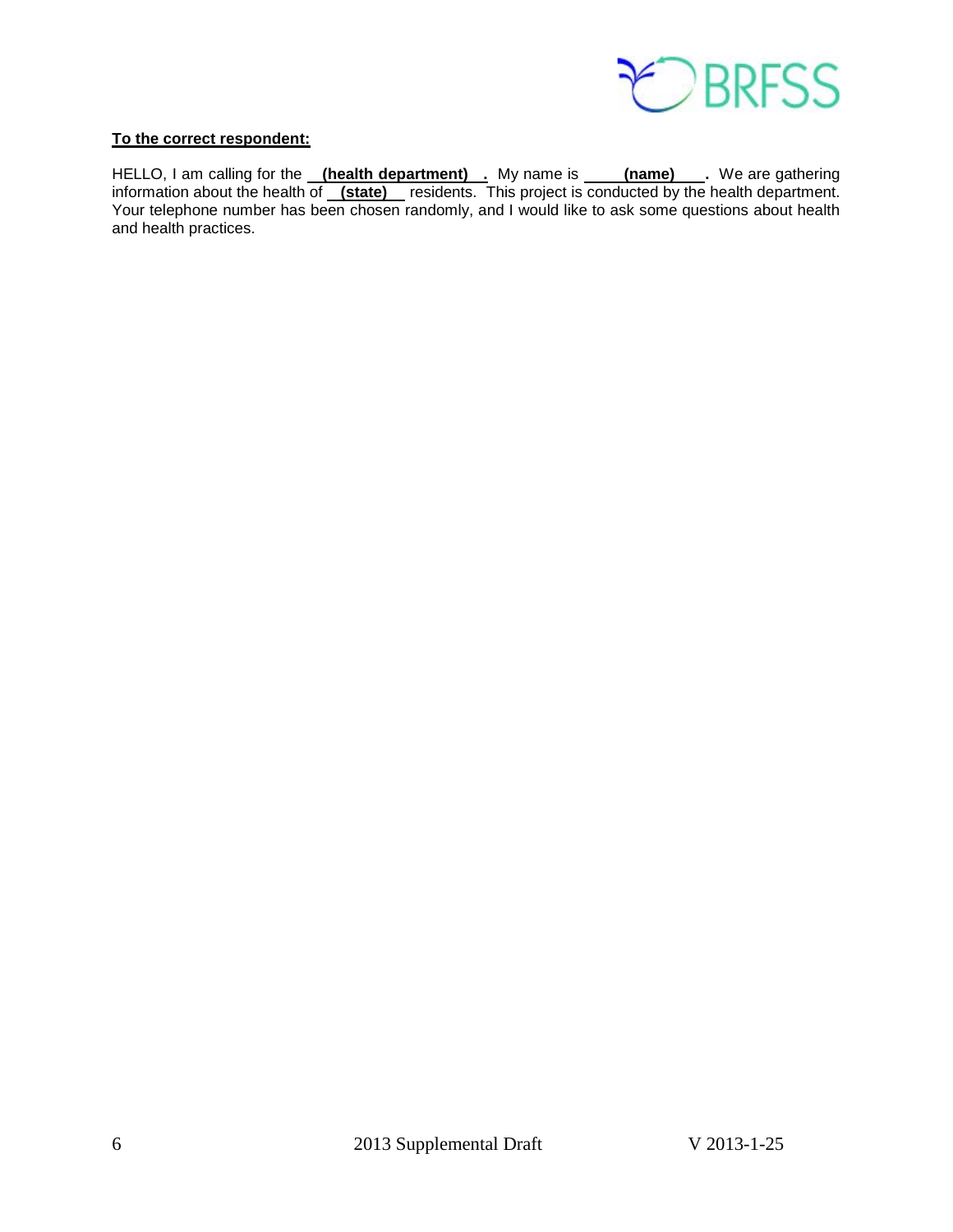

# <span id="page-6-0"></span>**Survey Sections**

I will not ask for your last name, address, or other personal information that can identify you. You do not have to answer any question you do not want to, and you can end the interview at any time. Any information you give me will be confidential. If you have any questions about the survey, please call **1- 877-655-2793**

## <span id="page-6-1"></span>Section 1: Health Status

**1.1** Would you say that in general your health is—

## **Please read:**

- 1 Excellent<br>2 Verv good
- 2 Very good<br>3 Good
- Good
- 4 Fair
- **Or**
- 5 Poor

## **Do not read:**

- 7 Don't know / Not sure
- 9 Refused

## <span id="page-6-2"></span>Section 2: Healthy Days — Health-Related Quality of Life

- **2.1** Now thinking about your physical health, which includes physical illness and injury, for how many days during the past 30 days was your physical health not good?
	- $\frac{1}{8}$   $\frac{1}{8}$  Number of days
	- None
	- 7 7 Don't know / Not sure
	- 9 9 Refused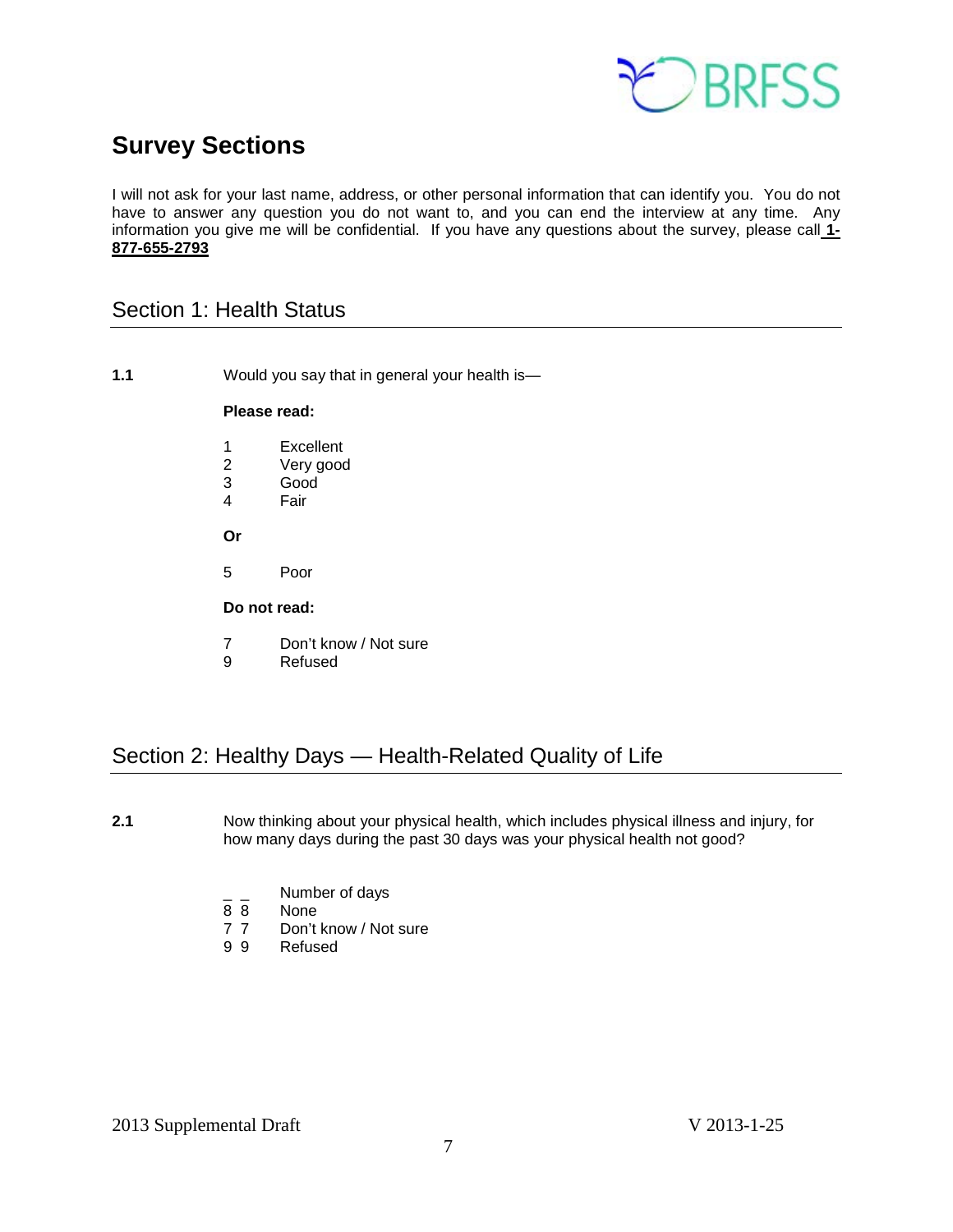

- **2.2** Now thinking about your mental health, which includes stress, depression, and problems with emotions, for how many days during the past 30 days was your mental health not good?
	- $\frac{1}{8}$   $\frac{1}{8}$  Number of days
- 8 8 None **[If Q2.1 and Q2.2 = 88 (None), go to next section]**
- 7 7 Don't know / Not sure
- 9 9 Refused
- **2.3** During the past 30 days, for about how many days did poor physical or mental health keep you from doing your usual activities, such as self-care, work, or recreation?
	- Number of days
	- 8 8 None
	- 7 7 Don't know / Not sure<br>9 9 Refused
	- **Refused**

## <span id="page-7-0"></span>Section 3: Health Care Access

- **3.1** Do you have any kind of health care coverage, including health insurance, prepaid plans such as HMOs, government plans such as Medicare, Native Health Service or Indian Health Service?
	- 1 Yes
	- 2 No
	- 7 Don't know / Not sure<br>9 Refused
		- **Refused**

## **3.2** Do you have one person you think of as your personal doctor or health care provider?

**If "No," ask: "Is there more than one, or is there no person who you think of as your personal doctor or health care provider?"**

- 1 Yes, only one<br>2 More than one
- 2 More than one<br>3 No
- 3 No
- 7 Don't know / Not sure<br>9 Refused
- **Refused**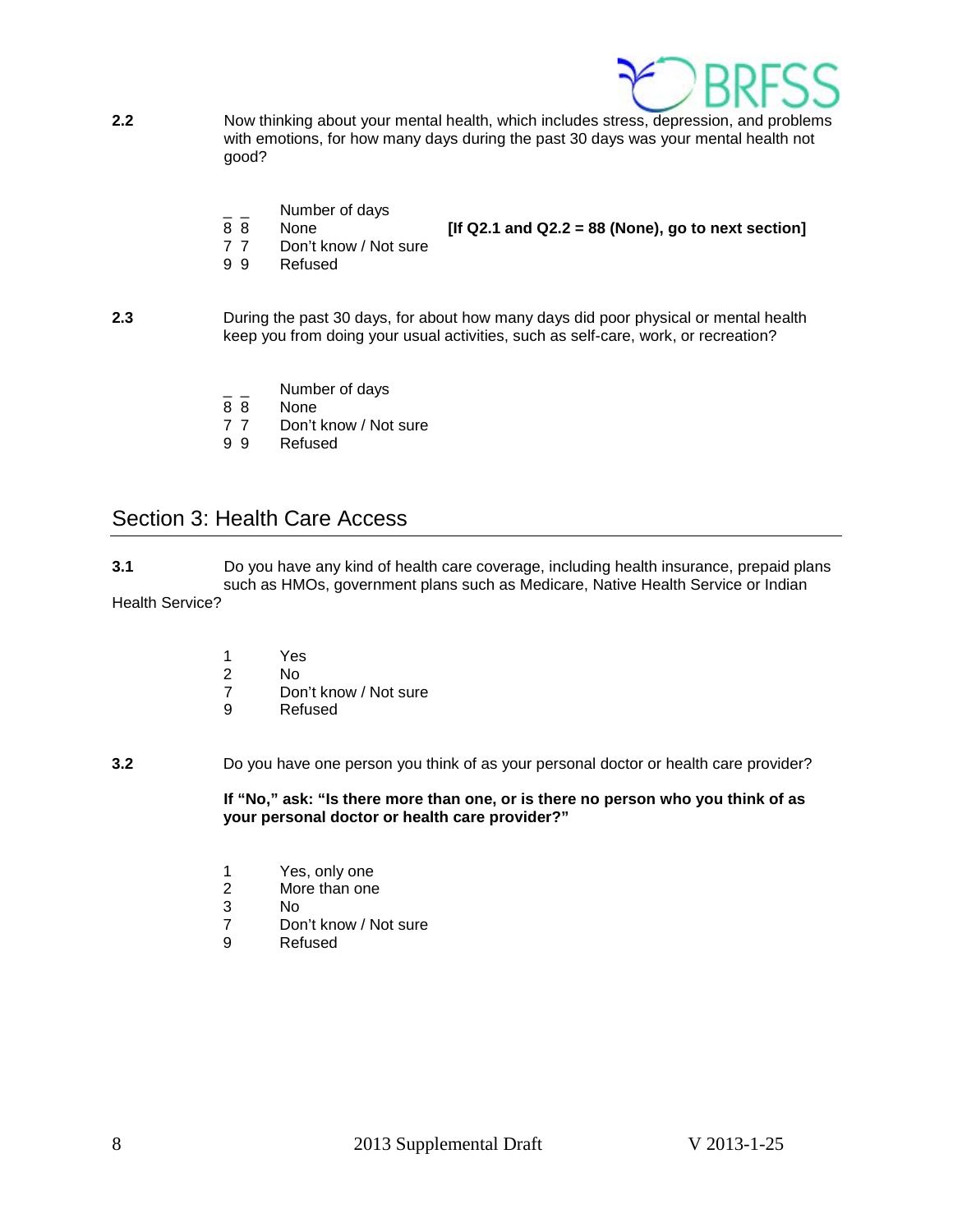

- **3.3** Was there a time in the past 12 months when you needed to see a doctor but could not because of cost?
	- 1 Yes
	- 2 No
	- Don't know / Not sure
	- 9 Refused
- **3.4** About how long has it been since you last visited a doctor for a routine checkup? A routine checkup is a general physical exam, not an exam for a specific injury, illness, or condition.
	- 1 Within the past year (anytime less than 12 months ago)<br>2 Within the past 2 years (1 year but less than 2 years ago
	- 2 Within the past 2 years (1 year but less than 2 years ago)
	- 3 Within the past 5 years (2 years but less than 5 years ago)
	- 4 5 or more years ago
	- 7 Don't know / Not sure
	- 8 Never
	- 9 Refused

## <span id="page-8-0"></span>Section 5: CVD Prevalence

Now I would like to ask you some questions about cardiovascular disease.

Has a doctor, nurse, or other health professional EVER told you that you had any of the following? For each, tell me "Yes," "No," or you're "Not sure."

- **5.1** (Ever told) you that you had a heart attack also called a myocardial infarction?
	- 1 Yes
	- 2 No
	- 7 Don't know / Not sure<br>9 Refused
	- **Refused**
- **5.2** (Ever told) you had angina or coronary heart disease?
	-
	- 1 Yes 2 No<br>7 Dor
	- 7 Don't know / Not sure<br>9 Refused
	- **Refused**
- **5.3** (Ever told) you had a stroke?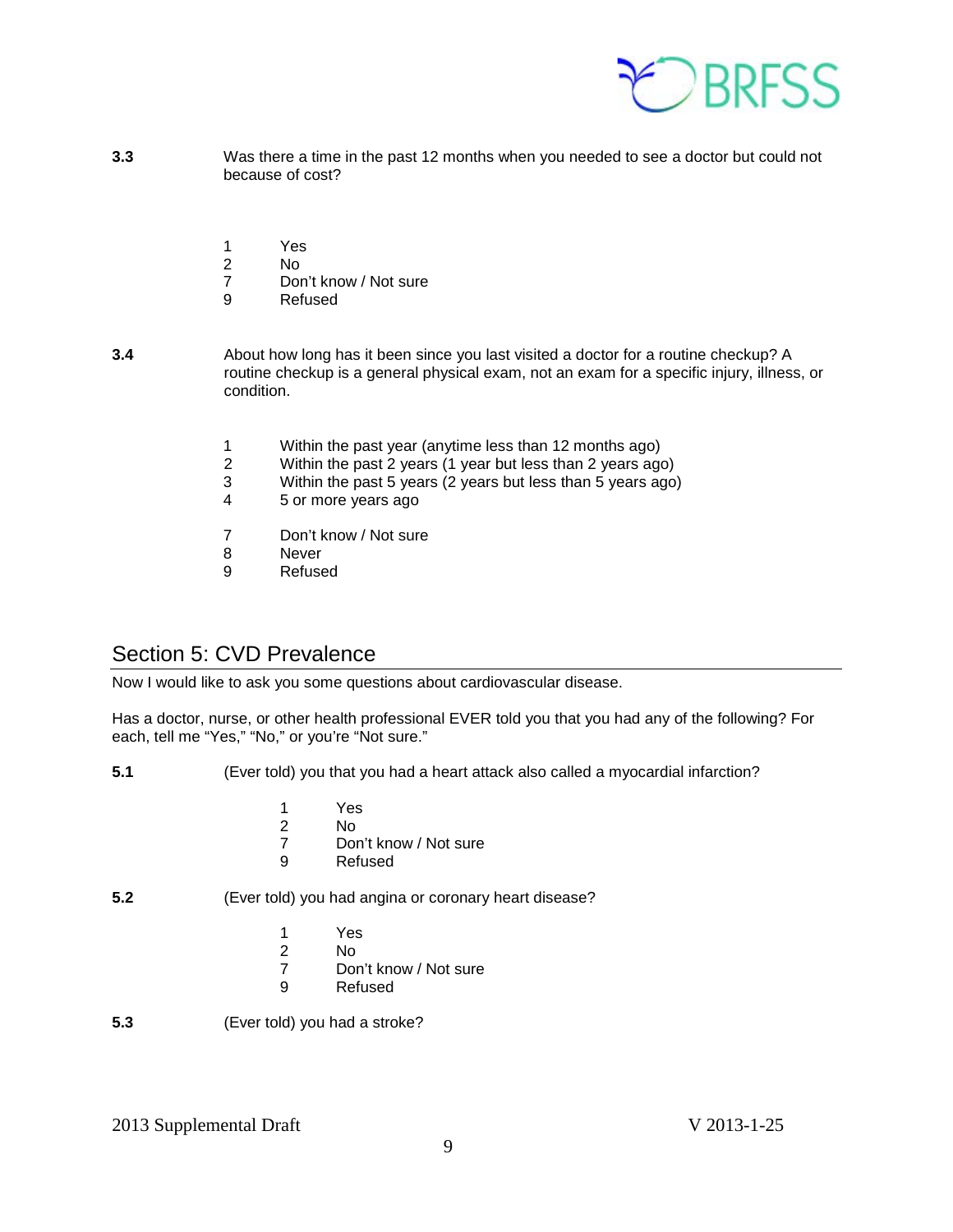

- 1 Yes<br>2 No
- 
- 2 No<br>7 Dor 7 Don't know / Not sure<br>9 Refused
- **Refused**

## <span id="page-9-0"></span>Section 6: Tobacco

| <b>Cigarette Use</b>                                                                   |                                                                                                                                         |                                                                                         |                                                                  |  |  |
|----------------------------------------------------------------------------------------|-----------------------------------------------------------------------------------------------------------------------------------------|-----------------------------------------------------------------------------------------|------------------------------------------------------------------|--|--|
| 6.1<br>[SMOKE100]                                                                      | Have you smoked at least 100 cigarettes in your entire life?                                                                            |                                                                                         |                                                                  |  |  |
|                                                                                        |                                                                                                                                         | NOTE: 5 packs = 100 cigarettes                                                          |                                                                  |  |  |
|                                                                                        | 1<br>$\overline{2}$                                                                                                                     | Yes<br>No                                                                               | [Skip to 6.22]                                                   |  |  |
|                                                                                        | Do not read<br>7<br>9                                                                                                                   | Don't know / Not sure<br>Refused                                                        | [Skip to 6.22]<br>[Skip to 6.22]                                 |  |  |
| 6.2                                                                                    |                                                                                                                                         |                                                                                         | Do you now smoke cigarettes every day, some days, or not at all? |  |  |
| [SMOKDAY2]                                                                             | 1<br>$\overline{c}$<br>3                                                                                                                | Every day<br>Some days<br>Not at all                                                    | [Skip to 6.11]                                                   |  |  |
|                                                                                        | Do not read<br>7<br>9                                                                                                                   | Don't know / Not sure<br>Refused                                                        | [Skip to 6.11]<br>[Skip to 6.11]                                 |  |  |
| 6.3                                                                                    | During the past 30 days, on how many days did you smoke cigarettes?                                                                     |                                                                                         |                                                                  |  |  |
| [CIGS30D]                                                                              | Do not read                                                                                                                             |                                                                                         |                                                                  |  |  |
|                                                                                        | 77<br>99                                                                                                                                | 0-30 Number of Days<br>still "0", then Skip to 6.6]<br>Don't Know / Not Sure<br>Refused | [If $6.3 = 0$ , probe for a number; if answer is                 |  |  |
| [Note different wording depending on whether respondent is daily or some days smoker.] |                                                                                                                                         |                                                                                         |                                                                  |  |  |
| 6.4<br>[NUMCIG]                                                                        | [if 6.2=2 add: "On the days when you smoked during the past 30 days"] On the average,<br>about how many cigarettes did you smoke a day? |                                                                                         |                                                                  |  |  |
|                                                                                        | Do not read                                                                                                                             |                                                                                         |                                                                  |  |  |

0-180 Number of Cigarettes 666 Less than one cigarette a day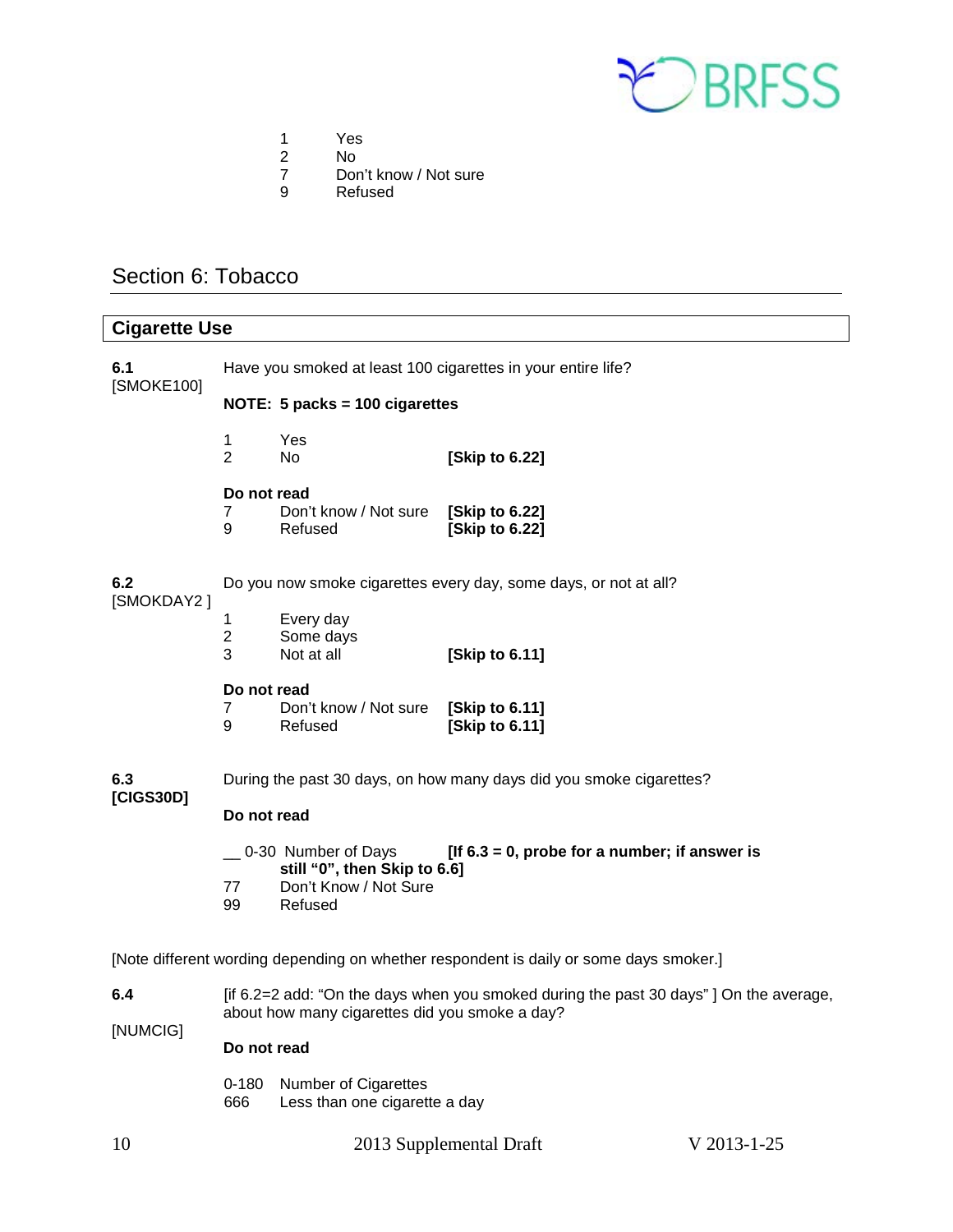

- 777 Don't Know / Not Sure
- 999 Refused

| 6.5<br>[FRSTCIG3] | [Note different wording depending on whether respondent is daily or some days smoker.]<br>if 6.2=2 add:"On the days that you smoke", How soon after you wake up do you<br>usually smoke your first cigarette? Would you say |                                            |                |  |
|-------------------|-----------------------------------------------------------------------------------------------------------------------------------------------------------------------------------------------------------------------------|--------------------------------------------|----------------|--|
|                   | 1                                                                                                                                                                                                                           | <b>Within 30 minutes</b>                   |                |  |
|                   | $\overline{\mathbf{2}}$                                                                                                                                                                                                     | 31 to 60 minutes                           |                |  |
|                   | 3                                                                                                                                                                                                                           | More than 60 minutes                       |                |  |
|                   | Do not read<br>7<br>9                                                                                                                                                                                                       | Don't know/ Not sure<br><b>Refused</b>     |                |  |
| 6.6<br>[BUYCIGS]  |                                                                                                                                                                                                                             | Where do you usually buy cigarettes?       |                |  |
|                   | 1                                                                                                                                                                                                                           | In your community                          |                |  |
|                   | $\overline{\mathbf{c}}$                                                                                                                                                                                                     | In another community in Alaska             |                |  |
|                   | 3                                                                                                                                                                                                                           | In a community outside Alaska              | [Skip to 6.8]  |  |
|                   | 4                                                                                                                                                                                                                           | Using the Internet                         | [Skip to 6.10] |  |
|                   | 5                                                                                                                                                                                                                           | Using a mail-order source or an 800 number | [Skip to 6.10] |  |
|                   | Do not read                                                                                                                                                                                                                 |                                            |                |  |
|                   | 7                                                                                                                                                                                                                           | Don't Know / Not Sure                      | [Skip to 6.9]  |  |
|                   | 9                                                                                                                                                                                                                           | Refused                                    | [Skip to 6.9]  |  |
|                   |                                                                                                                                                                                                                             |                                            |                |  |

## **Ask of those who usually buy in Alaska (6.6 = 1 or 2)**

| 6.7<br>[STORECIG] |   | In what type of store do you usually buy cigarettes?  |               |               |
|-------------------|---|-------------------------------------------------------|---------------|---------------|
|                   | 1 | Convenience stores/gas stations                       | [Skip to 6.9] |               |
|                   | 2 | Supermarkets                                          | [Skip to 6.9] |               |
|                   | 3 | Liquor or drug stores (pharmacies)                    | [Skip to 6.9] |               |
|                   | 4 | Tobacco discount stores                               | [Skip to 6.9] |               |
|                   | 5 | Other discount stores, such as Wal-Mart [Skip to 6.9] |               |               |
|                   | 6 | Military commissaries                                 | [Skip to 6.9] |               |
|                   |   | Other type of store (specify)                         |               |               |
|                   |   |                                                       |               | [Skip to 6.9] |

## [STORCIGT]

- 77 Don't know **[Skip to 6.9]**
- 99 Refused **[Skip to 6.9]**

## **Ask of those who usually buy outside Alaska (6.6=3)**

## **6.8** From which state do you usually buy them? **(open-ended answer)** [STATECIG]

## \_\_\_\_\_\_\_\_\_\_\_\_\_\_\_\_\_\_\_\_\_\_\_\_\_\_\_\_\_\_\_\_\_\_\_\_\_\_\_\_\_\_\_\_\_\_\_\_\_\_\_\_\_\_\_\_\_\_\_\_\_\_\_\_\_\_\_\_\_\_\_ Ask of those who usually buy in Alaska or outside Alaska (Ask if 6.6 = 1, 2, 3, 7 or 9 [exclude **those who reported that they usually purchase by mail-order or Internet])**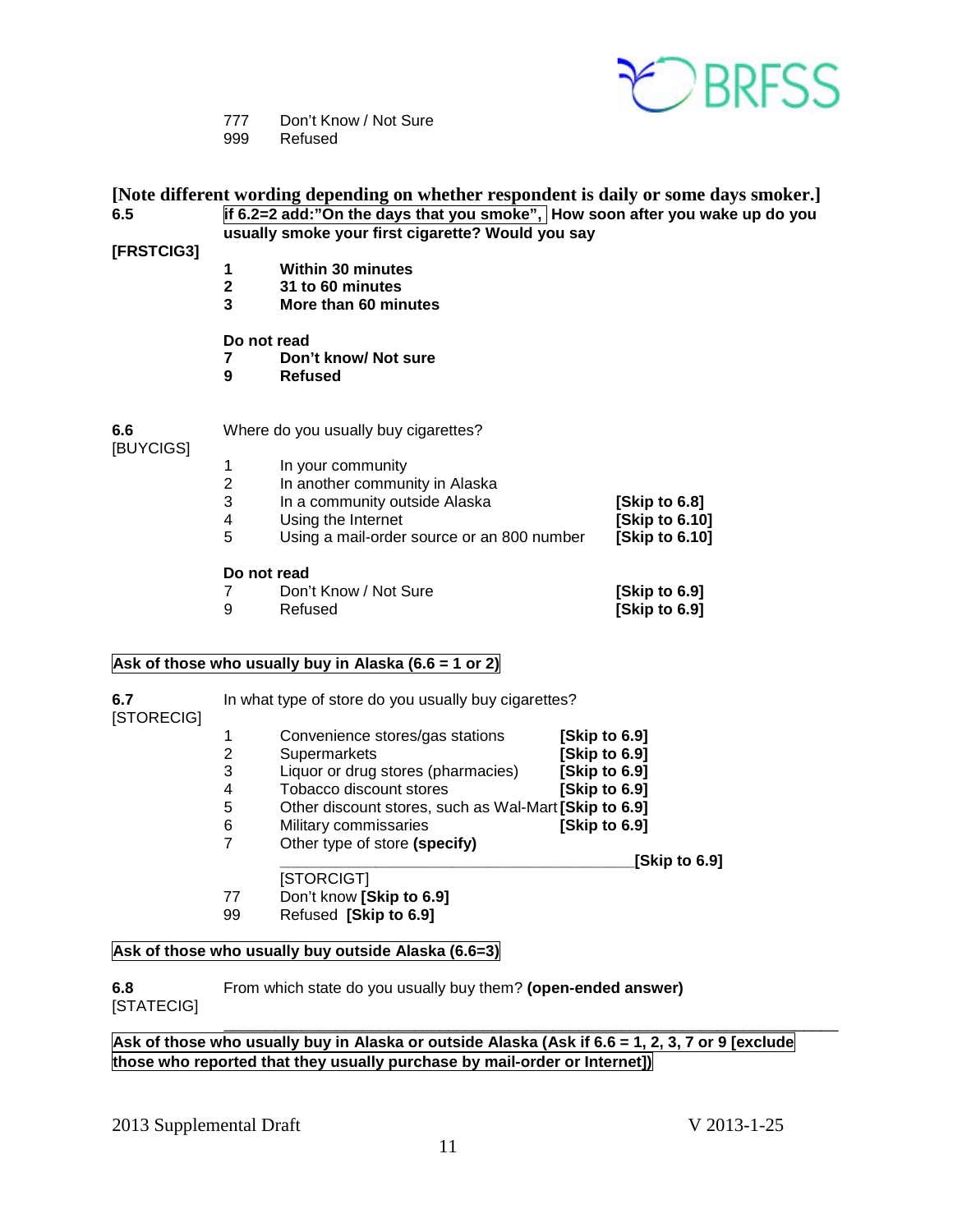

**6.9** In the last year, have you bought cigarettes over the Internet, or using a mail-order source?

[MAILCIG]

1 Yes<br>2 No

2 No **[Skip to 6.11]**

#### **Do not read**

- 7 Don't Know / Not Sure **[Skip to 6.11]**
- **[Skip to 6.11]**

## Ask of those who usually buy over the Internet/mail order [6.6 = 4 or 5] or have done so in the last **year [6.9 = 1]**

- **6.10** In the last three months, about how many cartons or packs of cigarettes have you bought through the Internet or using a mail-order source?
- [MAILNUM]

 $\Box$  number of (1 = packs, 2 = cartons) **Do not read** 7777 Don't Know / Not Sure 8888 None 9999 Refused

## **Ask of Current and Former Smokers (6.1=1 and/or 6.2=1,2,3)**

**6.11** How old were you when you first started smoking cigarettes regularly?

[BEGSMOKE]

**\_\_ \_\_\_ Code age in years (1-100)**

- 888 Never smoked regularly *(don't read)*
- 777 Don't Know / Not Sure
- 999 Refused
- **6.12** Around this time 12 months ago, were you smoking cigarettes every day, some days, or not at all?

[SMKYRAGO]

- 1 Every Day<br>2 Some Davs
- Some Days
- 3 Not at all

Do not read

- 7 Don't Know/Not Sure
- 9 Refused

## **Ask of Former Smokers (6.1 = 1 and 6.2 = 3) else skip to 6.14: REVISED ANSWER CATEGORIES**

**6.13 (Note: This is also the wording for State-added Q. (2012).** [LASTSMK3?] About how long has it been since you last smoked cigarettes regularly? Was that…

#### **INTERVIEWER NOTE: Pause between each response category to allow respondent to answer "Yes" or "No" to each category.**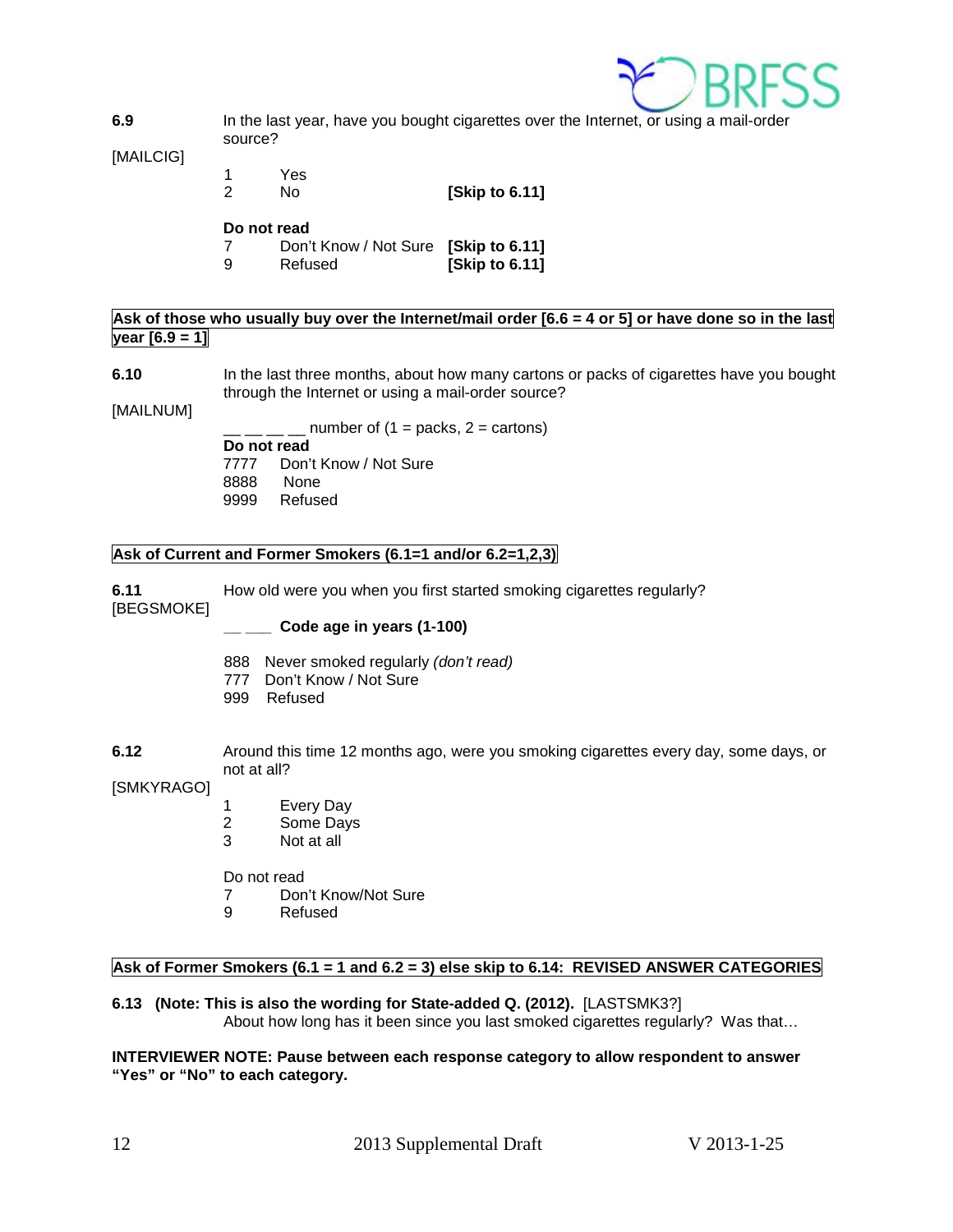

**INTERVIEWER NOTE: If respondent refuses at any level, code 99 (Refused). If respondent answers "Don't know" or "Not sure" at any level, ask about the next level. If respondent answers "Don't know" or "Not sure" to two levels in a row, code 77 (Don't know/Not sure).**

## **Please read:**

| 10           | 10 years or more                                                    | (If "No," ask 09; if "Yes," code 10) |
|--------------|---------------------------------------------------------------------|--------------------------------------|
| 09           | At least 5 years but less than 10 years ago                         |                                      |
|              |                                                                     | (If "No," ask 08; if "Yes," code 09) |
| 08           | More than a year ago (but less than 5 years ago)                    |                                      |
|              |                                                                     | (If "No," ask 07; if "Yes," code 08) |
| 07           | About 1 year ago                                                    |                                      |
|              | [Interviewer note: Can add, "That is, roughly 12 months" if needed] |                                      |
|              |                                                                     | (If "No," ask 06; if "Yes," code 07) |
| 06           | At least 6 months but less than one year ago                        |                                      |
|              |                                                                     | (If "No," ask 05; if "Yes," code 06) |
| 05           | At least 3 months but less than 6 months ago                        |                                      |
|              |                                                                     | (If "No," ask 04; if "Yes," code 05) |
| 04           | At least 30 days ago but less than 3 months ago                     |                                      |
|              |                                                                     | (If "No," ask 03; if "Yes," code 04) |
| 03           | At least 7 days ago but less than 30 days ago                       |                                      |
|              |                                                                     | (If "No," ask 02; if "Yes," code 03) |
| 02           | At least 24 hours ago but less than 7 days ago                      |                                      |
|              |                                                                     | (If "No," ask 01; if "Yes," code 02) |
| 01           | Within the past 24 hours                                            |                                      |
|              |                                                                     |                                      |
| Do not road: |                                                                     |                                      |

#### **Do not read:**

- 77 Don't know / Not sure
- 9 9 Refused

## <span id="page-12-0"></span>**Cessation - Ask of Current Smokers (6.2 = 1 or 2)**

| 6.14 | During the past 12 months have you stopped smoking for one day or longer because you |
|------|--------------------------------------------------------------------------------------|
|      | were trying to quit smoking?                                                         |

[STOPSMK2 – BOTH]

|               | Yes                   |                      |
|---------------|-----------------------|----------------------|
| $\mathcal{P}$ | N٥                    | [Skip to 6.19]       |
| Do not read   |                       |                      |
|               | Don't know / Not sure | <b>Skip to 6.191</b> |
| 9             | Refused               | [Skip to 6.19]       |

**6.15** How many times during the past 12 months have you stopped smoking because you were trying to quit smoking?

**[TIMESSM]**

**Interviewer note: If R says "none" go back and ask previous question C06Q14.**

- $\frac{1}{777}$  1 -400 times
- Don't know/Not sure
- 999 Refused
- **6.16** During the past 12 months, what is the longest length of time you stopped smoking because you were trying to quit smoking?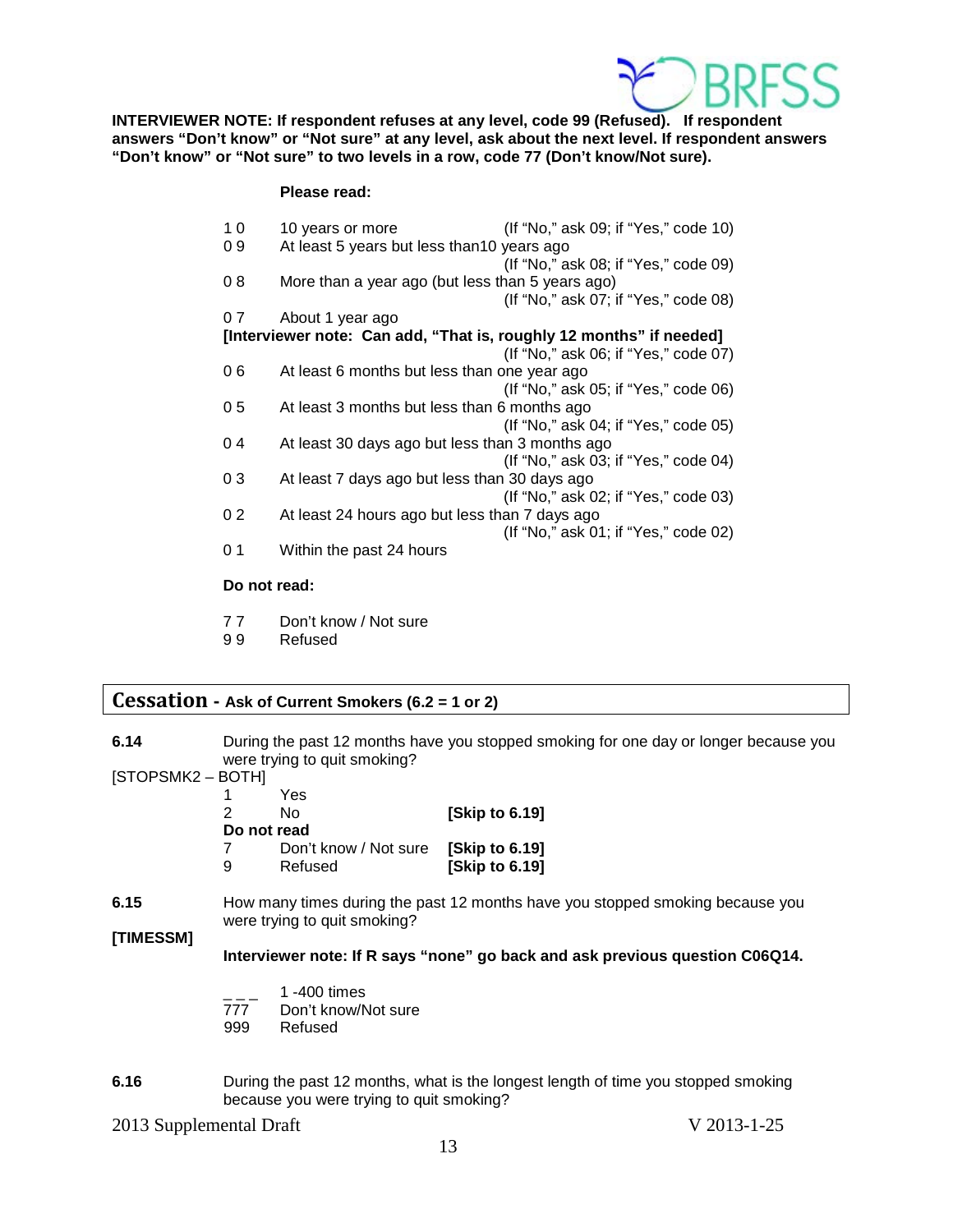

## [LENGTHSM]

## **Do not read**

- $1_{-}$  days
- 2\_ \_ weeks
- 3\_\_ months<br>777 Don't kn
- Don't know/Not sure
- 999 Refused

**Methods of Quitting - Ask of Current Smokers who have tried to quit during past 12 months (6.14 = 1) or Former Smokers who quit within past 5 years (6.13 = 01-08)**

## **6.17 Former Smokers:**

When you quit smoking for good…

## **Current Smokers:**

The last time you tried to quit smoking…

Did you use the nicotine patch, nicotine gum, or any other medication to help you quit?

## [MEDQUIT]

- 1 Yes
- 2 No

# **Do not read**<br>7 Don't

- Don't know / Not sure
- 9 Refused

## **6.18 Former Smokers:**

When you quit smoking for good…

## **Current Smokers:**

The last time you tried to quit smoking…

Did you use any other assistance, such as classes or counseling?

## [CLASSQT]

- 1 Yes 2 No **Do not read** 7 Don't know / Not sure
- 9 Refused

**[Former Smokers (6.1 = 1 and 6.2 = 3) skip to 6.22]**

## <span id="page-13-0"></span>**Stages of Readiness (for Quitting Smoking) - Ask of Current Smokers (6.2 = 1 or 2)**

| 6.19<br>[LIKESTOP] | Would you like to quit smoking? |                       |                      |
|--------------------|---------------------------------|-----------------------|----------------------|
|                    |                                 | Yes<br>No.            |                      |
|                    |                                 |                       | <b>Skip to 6.221</b> |
|                    |                                 | Do not read           |                      |
|                    |                                 | Don't know / Not sure | [Skip to 6.22]       |
|                    | 9                               | Refused               | [Skip to 6.22]       |
|                    |                                 |                       |                      |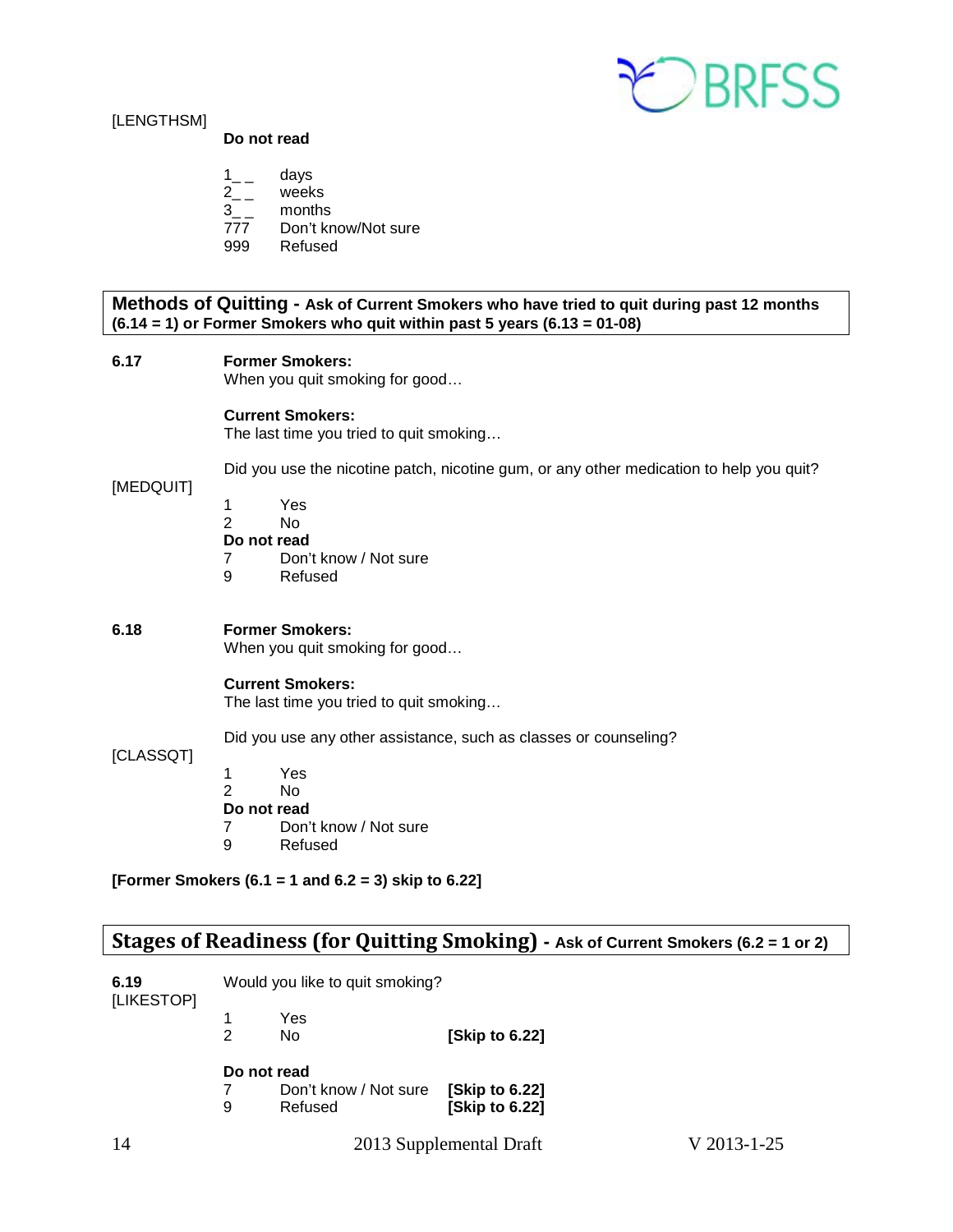

**6.20** Are you seriously considering stopping smoking within the next 6 months? [LKSTP6MO]

1 Yes<br>2 No

**[Skip to 6.22]** 

## **Do not read**

| 7 | Don't know / Not sure | [Skip to 6.22] |
|---|-----------------------|----------------|
| 9 | Refused               | [Skip to 6.22] |

## **6.21** Are you planning to stop smoking within the next 30 days?

- [LKSTP30D]
	- 1 Yes N<sub>o</sub>

## **Do not read**

- 7 Don't know / Not sure<br>9 Refused
- **Refused**

## <span id="page-14-0"></span>**Health Professional Care - Ask of All Respondents**

**6.22** In the past 12 months, have you seen a doctor, nurse, or other health professional to get any kind of care for yourself?

- [GETCARE]
- 1 Yes<br>2 No
	- [skip to 6.25]

## **Do not read**

- 7 Don't know / Not sure **[skip to 6.25]**
- 9 Refused **[skip to 6.25]**

## <span id="page-14-1"></span>**Health Professional Advice - Ask of Current Smokers (6.2 = 1 or 2)**

**6.23** In the past 12 months, has a doctor, nurse, or other health professional advised you to quit smoking?

[QUITSMOK]

1 Yes **[Skip to 6.29]**

 $No$ 

## **Do not read**

- 7 Don't know / Not sure
- 9 Refused

# <span id="page-14-2"></span>**Health Professional Assessment**

**Ask of Never Smokers (6.1 = 2, 7, or 9), Former Smokers (6.1 = 1 and 6.2 = 3), and Current Smokers who were not advised to quit (6.23 = 2, 7, or 9)**

**6.24** During the past 12 months, did any doctor or other health professional ask if you smoke?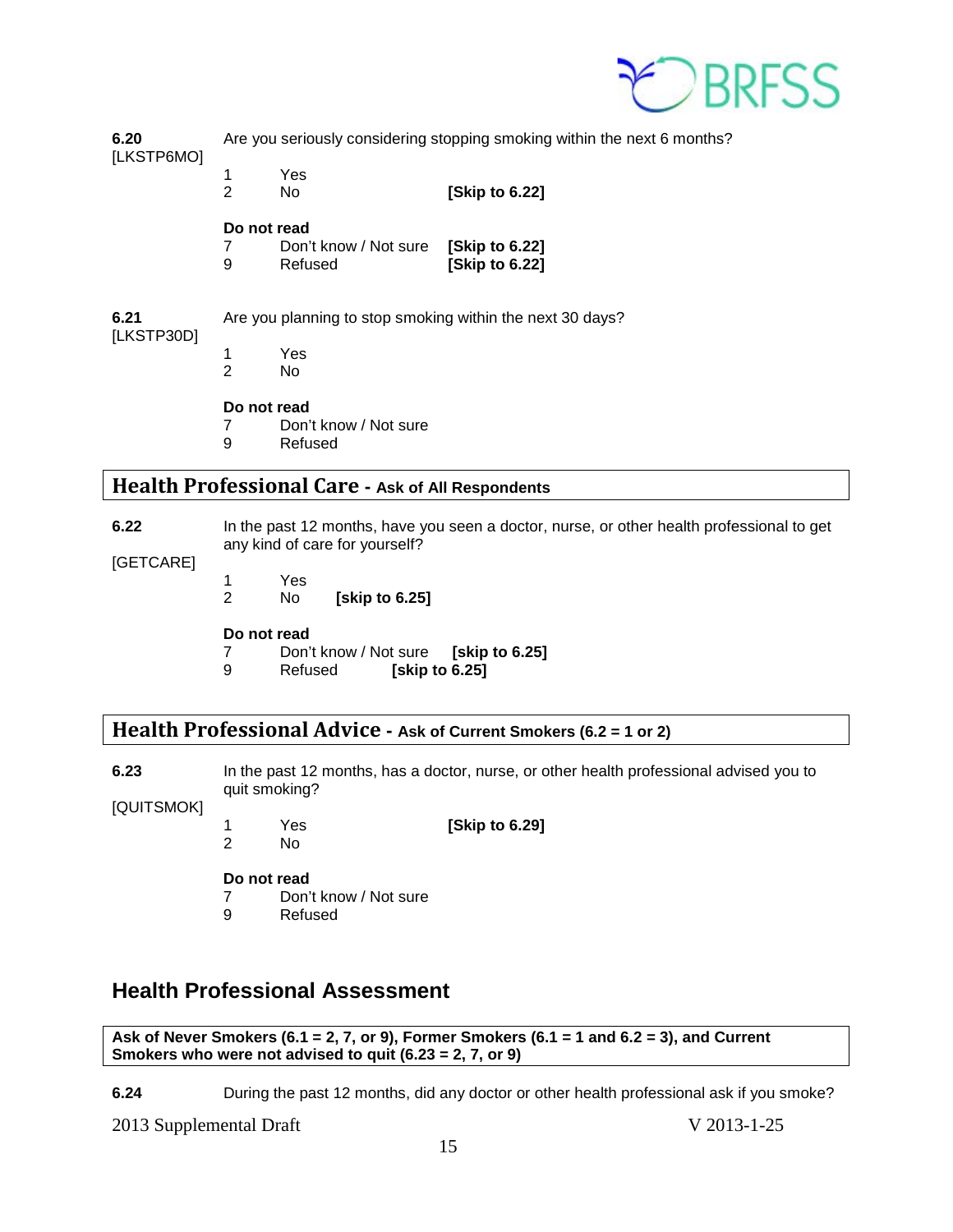

## [DOCASK]

- 1 Yes
- 2 No

## **Do not read**

- 7 Don't know / Not sure<br>9 Refused
- **Refused**

## **Ask of Former Past Year Smokers (6.1 = 1 and 6.2 = 3 and 6.13 < 08)**

**6.25 Now we would like to ask you some questions about the 12 months prior to when you quit smoking.** In the 12 months prior to your quitting, did any doctor, dentist, or other health professional talk to you about your smoking?

[FDOCTALK]

- 1 Yes **[go to 6.27]**
- $N<sub>0</sub>$
- **Do not read**
- 7 Don't Know/Not Sure
- 9 Refused

## **6.26 [Ask if If 6.25=2 or 6.25=7]**

Did you have a health visit to get any kind of care for yourself, in the 12 months prior to when you quit smoking?

#### [FDOCCARE]

- 1 Yes
- 2 No
- **Do not read**<br>7 Don'
- 7 Don't Know/Not Sure<br>9 Refused
	- **Refused**

## **Ask of Former Past Year Smokers who talked to provider about smoking (6.25 = 1)**

## **6.27** In the 12 months prior to your quitting, did any doctor, dentist, or other health professional advise you to quit smoking?

[FDOCPRIOR]

| -1          | Yes                 |                |
|-------------|---------------------|----------------|
| 2           | N٥                  | [skip to 6.30] |
| Do not read |                     |                |
| 7           | Don't Know/Not Sure | [skip to 6.30] |
| 9           | Refused             | [skip to 6.30] |

## **6.28** In the 12 months prior to your quitting, when a doctor or other health professional advised you to quit smoking, did they also do any of the following?

## [FDOCDRUG]

- (a) Prescribe or recommend a patch, nicotine gum, nasal spray, an inhaler, or pills such as Zyban?
- 1 Yes
- 2 No

## **Do not read**

7 Don't know / Not sure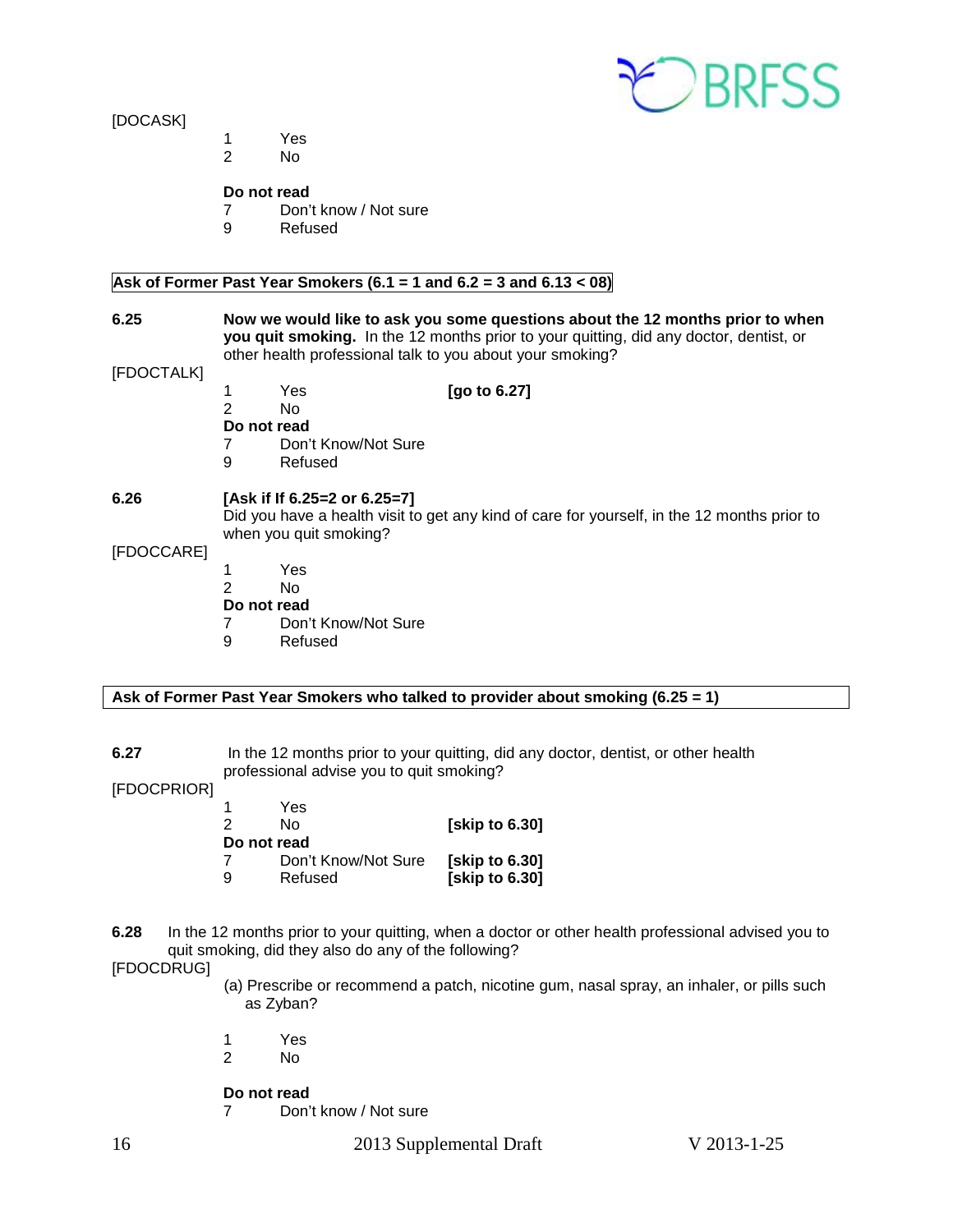

9 Refused

[FDOCDATE]

- 1 Yes<br>2 No
	- $No$

## **Do not read**

- 7 Don't know / Not sure
- 9 Refused
- (c) Suggest that you use a smoking cessation class, program, quit line, or counseling?

[FDOCCLASS]

- 1 Yes<br>2 No
- No.

## **Do not read**

- 7 Don't know / Not sure<br>9 Refused
- **Refused**
- (d) Provide you with booklets, videos, or other materials to help you quit smoking on your own?

## [FDOCBOOK]

- 1 Yes<br>2 No
	- 2 No

# **Do not read**<br> **7** Don'

- 7 Don't know / Not sure<br>9 Refused
	- **Refused**

(e) Follow up with you to discuss your quit attempt or your smoking?

## [FDOCFOLLOW]

- 1 Yes
- 2 No

## **Do not read**

- 7 Don't know / Not sure
- 9 Refused

Additional Interviewer Notes for 6.28e: probe if needed:"By 'follow up' I mean did the provider schedule another appointment or phone call to talk about how you were doing with your quit attempt or to talk about getting ready to quit?"

## **Ask of Current Smokers advised to quit (6.23 = 1)**

**6.29** In the past 12 months, when a doctor or other health professional advised you to quit smoking, did they also do any of the following?

[DOCDRUG]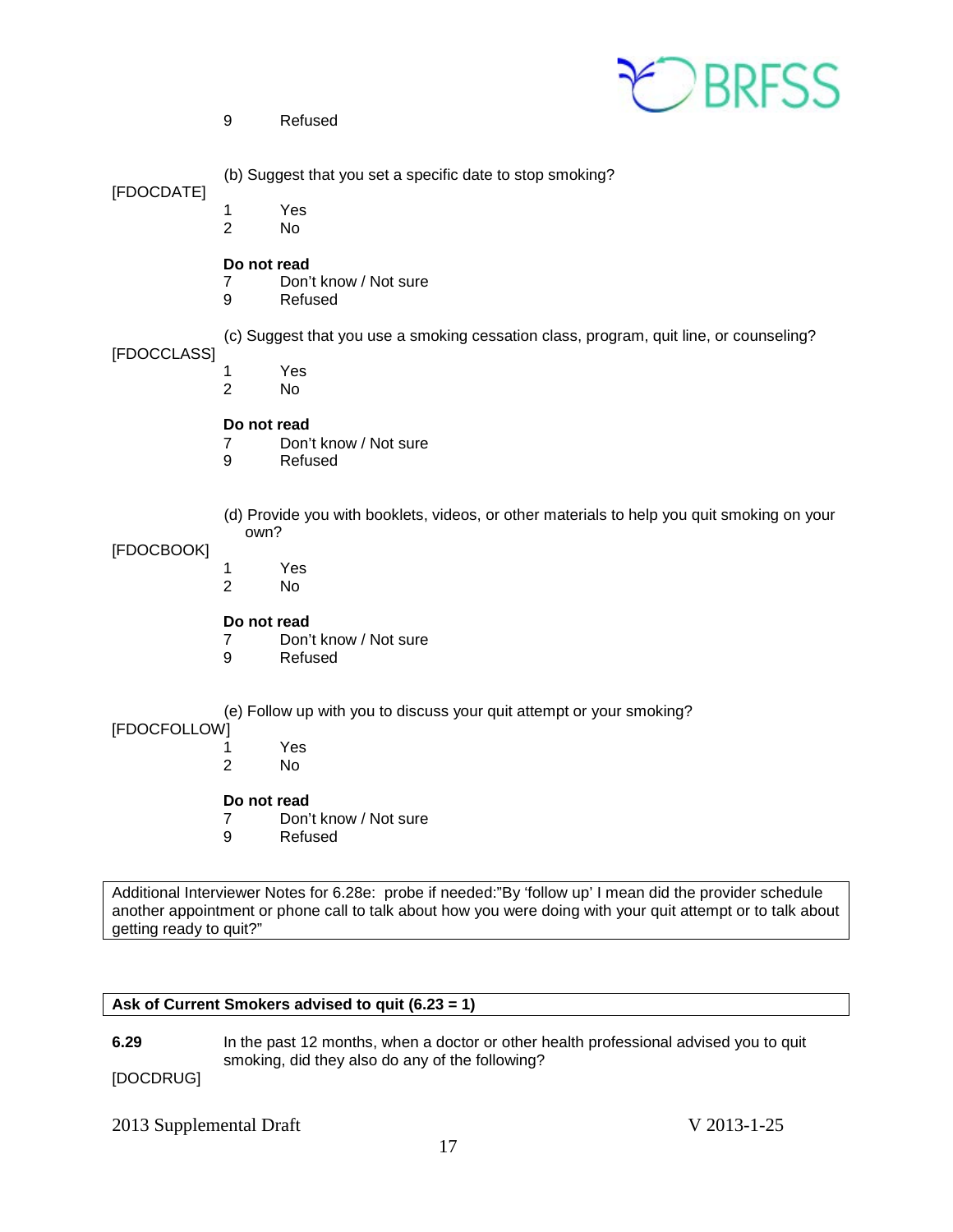

- (a) Prescribe or recommend a patch, nicotine gum, nasal spray, an inhaler, or pills such as Zyban?
- 1 Yes<br>2 No
- No.

- 7 Don't know / Not sure
- 9 Refused

## (b) Suggest that you set a specific date to stop smoking?

## [DOCDATE]

- 
- 1 Yes N<sub>o</sub>

# **Do not read**<br>7 Don'

- 7 Don't know / Not sure<br>9 Refused
- **Refused**

## [DOCCLASS]

- 1 Yes<br>2 No
- N<sub>o</sub>

## **Do not read**

- 7 Don't know / Not sure<br>9 Refused
- **Refused**
- (d) Provide you with booklets, videos, or other materials to help you quit smoking on your own?

(c) Suggest that you use a smoking cessation class, program, quit line, or counseling?

## [DOCBOOK]

- 1 Yes<br>2 No
	- No.

## **Do not read**

- 7 Don't know / Not sure<br>9 Refused
- **Refused**

## (e) Follow up with you to discuss your smoking or quit attempt?

## [DOCFOLLOW]

- 1 Yes<br>2 No
	- No.

## **Do not read**

- 7 Don't know / Not sure<br>9 Refused
- **Refused**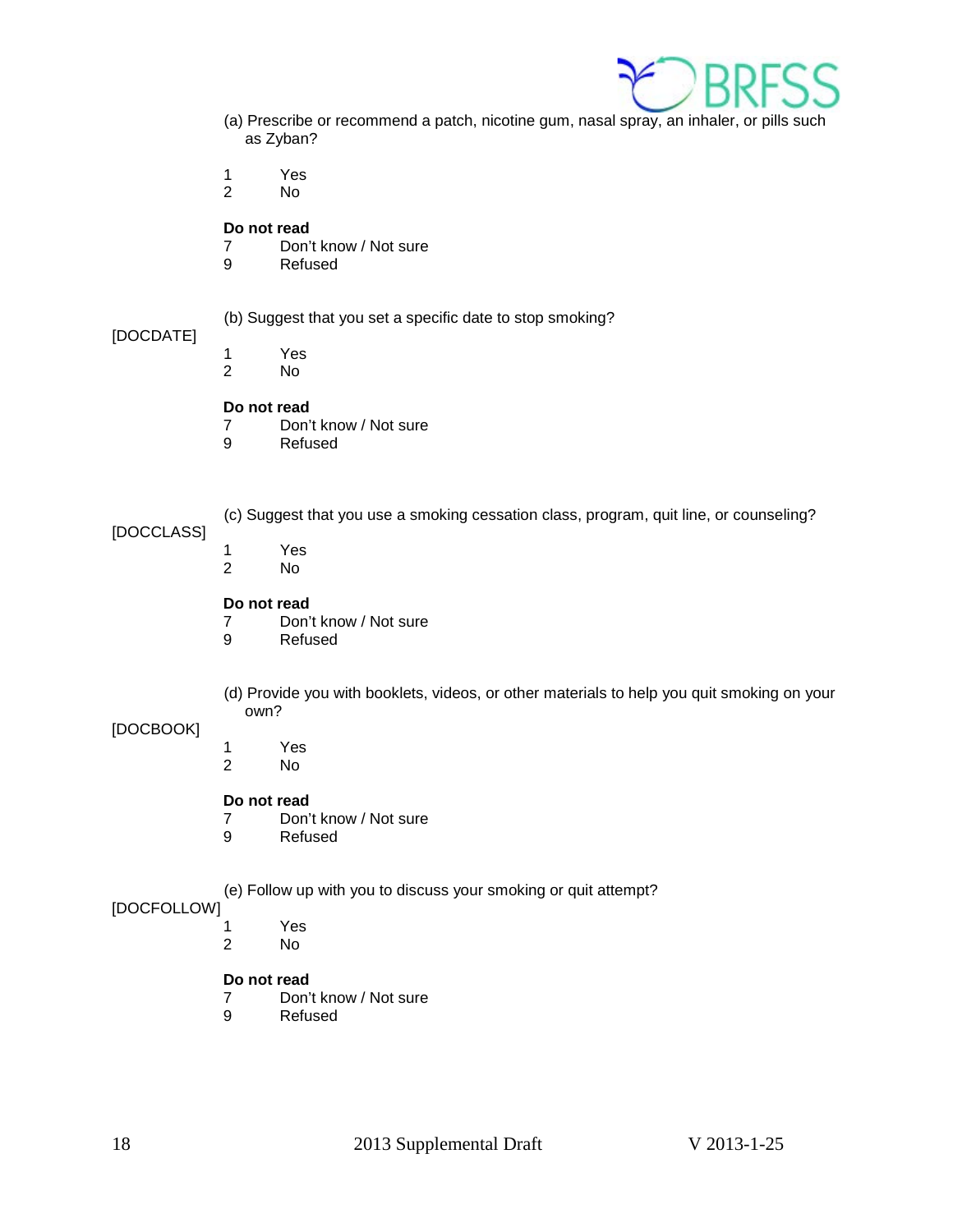

Additional Interviewer Notes for 6.29e: probe if needed:"By 'follow up' I mean did the provider schedule another appointment or phone call to talk about how you were doing with your quit attempt or to talk about getting ready to quit?"

## <span id="page-18-0"></span>**Cessation Benefit question –**

**Ask of respondents who have some health insurance coverage (3.1=1) skip if 3.1 = 2,7,9**

**6.30** Does your health insurance coverage pay for the cost of any help to quit using tobacco, such as a stop-smoking or stop-chewing program, or nicotine patches, pills, or other medications?

[QUITINS]

- 1 Yes<br>2 No
- N<sub>o</sub>

## **Do not read**

- 7 Don't know/Not sure
- 9 Refused

## <span id="page-18-1"></span>**Smokeless Tobacco Use – all respondents**

## <span id="page-18-2"></span>**Current SLT use (REVISED QUESTION FROM CORE—NEW)**

**6.31** Do you CURRENTLY use chewing tobacco, snuff, Snus, or Iq'mik (also known as Blackbull) every day, some days, or not at all?

[USENOW3]

- 1 Every day<br>2 Some days
- Some days
- 3 Not at all **[Skip to 6.33a]**

**Do not read:**

| 7 | Don't know / Not sure [Skip to 6.33a] |                 |
|---|---------------------------------------|-----------------|
| 9 | Refused                               | [Skip to 6.33a] |

Additional Interviewer Notes: Snus (rhymes with 'goose')

**NOTE: Snus (Swedish for snuff) is a moist smokeless tobacco, usually sold in small pouches that are placed under the lip against the gum.** 

**NOTE ALSO: Iq'mik (also known as blackbull) is a form of smokeless tobacco that is chewed. It is made by mixing fire-cured tobacco leaves and "punk ash", which is the ash generated by burning a fungus that grows on birch trees.**

## **Current SLT use Type (REVISED QUESTION) Ask if 6.32<3**

**6.32** Which smokeless tobacco products do you currently use? Chewing tobacco, snuff, Snus, or Iq'mik\* (also known as Blackbull)? [ Probe for which.]

## **Interviewer note: If R says "none" go back and ask previous question C06Q31.**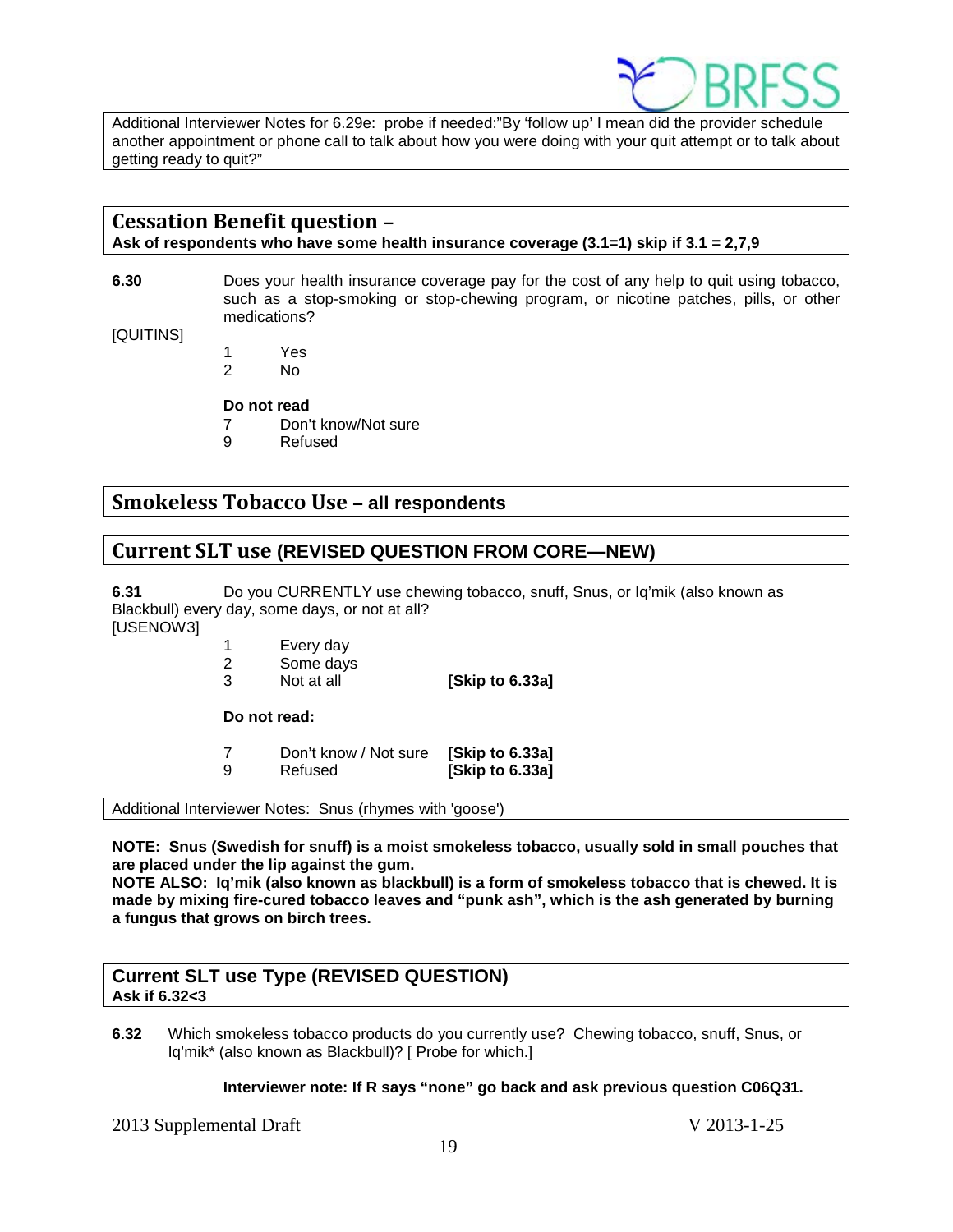

**[USENWAK5, USENWAK6, USENWAK7, USENWAK8, USENWAK9 - BOTH]**

**Check all that apply**

- 1 Yes, chewing tobacco<br>2 Yes, snuff
- 2 Yes, snuff<br>3 Yes, Iq'Mik
- Yes, Iq'Mik or Blackbull
- 4 Yes, Snus<br>5 Yes other
- 5 Yes, other (specify) \_\_\_\_\_\_\_\_\_\_\_\_\_\_\_\_\_\_

#### **Do not read**

- 7 Don't know / Not sure **to 6.34**
	- 9 Refused **to 6.34**

**NOTE: Iq'mik (also known as blackbull) is a form of smokeless tobacco that is chewed. It is made by mixing fire-cured tobacco leaves and "punk ash", which is the ash generated by burning a fungus that grows on birch trees.**

**Lifetime (former) SLT use Type (REVISED QUESTION) Ask of all respondents 6.33 A – Asked of non-current smokeless users 6.31 = 3,7,9 6.33 B - CATI NOTE: AUTOFILL SMOKELESS TYPES FROM 6.32=1-5? If so, then revise question for current users this way: Besides [types filled from 6.32]….? DO NOT MARK OUT "OTHER"**

**6.33A** Have you EVER used or tried any smokeless tobacco products such as chewing tobacco, snuff, , Snus, or Iq'mik\* (also known as Blackbull)? **Probe for which.**

## **[USEEVAK5, USEEVAK6, USEEVAK7, USEEVAK8]**

#### **Check all that apply**

- 1 Yes, chewing tobacco
- 2 Yes, snuff<br>3 Yes, la'mil
- 3 Yes, Iq'mik or Blackbull<br>4 Yes, Snus
- 
- 4 Yes, Snus<br>5 Yes, other (specify) \_\_\_\_\_\_\_\_\_\_\_\_\_\_\_\_\_\_\_ [USEEVAKT]
- 6 No, None **[Skip to 6.44]**
- **Do not read**
- 7 Don't know / Not sure<br>9 Refused
- **Refused**

**NOTE: Snus (Swedish for snuff) is a moist smokeless tobacco, usually sold in small pouches that are placed under the lip against the gum.** 

**NOTE ALSO: Iq'mik (also known as blackbull) is a form of smokeless tobacco that is chewed. It is made by mixing fire-cured tobacco leaves and "punk ash", which is the ash generated by burning a fungus that grows on birch trees.**

**6.33 B - Besides [fill smokeless types named in 6.32], have you ever used or tried any other smokeless tobacco products? [Probe for which.]** [USEEVAKA, USEEVAKB, USEEVAKC, USEEVAKD]

## **Check all that apply**

- 1 Yes, chewing tobacco<br>2 Yes, snuff
- Yes, snuff
- 3 Yes, Iq'Mik or Blackbull
- 4 Yes, Snus<br>5 Yes, other
	- 5 Yes, other (specify) \_\_\_\_\_\_\_\_\_\_\_\_\_\_\_\_\_\_ [USEEVAKO]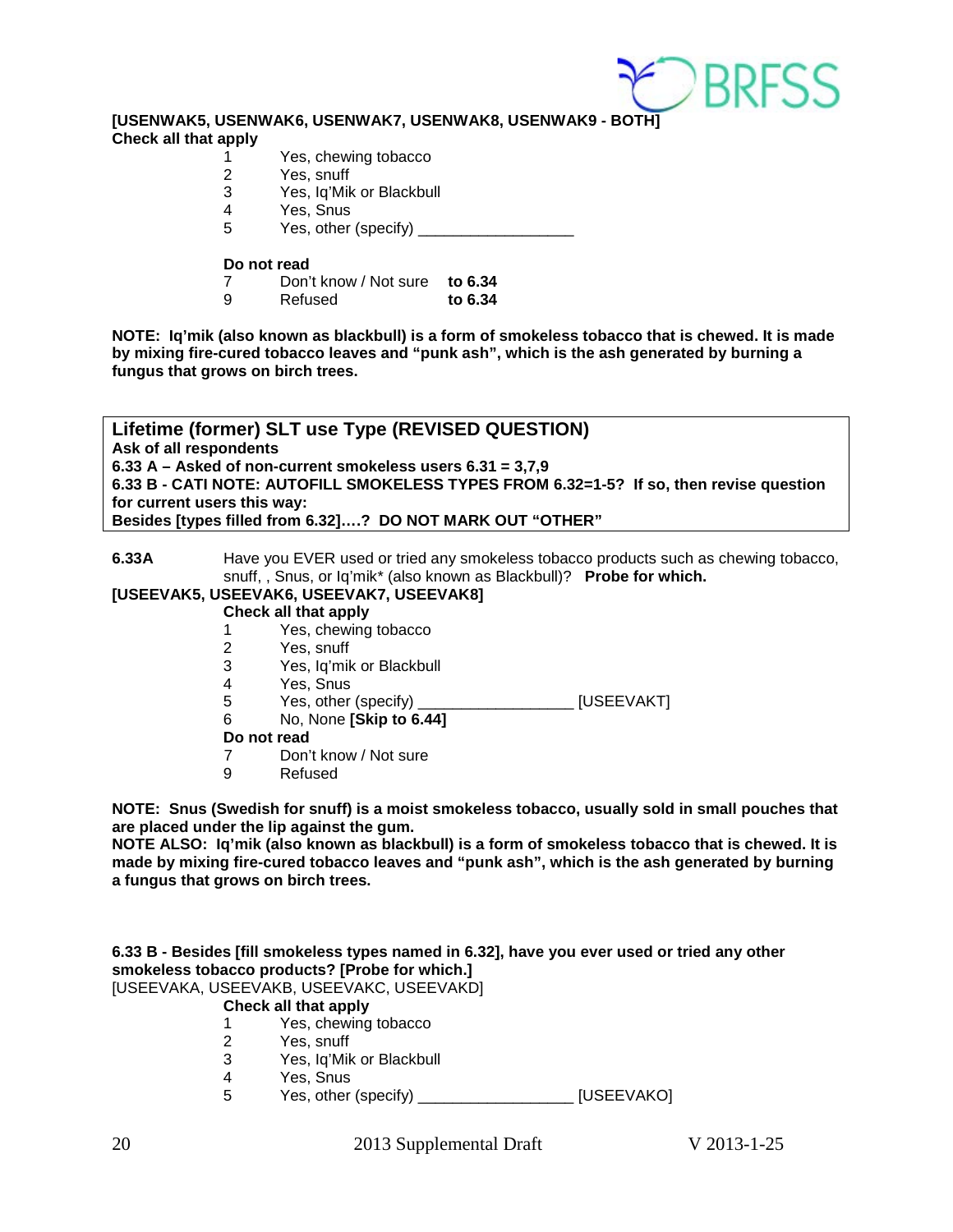

- 6 No, None
- **Do not read**
- 7 Don't know / Not sure<br>9 Refused
- **Refused**

**NOTE: Snus (Swedish for snuff) is a moist smokeless tobacco, usually sold in small pouches that are placed under the lip against the gum.** 

**NOTE ALSO: Iq'mik (also known as blackbull) is a form of smokeless tobacco that is chewed. It is made by mixing fire-cured tobacco leaves and "punk ash", which is the ash generated by burning a fungus that grows on birch trees.**

## <span id="page-20-0"></span>**Current SLT use –measure of Addiction Ask if 6.31<3**

**6.34** On the days that you use smokeless tobacco, how soon after you wake up do you usually use smokeless tobacco for the first time? Would you say .....

[FRSTSMKL3]

- **1 Within 30 minutes**
- **2 31 to 60 minutes**
- **3 More than 60 minutes**

**Do not read**

- **7 Don't know/ Not sure**
- **9 Refused**

<span id="page-20-1"></span>**Age at Initiation – ask of Current and Former SLT users (Ask if 6.31<3 OR 6.32 <= 5, or 6.33a <=5)**

**6.35** How old were you when you first started using smokeless tobacco regularly? [BEGSMKLS]

- $\_$  Code age in years (1 100)
- 888 Never used smokeless tobacco regularly
- 777 Don't know/not sure<br>999 Refused
- Refused

## <span id="page-20-2"></span>**Smokeless Tobacco Cessation - Ask of Current ST Users (6.31 < 3)**

**6.36** During the past 12 months have you stopped using smokeless tobacco for one day or longer because you were trying to quit?

[SMKLSSTP]

| 1 | Yes                   |                      |
|---|-----------------------|----------------------|
| 2 | N٥                    | [Skip to 6.39]       |
|   | Do not read           |                      |
|   | Don't know / Not sure | <b>Skip to 6.391</b> |
| 9 | Refused               | [Skip to 6.39]       |

**6.37** How many times during the past 12 months have you stopped using smokeless tobacco because you were trying to quit?

**[TIMESST]**

## **Interviewer note: If R says "none" go back and ask previous question C06Q36.**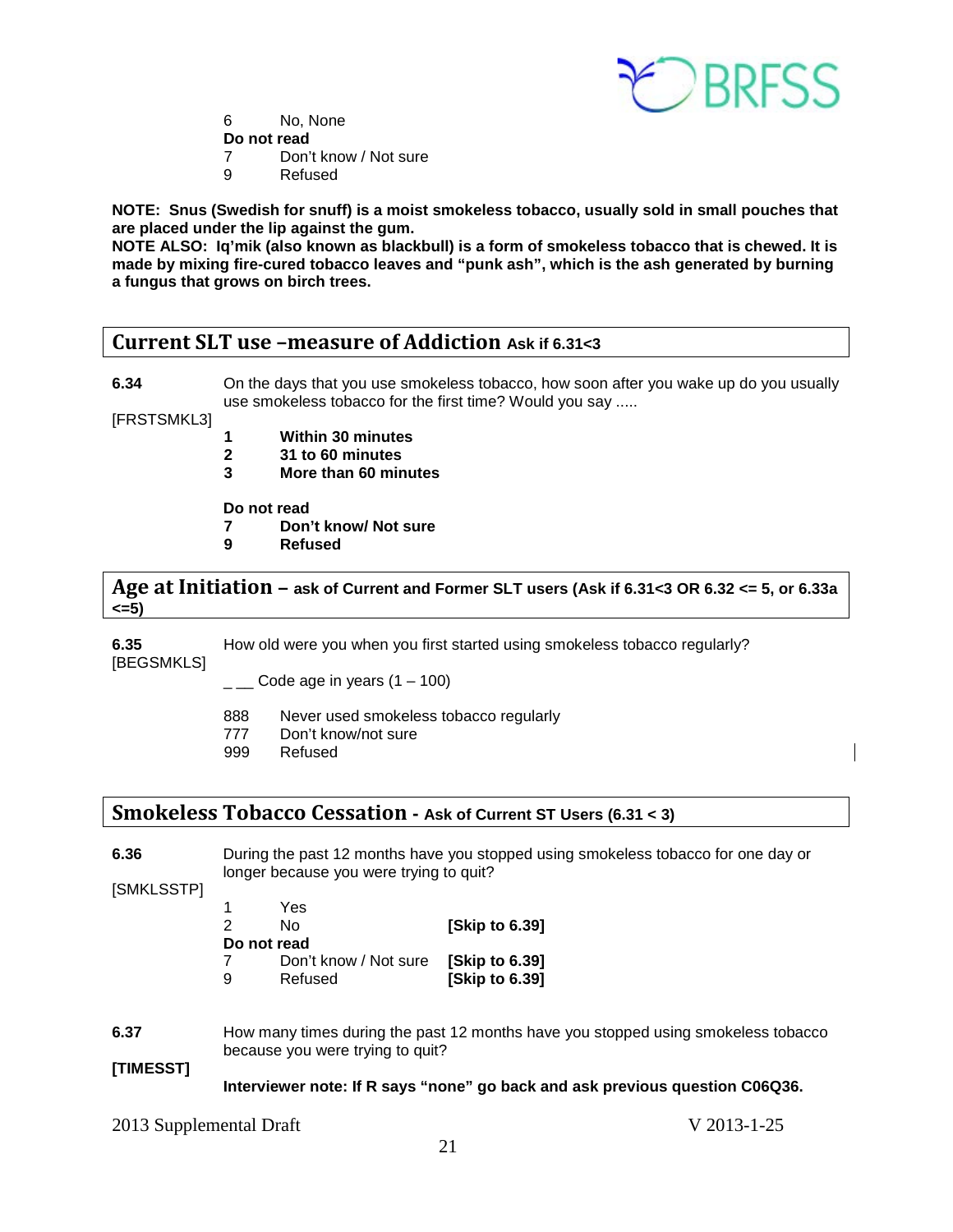

- 
- 1 -400 times<br>
777 Don't know/N Don't know/Not sure
- 999 Refused

**6.38** During the past 12 months, what is the longest length of time you stopped using smokeless tobacco because you were trying to quit?

## **[LENGTHST]**

- **Do not read**<br>1 days
- $\frac{1}{2}$  -
- months
- $2_{--}$  weeks<br> $3_{--}$  months<br>777 Don't k Don't know/Not sure
- 999 Refused
- **6.39** Would you like to quit using smokeless tobacco?

[SMKLSQT – BOTH]

- 1 Yes 2 No **[Skip to 6.43]**
- **Do not read**
- 7 Don't know / Not sure **[Skip to 6.43] [Skip to 6.43]**
- **6.40** Are you seriously considering quitting smokeless tobacco products within the next 6 months?

[SMKLS6MO – BOTH]

- 1 Yes<br>2 No
	- 2 No **[Skip to 6.43]**

**Do not read**

- 7 Don't know / Not sure **[Skip to 6.43]** 9 Refused **[Skip to 6.43]**
- **6.41** Are you seriously considering quitting smokeless tobacco products within the next 30 days?

[SMKLS30D]

1 Yes No.

## **Do not read**

- 7 Don't know / Not sure<br>9 Refused
	- **Refused**

## **If 6.35 = 888 go to 6.43 Ask of Former Smokeless Tobacco Users (6.31 >= 3 and 6.33a <= 5)**

- **6.42** About how long has it been since you last used smokeless tobacco regularly? [LASTSMKL] 1 Never regularly used smokeless tobacco<br>2 Within the past month
	- Within the past month
	- 3 Within the past 3 months
	- 4 Within the past 6 months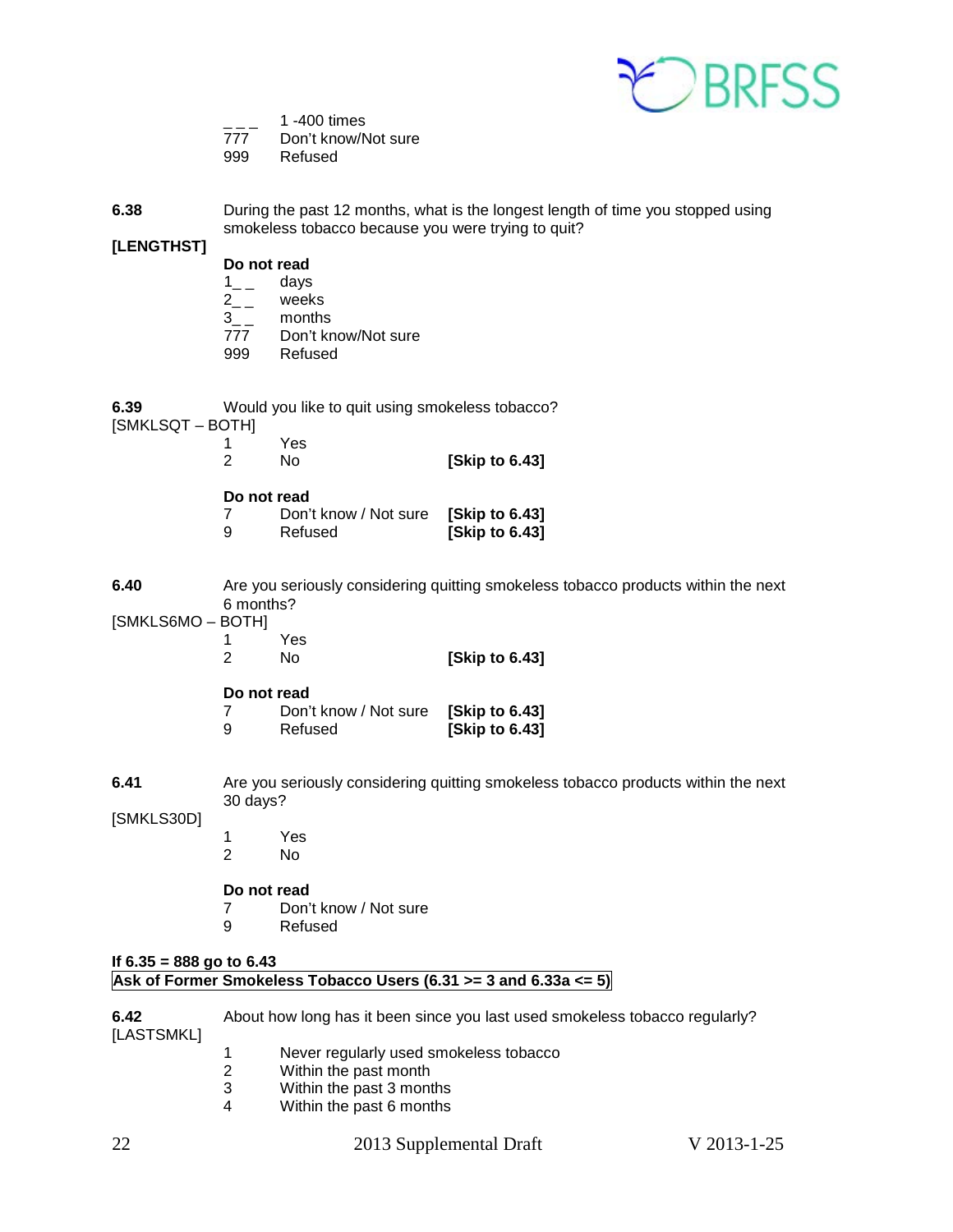

- 5 Within the past year
- 6 Within the past 5 years
- 7 Within 10 years
- 8 10 or more years ago

- 77 Don't know/Not sure
- 99 Refused

## **Ask of Current ST Users (6.31<3)**

**6.43** In the past 12 months, has any doctor, dentist or other health professional advised you to stop using smokeless tobacco?

[SMKLADV – BOTH]

1 Yes **[Skip to 6.45]**

No.

## **Do not read**

- 7 Don't know / Not sure
- 9 Refused

## **Ask of Never ST users (6.31 = 3, 7, or 9 and 6.33a=6), Former ST users (6.33a<=5), and Current ST users NOT advised to quit (6.43 = 2, 7, or 9)**

**6.44** In the past 12 months, has any doctor, dentist or other health professional asked if you use smokeless tobacco products such as chewing tobacco, snuff, Snus, or Iq'mik?

[SMKLSASK – BOTH]

1 Yes<br>2 No No.

## **Do not read**

- 7 Don't know / Not sure<br>9 Refused
- **Refused**

## **Interviewer note: Can add that Blackbull is a form of Iq'mik, if needed**

## <span id="page-22-0"></span>**New Tobacco Products**

## **Ask of All Respondents EXCEPT if 6.32=4 (Respondent already said they use Snus)**

**6.45a** Do you currently use any of the new tobacco products, such as e-cigarettes, lozenges, orbs, Snus, or anything else?

**[NEWTOB1-5]**

**Interviewer note: (If needed) New tobacco products include products such as ecigarettes, lozenges, orbs, or snus. Another example is Camel strips or sticks.**

## **CHECK ALL THAT APPLY**

- 1 Yes, E-cigarettes<br>2 Yes, lozenges
- 2 Yes, lozenges<br>3 Yes. Orbs
- Yes, Orbs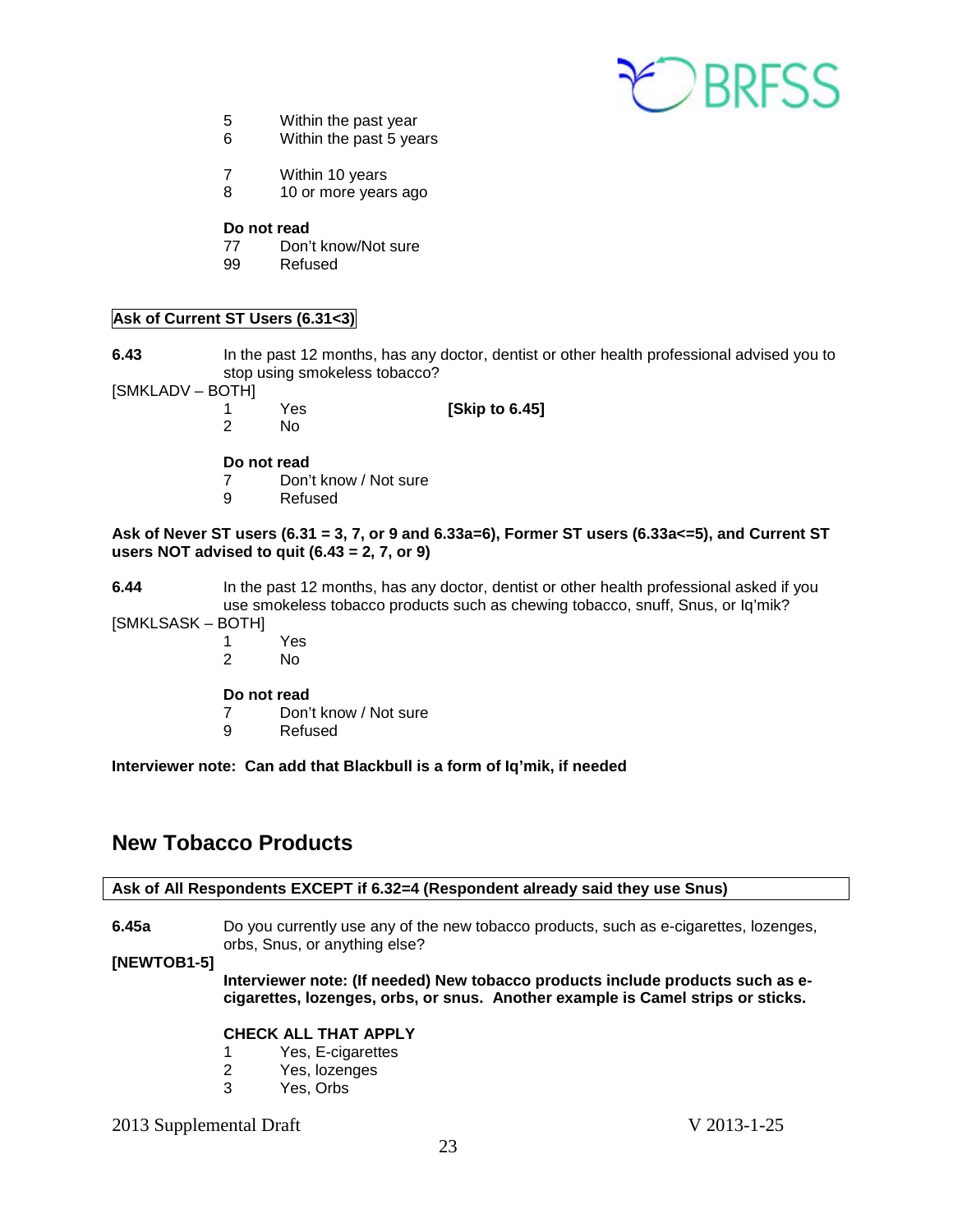

- 4 Yes, Snus
- 6 Yes, other: \_\_\_\_\_\_\_\_\_\_\_\_\_ [NEWTOBO]
- 8 No (none)

- 7 Don't know/Not sure<br>9 Refused
	- **Refused**

## **Ask if 6.32=4 (Respondent already said they use Snus) CATI autofill 6.32=4, in addition to any other answers given**

**6.45b** Do you currently use any of the new tobacco products, such as e-cigarettes, lozenges, orbs, or anything else?

## **Interviewer note: (If needed) New tobacco products include products such as ecigarettes, lozenges, orbs, or snus. Another example is Camel strips or sticks.**

## **[NEWTOB1-4]0**

- 1 Yes, E-cigarettes
- 2 Yes, lozenges
- 3 Yes, Orbs
- 6 Yes, other: \_\_\_\_\_\_\_\_\_\_\_\_\_ [ NEWTOBO]
- 8 None

#### **Do not read**

- 7 Don't know/Not sure
- 9 Refused

#### **Ask only if respondent is a current smoker who also currently uses smokeless (6.2 = 1-2 AND (6.31 <3)**

**6.46a** How long have you used both cigarettes and smokeless tobacco?

[DUALLONGA]

- 1 For less than 1 month
- 2 For at least 1 month but less than 6 months<br>3 For at least 6 months but less than 1 year
- For at least 6 months but less than 1 year
- 4 For about a year
- 5 For more than a year but less than 5 years<br>6 For 5 years or more
- For 5 years or more

# **Do not read**<br>77 Don'

- Don't know/Not sure
- 99 Refused

#### **Ask only if respondent is a current smoker who also currently uses new tobacco products (6.2 = 1-2 AND (6.45a or 6.45b =1-6))**

## **6.46b.** How long have you used both cigarettes and new tobacco products?

[DUALLONGB]

**Interviewer note: (If needed) New tobacco products include products such as ecigarettes, lozenges, orbs, or snus. Another example is Camel strips or sticks.**

- 1 For less than 1 month<br>2 For at least 1 month by
- 2 For at least 1 month but less than 6 months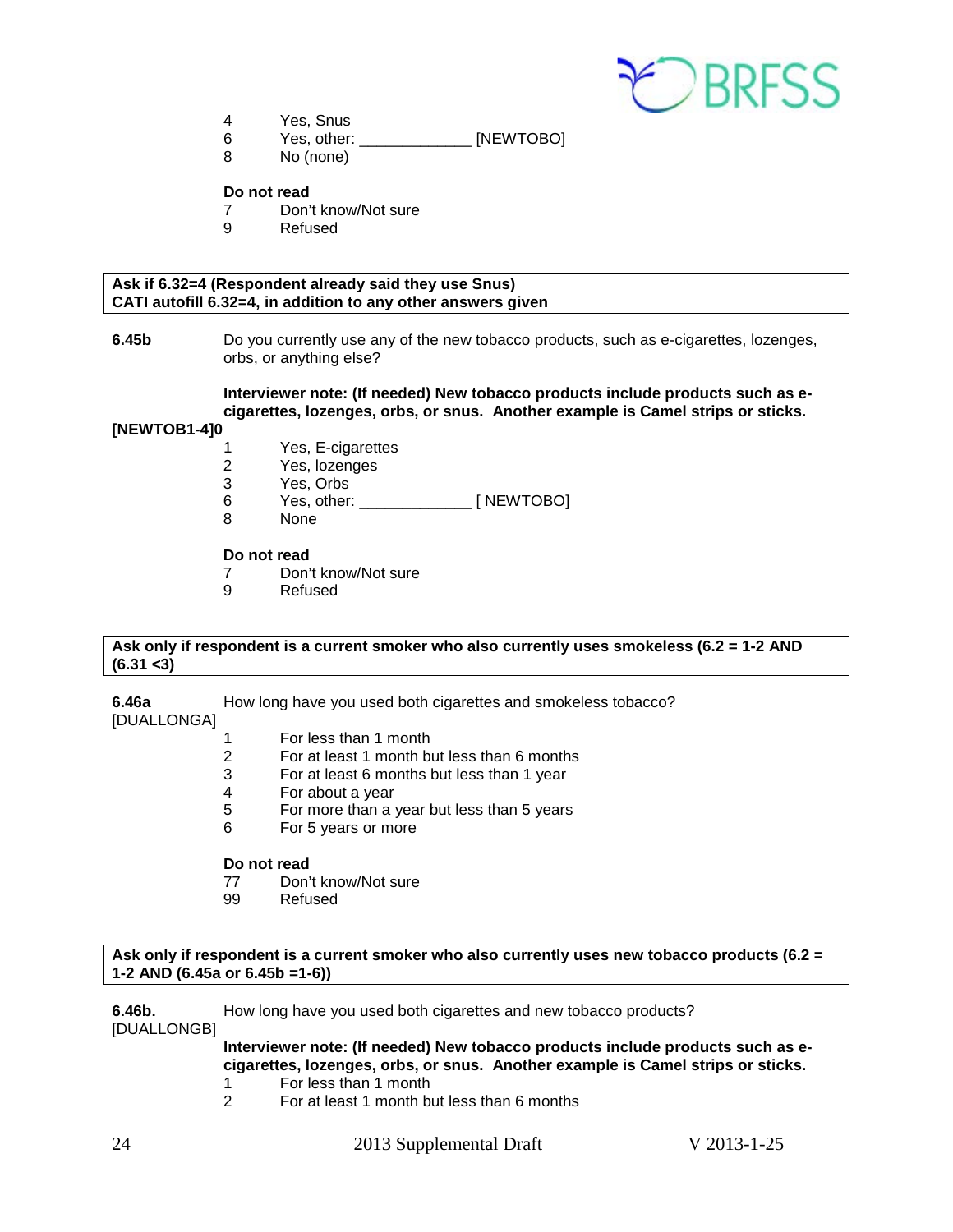

- 3 For at least 6 months but less than 1 year
- 4 For about a year
- $5$  For more than a year but less than 5 years<br>6 For 5 years or more
- For 5 years or more

- 77 Don't know/Not sure
- 99 Refused

**Ask only if respondent is a current smoker who also currently uses either smokeless or new tobacco products (6.2 = 1-2 AND (6.31 <3 and/or (6.45a or 6.45b =1-6))**

**6.47** Do you ever use smokeless tobacco or the new tobacco products instead of smoking cigarettes?

> **Interviewer note: (If needed) New tobacco products include products such as ecigarettes, lozenges, orbs, or snus. Another example is Camel strips or sticks.**

#### **[CIGALT]**

## **Probe for which. DO NOT READ RESPONSES.**

- 1 Yes, smokeless<br>2 Yes, new tobacc
- 2 Yes, new tobacco products<br>3 Yes both smokeless and ne
- 3 Yes both smokeless and new products<br>4 No Iskin to 6.491
- 4 No [skip **to 6.49]**
- 7 Don't know/Note sure [skip **to 6.49]**
- 9 Refused [skip **to 6.49]**

#### **Ask IF respondent is a dual user who said yes to 6.47 (IF 6.47<=3).**

**6.48** Here are some reasons people might give for using smokeless tobacco or new tobacco products. Please tell me whether each of these reasons is true for you.

> a. I use smokeless or new tobacco in situations where smoking is not allowed. [CIGALTSMK]

1 Yes 2 No

## **Do not read**

7 Don't know / Not sure 9 Refused

b. I use smokeless or new tobacco products because I am trying to quit smoking cigarettes.

| [CIGALTQTSMK] |  |
|---------------|--|
|               |  |

1 Yes<br>2 No 2 No



7 Don't know / Not sure 9 Refused

**Ask IF respondent is a dual user who answered 6.47 = 2,3**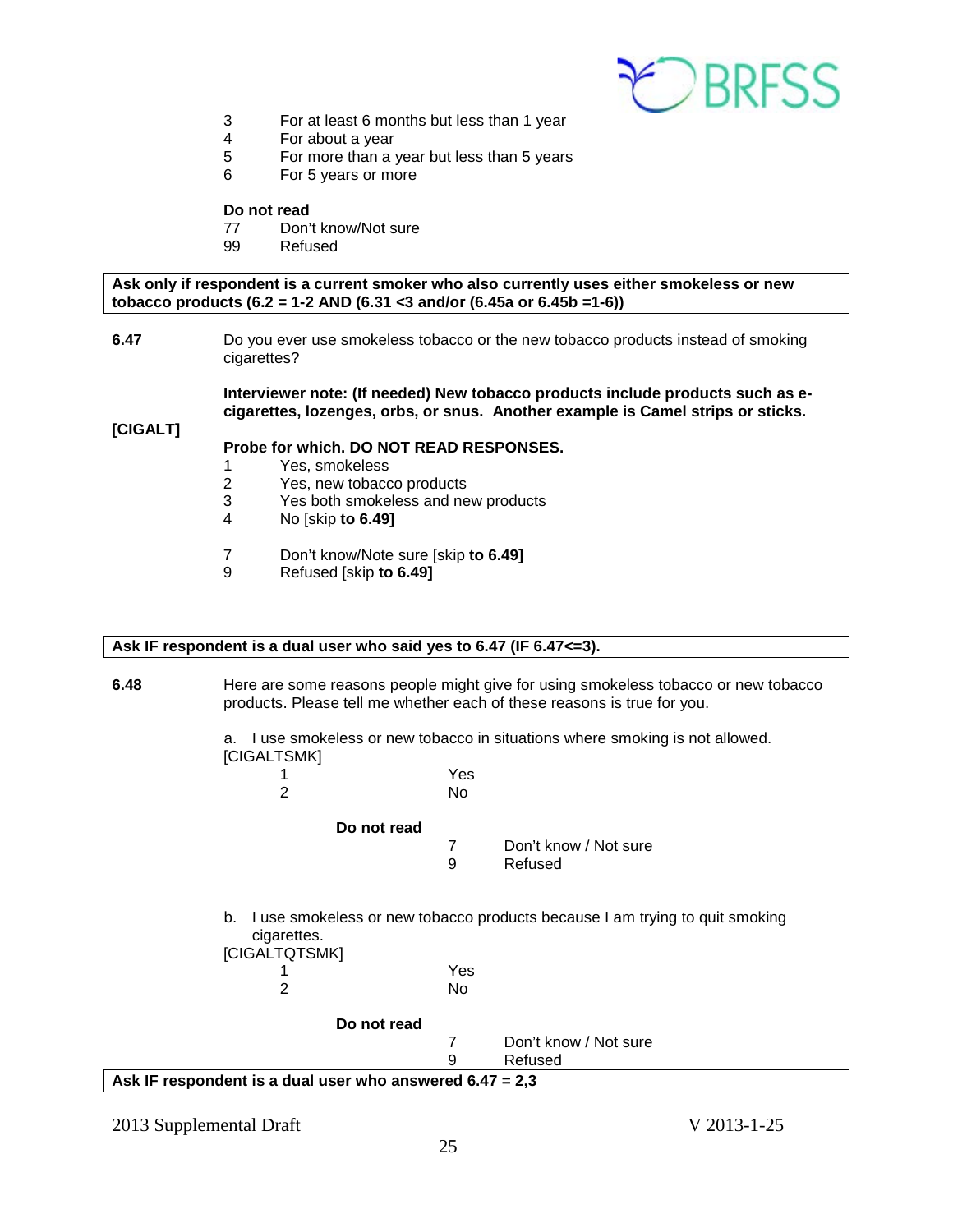

c. I use new tobacco products because I am trying to quit both smoking and smokeless tobacco. [CIGAI

| ALTQTTOBI   |                       |
|-------------|-----------------------|
|             | Yes                   |
| 2           | N٥                    |
| Do not read |                       |
|             | Don't know / Not sure |
| g           | Refused               |
|             |                       |

## <span id="page-25-0"></span>**Secondhand Smoke Exposure and Policies – Ask of All Respondents**

**6.49** How many people, including you, who live in your household currently smoke cigarettes, cigars, or pipes?

## [NUMSMOKE]

## **Do not read**

- $\frac{1}{2}$  Number of current smokers in household<br>88 No current smokers in household
- 88 No current smokers in household<br>77 Don't know/not sure
- Don't know/not sure
- 99 Refused
- **6.50** In the past 30 days, has anyone, including yourself, smoked cigarettes, cigars, or pipes anywhere inside your home?

## [TOBACCO]

- 1 Yes<br>2 No
	- N<sub>o</sub>

# **Do not read**<br> **Poon**

- 7 Don't know / Not sure<br>9 Refused
	- **Refused**
- **6.51** Which statement best describes the rules about smoking inside your home? Do not include decks, garages, or porches.

[HOUSSMK1]

- 1 Smoking is not allowed anywhere inside your home
- 2 Smoking is allowed in some places or at some times<br>3 Smoking is allowed anywhere inside the home
- 3 Smoking is allowed anywhere inside the home

## **Do not read**

- 7 Don't know / Not sure
- 9 Refused
- **6.52** Do you own or rent your home? **[RENTHOM1]**
	- 1 Own
	- 2 Rent<br>3 Other
	- Other arrangement \_\_\_\_\_\_\_\_\_ [HOMET]
	- 7 Don't know / Not sure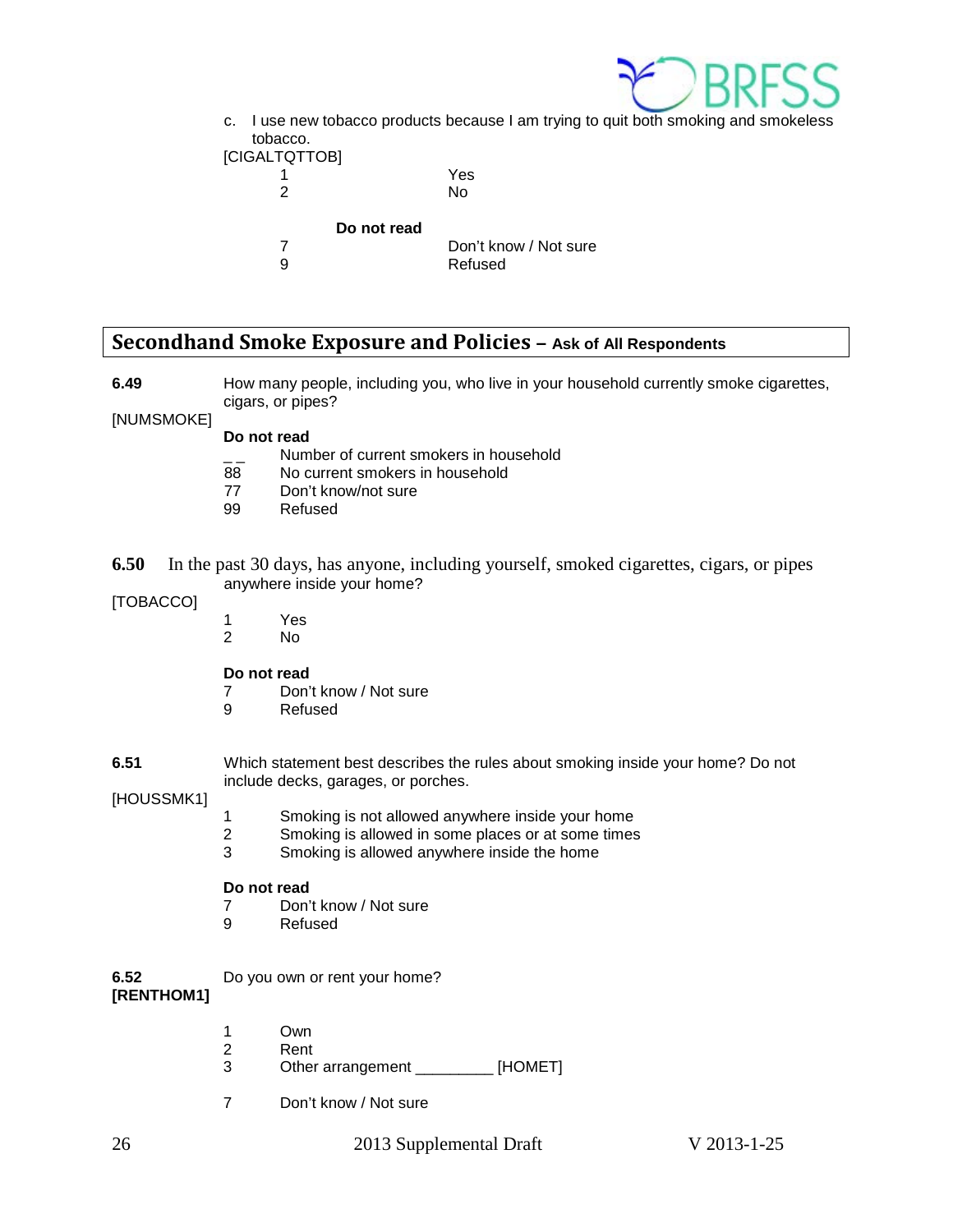

9 Refused

## **INTERVIEWER NOTE: "Other arrangement" may include group home, staying with friends or family without paying rent.**

## **NOTE: Home is defined as the place where you live most of the time/the majority of the year.**

**6.53** In what type of place do you currently live? Is it …

[HOMETYPE]

- 
- 1 A single family home **[SKIP TO 6.56]** An apartment, condominium, or townhouse in which you share one or more walls with other units
- 3 Room in shared house, or boarding house
- **Other**

## **Do not read**

- 7 Don't know/Not sure
- 9 Refused

**6.54** Has your landlord, property manager, or board of directors set any rules regarding tobacco smoking on the property where you live?

## **[PROPRULE]**

- 1 Yes<br>2 No
	- 2 No

## **Do not read**

- 7 Don't know/Not sure<br>9 Refused
	- **Refused**

## **[Ask of all who live in an apartment, condominium, or townhouse in which they share one or more walls with other units or shared housing (Q6.53=2 or 3), else skip to 6.56.]**

**6.55** How often, if ever, have you experienced secondhand smoke drifting into your home or into common spaces from nearby apartments or from outside?

## **[SHSRENT]**

- 1 Every day<br>2 A few time
- 2 A few times a week
- 3 A few times a month
- 4 Rarely<br>5 Never
	- **Never**

## **Do not read**

- 7 Don't know/Not sure
- 9 Refused

## **Now I am going to ask you some questions about workplace policies**

| 6.56      | While working at your job, are you indoors most of the time? |
|-----------|--------------------------------------------------------------|
| [INDOORS] |                                                              |

- 1 Yes
	- 2 No
	- 3 Not employed **[Skip to 6.60]**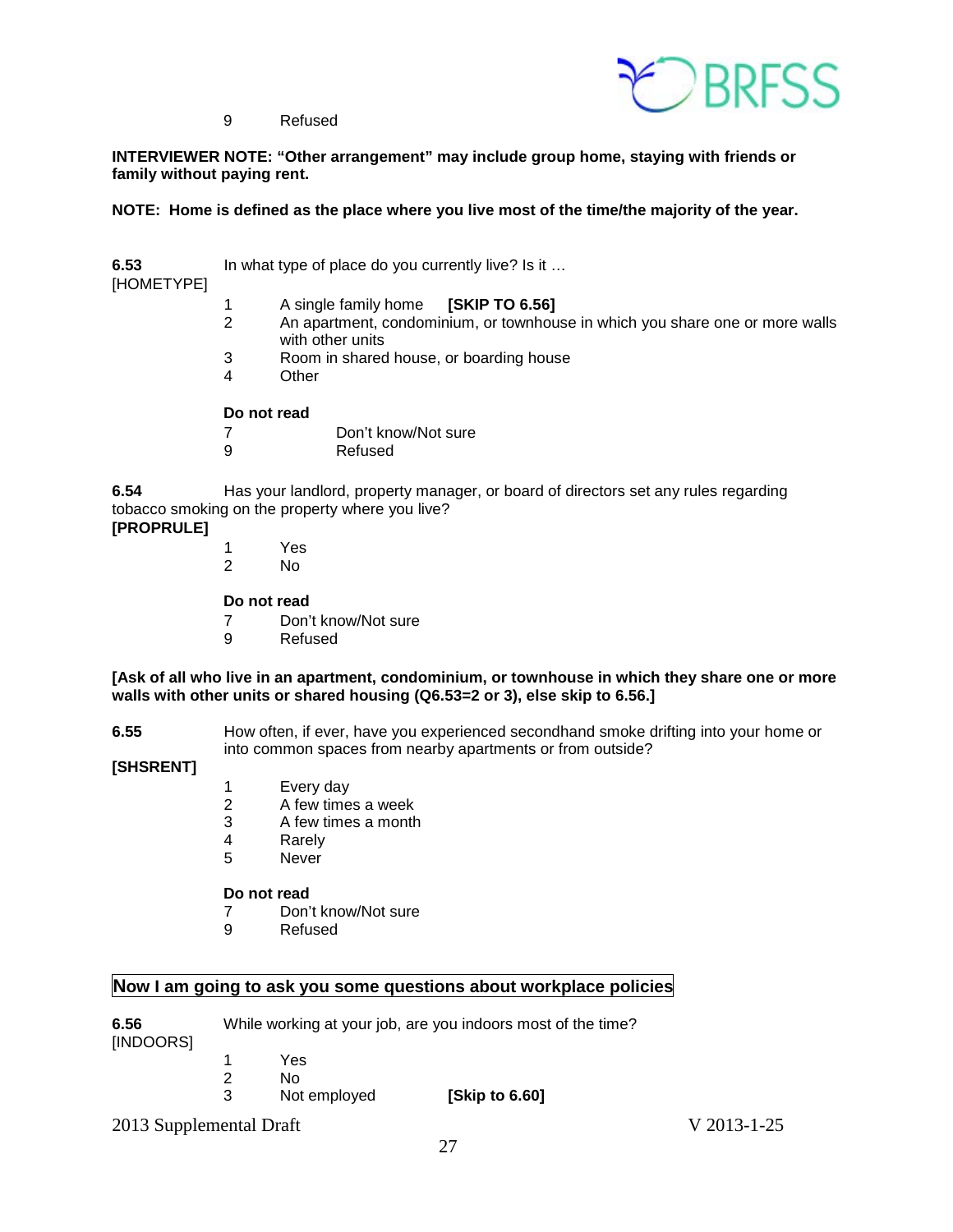

7 Don't know / Not sure **[Skip to 6.59] [Skip to 6.59]** 

**6.57** (If 6.56 = 2 add: Even though most of the time you do not work indoors), In the past 30 days, were you exposed to smoke from someone else's cigarettes, cigars, or pipes anywhere indoors at your workplace?

## [SHSINDR2]

- 1 Yes
- 2 No<br>3 My
- 3 My workplace does not have any indoor area **[skip to 6.59]**

## **Do not read**

- 7 Don't know / Not sure
- 9 Refused

**6.58** In the past 30 days, were you exposed to smoke from someone else's cigarettes, cigars, or pipes outside, but NEAR the entrances or doorways to indoor areas of your workplace? [SHSENTR]

- 
- 1 Yes<br>2 No 2 No<br>3 My
- My workplace does not have any indoor area

## **Do not read**

- 7 Don't know / Not sure
- 9 Refused

## **6.59** Which of the following best describes your place of work's official smoking policy for work areas?

[SMKWORK2]

- 1 Smoking is not allowed in any work areas
- 2 Smoking is allowed in some work areas<br>3 Smoking is allowed in all work areas
- Smoking is allowed in all work areas

## **Do not read**

- 7 Don't know / Not sure
- 9 Refused

**6.60** In indoor work areas, do you think that smoking should be allowed in all areas, some areas, or not allowed at all?

## [SMKINDOR]

- 1 All areas<br>2 Some are
- 2 Some areas<br>3 Not allowed
- Not allowed at all

## **Do not read**

- 7 Don't know / Not sure (no opinion)
- 9 Refused

## <span id="page-27-0"></span>**Exposure in Cars – Ask of All Respondents**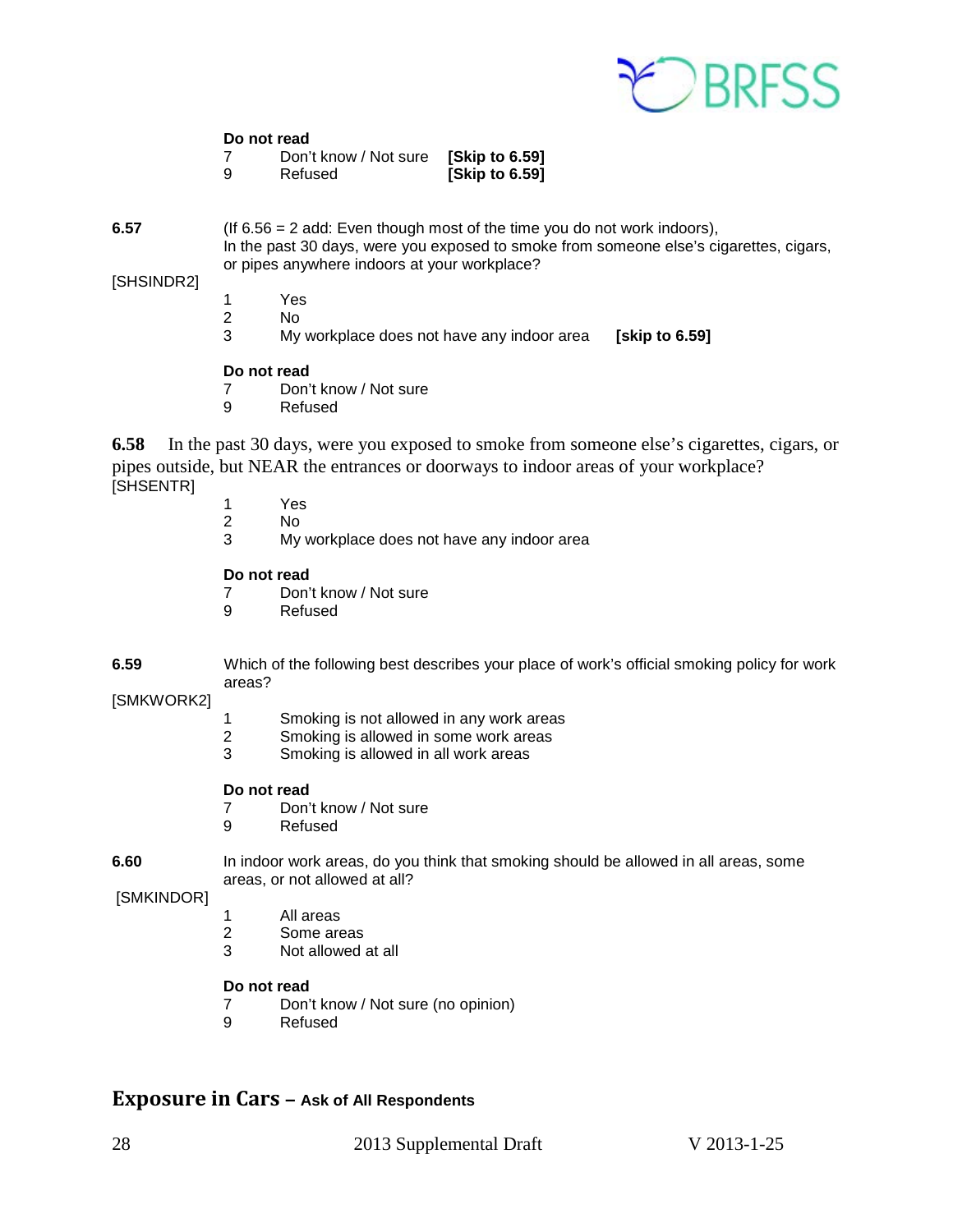

## **Now I am going to ask you some questions about general smoking policies…**

**6.61** In the past 30 days, has anyone, including yourself, smoked cigarettes, cigars, or pipes in a car you were in?

[SMKCAR30]

- 1 Yes
	- $No$

## **Do not read**

- 7 Don't know / Not sure
- 9 Refused

## **Attitudes about Secondhand Smoke – Ask of All Respondents**

**6.62** In restaurants, do you think that smoking should be allowed in all areas, some areas, or not allowed at all?

[SMKREST]

- 1 All areas<br>2 Some are
- Some areas
- 3 Not allowed at all

## **Do not read**

- 7 Don't know / Not sure (no opinion)<br>9 Refused
- **Refused**

**6.63** Is smoking currently allowed inside bars and cocktail lounges in your community? [SMBARNOW]

- 1 Yes
- 2 No **[Skip to 6.65]**
	- 3 No bars in community **[Skip to 6.66]**

## **Do not read**

- 7 Don't know / Not sure<br>9 Refused
- **Refused**

## **Ask of those who either (a) do not have an ordinance banning smoking in bars, or (b) do not know if they do or not, or (c) refused. (6.63 = 1, 7, or 9)**

**6.64 If** smoking were not allowed in bars and cocktail lounges, would you visit them more, less, or would it make no difference?

[BARDIFF]

| 1 | More          | [Skip to 6.66] |
|---|---------------|----------------|
| 2 | <b>Less</b>   | [Skip to 6.66] |
| 3 | No Difference | [Skip to 6.66] |

## **Do not read**

| 7 | Don't know / Not sure [Skip to 6.66] |                |
|---|--------------------------------------|----------------|
| 9 | Refused                              | [Skip to 6.66] |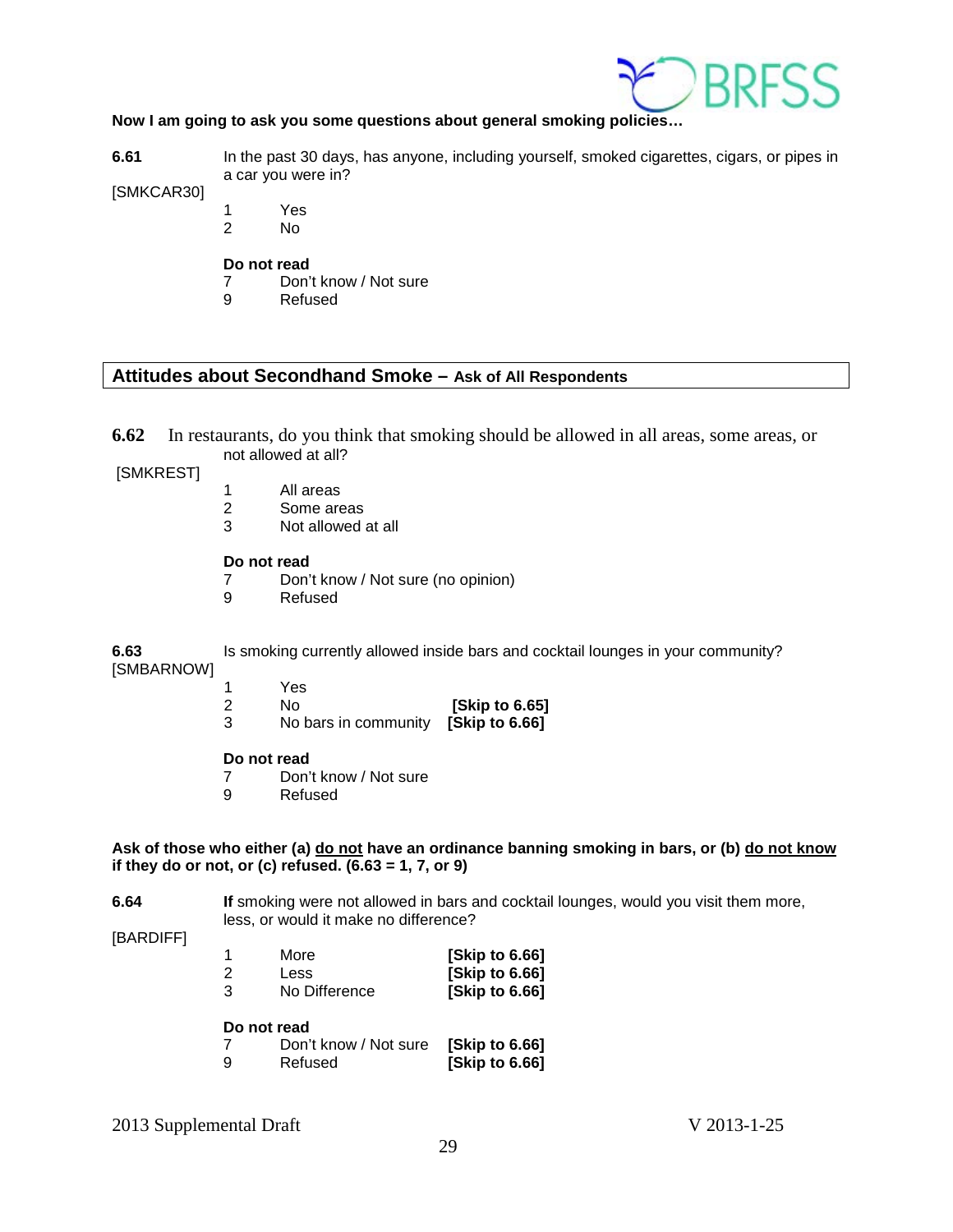

## **Ask of those who do have an ordinance banning smoking in bars (6.63= 2)**

**6.65 Since** smoking has not been allowed in bars and cocktail lounges, have you visited them more, less, or has it not made any difference?

[BARSINCE]

- 1 More<br>2 Less
	- **Less**
- 3 No Difference

#### **Do not read**

- 7 Don't know / Not sure
- 9 Refused

## **Ask of All Respondents**

**6.66** How strongly do you agree or disagree with the following statement?

#### **People should be protected from smoke from other people's cigarettes.**

[SMKPROT]

- 1 Strongly Agree<br>2 Agree
- 2 Agree<br>3 Disagr
- **Disagree**
- 4 Strongly Disagree

#### **Do not read**

- 7 Don't know / Not sure<br>9 Refused
	- **Refused**

## **6.67** Do you think that breathing smoke from other people's cigarettes is:

## [ETSHARM]

- 1 Very harmful to one's health<br>2 Somewhat harmful to one's h
- 2 Somewhat harmful to one's health<br>3 Not very harmful to one's health
- Not very harmful to one's health
- 4 Not harmful at all to one's health

## **Do not read**

- 7 Don't know / Not sure<br>9 Refused
- **Refused**

## **Knowledge/Perceptions about Secondhand Smoke – Ask of All Respondents**

6.68-6.71 Would you say that breathing smoke from other people's cigarettes causes:

## **[Randomize order]**

a. Lung cancer in adults

[ETSLUNG]

- 1 Yes<br>2 No
- 2 No
- 7 Don't know / Not sure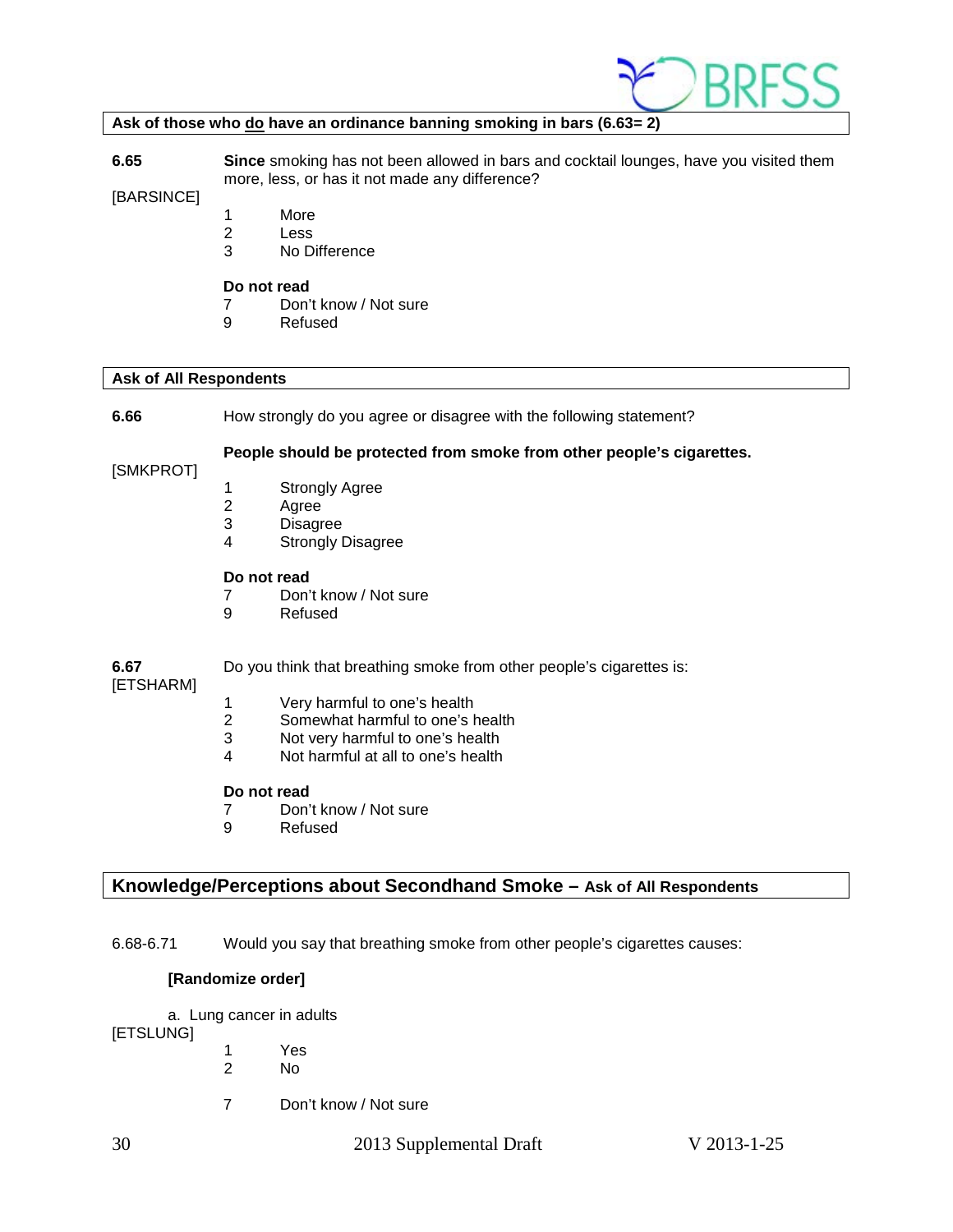

9 Refused

b. Heart disease in adults

[ETSHEART]

- 1 Yes 2 No
- 7 Don't know / Not sure
- 9 Refused

c. Respiratory problems in children [ETSRESP]

- 1 Yes
- 2 No
- 7 Don't know / Not sure
- 9 Refused

d. Sudden infant death syndrome, also known as SIDS, or crib death?

[ETSSIDS]

- 1 Yes<br>2 No
- 2 No
- 7 Don't know / Not sure<br>9 Refused
- **Refused**

## <span id="page-30-0"></span>**Social Norms and Secondhand Smoke – Ask of All Respondents**

**6.72** In the last year, have you visited a school in your community?

- [SCHLVIST]
- 
- 1 Yes<br>2 No 2 No **[Skip to 6.76]**

# **Do not read**<br> **7** Don'

- 7 Don't know / Not sure **skip to 6.76**
- 9 Refused **Skip to 6.76**

**6.73** In the last year, how often have you seen people (students, staff or visitors) smoking or using tobacco outside on school grounds, during school hours?

[SCHLSEEN]

- 1 All the time
- 2 Sometimes<br>3 Never
- **Never**

## **Do not read**

- 7 Don't know / Not sure<br>9 Refused
- **Refused**
- **6.74** In the last year, how often have you seen people (students, staff or visitors) smoking or using tobacco outside on school grounds, but after school hours?

[SCHLAFTR]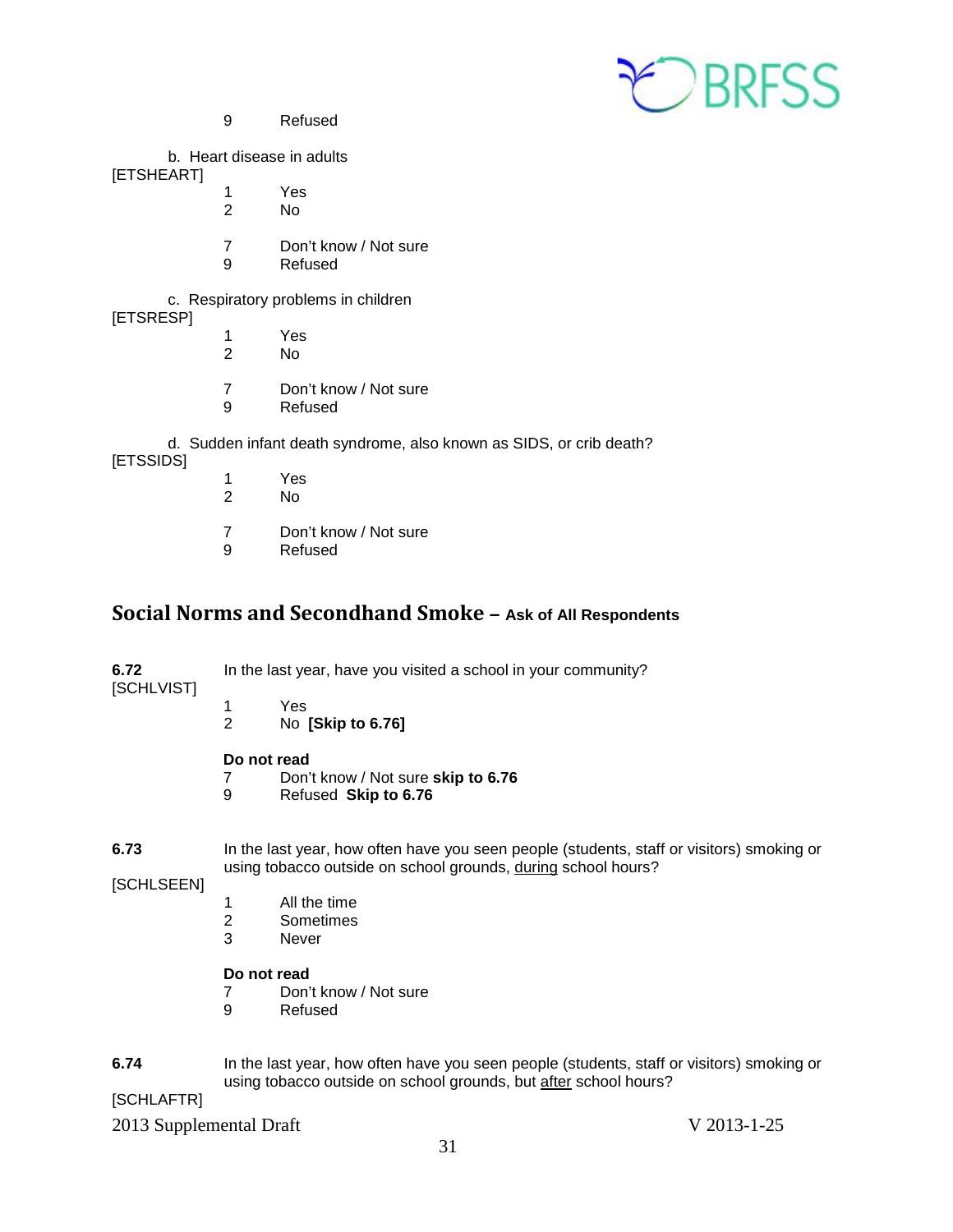

- 1 All the time<br>2 Sometimes
- **Sometimes**
- 3 Never

- 7 Don't know / Not sure<br>9 Refused
	- **Refused**

#### **6.75** In the last year, how often have you seen people (students, staff or visitors) smoking or using tobacco inside school buildings, but after school hours?

## [SCHLINAF]

- 1 All the time<br>2 Sometimes
- **Sometimes**
- 3 Never

## **Do not read**

- 7 Don't know / Not sure
- 9 Refused

**6.76** In the last year, how often have you seen people (students, staff or others) smoking or using tobacco at school sponsored events held off school grounds?

[SCHLSOFF]

- 1 All the time<br>2 Sometimes
- 2 Sometimes<br>3 Never
- **Never**

#### **Do not read**

- 7 Don't know / Not sure<br>9 Refused
	- **Refused**

## **6.77** In the last year, have you visited a hospital in your community?

## [HOSPVIST]

- - 1 Yes<br>2 No 2 No **[Skip to 6.79]**

#### **Do not read**

7 Don't know / Not sure [**skip to 6.79] [skip to 6.79]** 

**6.78** In the last year, how often have you seen people smoking or using tobacco on hospital grounds, such as walkways or outside building entrances?

[HOSPOUT]

- 1 All the time<br>2 Sometimes
- 2 Sometimes<br>3 Never
- **Never**

## **Do not read**

- 7 Don't know / Not sure<br>9 Refused
- **Refused**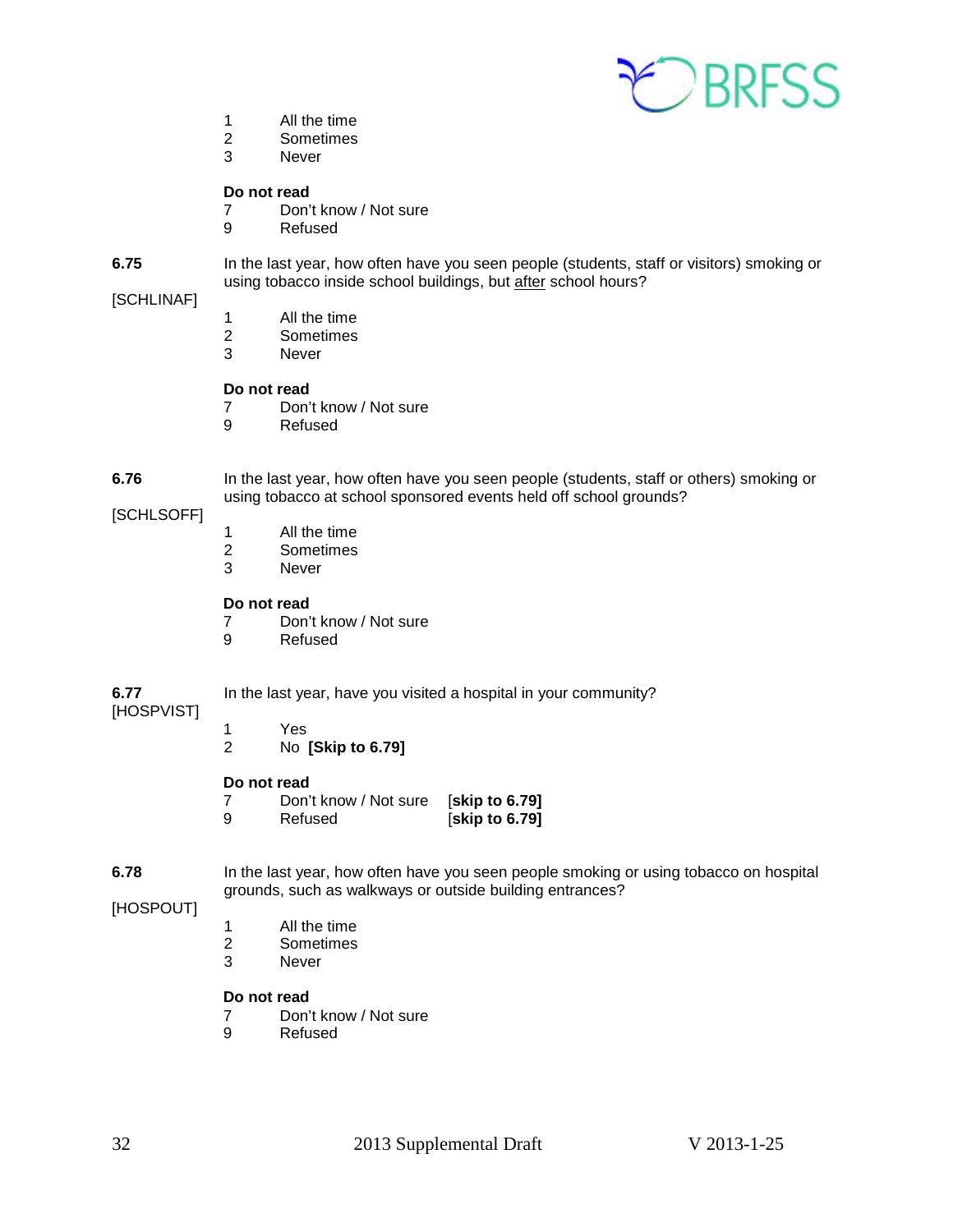

**6.79** In the last year, have you visited a health clinic in your community? (*If needed say, a health clinic is a medical facility where patients do not stay overnight*)

## [CLNCVIST]

- 1 Yes
- 2 No **[Skip to 6.81]**

## **Do not read**

- 7 Don't know / Not sure **skip to 6.81**
- 9 Refused **skip to 6.81**

#### **6.80** In the last year, how often have you seen people smoking or using tobacco on clinic grounds, such as walkways or outside building entrances?

## [CLNCOUT]

- 1 All the time
- 2 Sometimes
- 3 Never

## **Do not read**

- 7 Don't know / Not sure<br>9 Refused
- **Refused**

## **Ask of All Respondents—ATTITUDES ABOUT SMOKING IN AND AROUND SCHOOLS, HOSPITALS AND CLINICS, AND ESTIMATION OF COMMUNITY SMOKING**

Please tell me whether you strongly agree, agree, disagree, strongly disagree with the following statements:

## **6.81** Tobacco use should not be allowed on school grounds during school hours?

[TOBSCDUR]

- 1 Strongly Agree<br>2 Agree
- Agree
- 3 Disagree
- 4 Strongly Disagree

## **Do not read**

- 7 Don't know / Not sure<br>9 Refused
- **Refused**

## **6.82** Tobacco use should not be allowed on school grounds after school hours, including evening or weekend events?

[TOBSCAFT]

- 1 Strongly Agree
- 2 Agree<br>3 Disagr
- 3 Disagree<br>4 Strongly I
- Strongly Disagree

## **Do not read**

- 7 Don't know / Not sure
- 9 Refused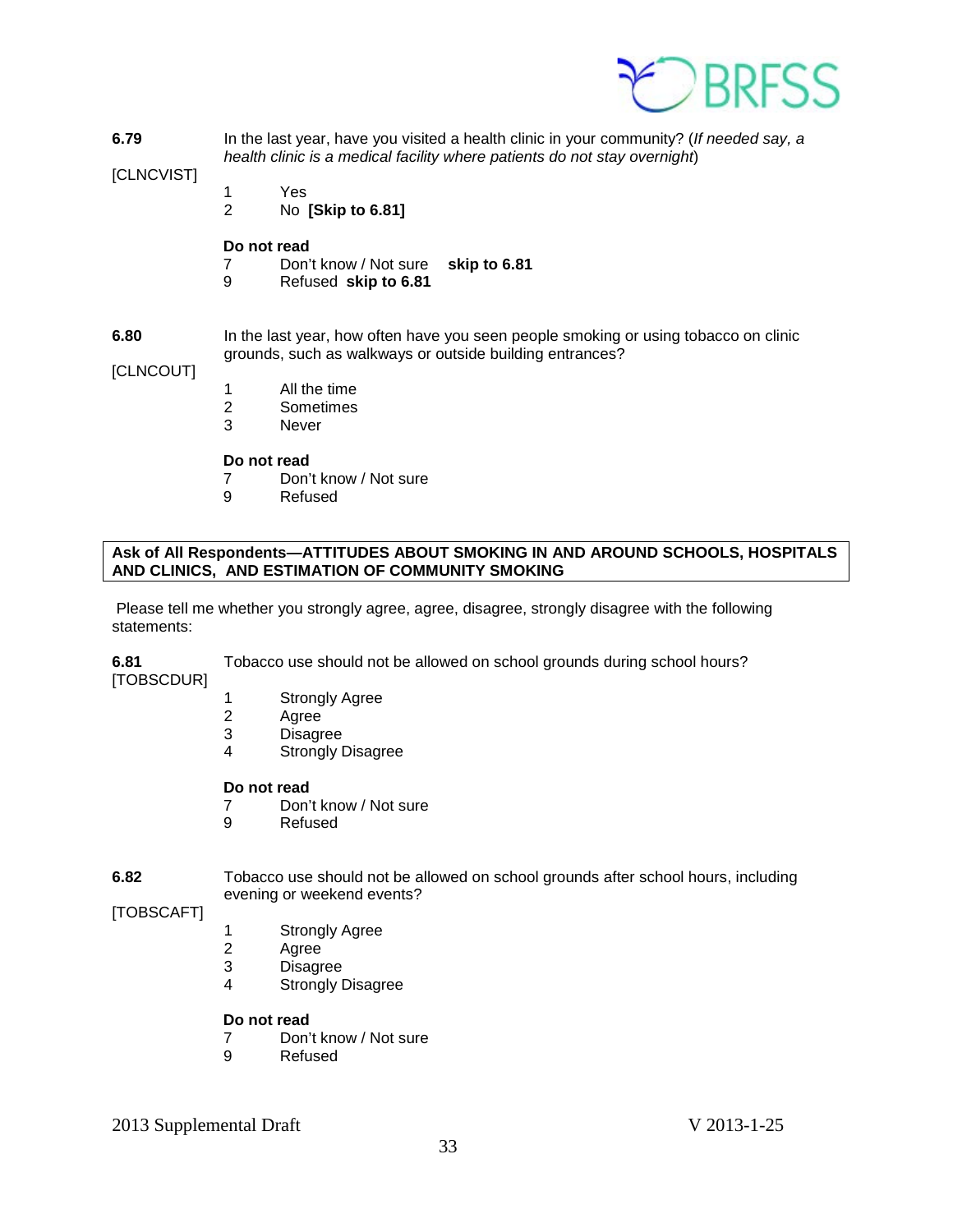

**6.83** Tobacco use should not be allowed at any school sponsored event, even those held off school grounds?

[TOBSCOFF]

- 1 Strongly Agree
- 2 Agree<br>3 Disagr
- **Disagree**
- 4 Strongly Disagree

## **Do not read**

- 7 Don't know / Not sure<br>9 Refused
- **Refused**

**6.84** Tobacco use should not be allowed on hospital grounds? [TOBHOSP]

- 1 Strongly Agree<br>2 Agree
- 
- 2 Agree<br>3 Disagr 3 Disagree<br>4 Strongly I
- Strongly Disagree

## **Do not read**

- 7 Don't know / Not sure<br>9 Refused
	- **Refused**

**6.85** Tobacco use should not be allowed on health clinic grounds? [TOBCLNC]

- 1 Strongly Agree<br>2 Agree
- 2 Agree<br>3 Disagr
- 3 Disagree<br>4 Strongly I
- Strongly Disagree

## **Do not read**

- 7 Don't know / Not sure
- 9 Refused

**6.86** Do you agree or disagree with the following statement:

I prefer to spend time where people are not smoking.

[NOSMOKE]

- 1 Strongly Agree<br>2 Agree
- 2 Agree<br>3 Disagr
- **Disagree**
- 4 Strongly Disagree

## **Do not read**

- 7 Don't know / Not sure<br>9 Refused
- **Refused**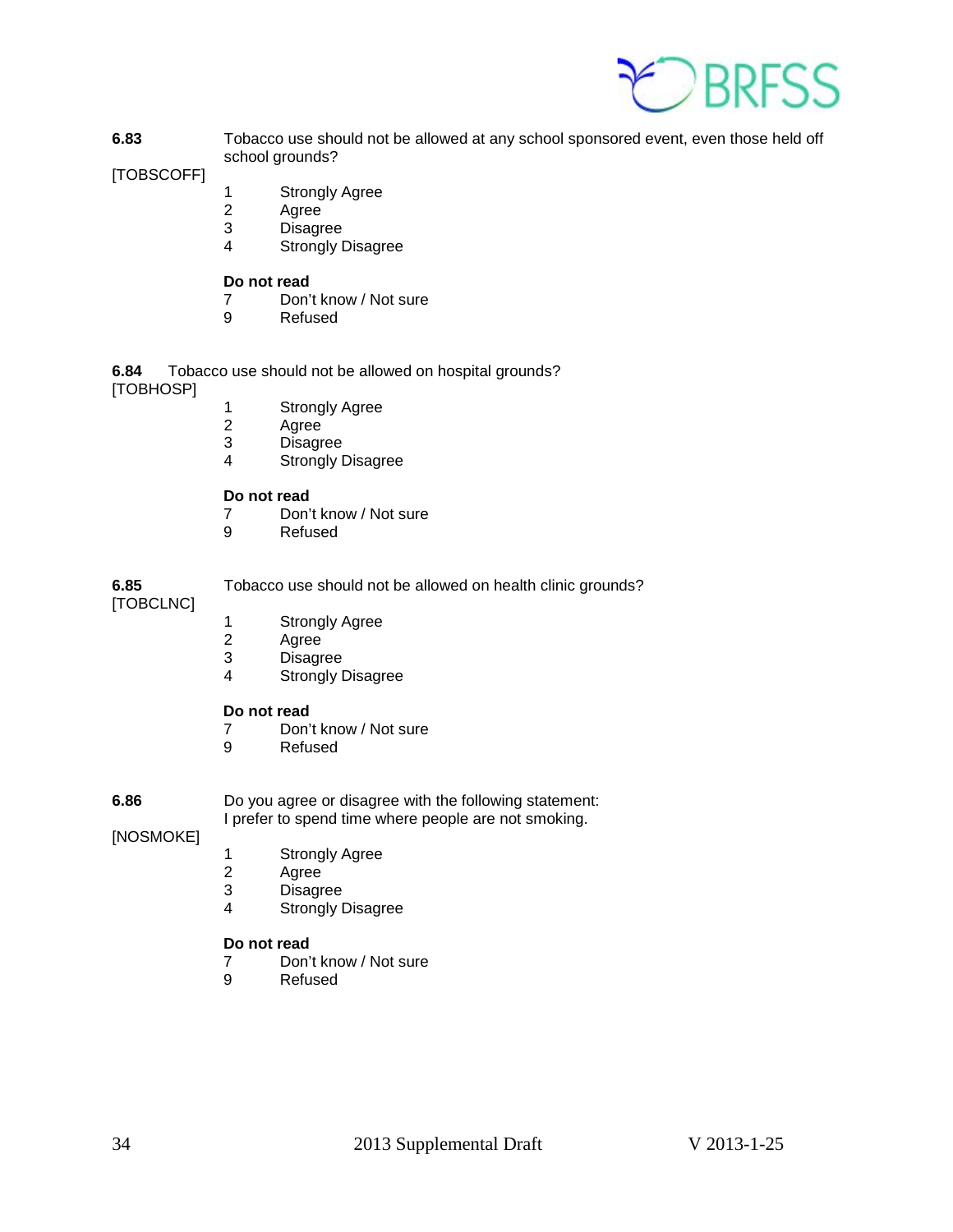

**6.87** Some communities have local groups that work on tobacco prevention. To your knowledge, has there been a local group doing tobacco prevention work in your community over the past few years?

[TOBPRECO]

- 1 Yes
	- $No$

## **Do not read**

- 7 Don't know / Not sure
- 9 Refused

# [ADTSMOKE]

- **6.88** About how many adults in your community are smokers? Would you say…
	- 1 More than half **[Skip to 6.90]**
	- 2 About half **[Skip to 6.91]**
	- Less than half

## **Do not read**

- 7 Don't know / Not sure **[Skip to 6.91]**
- 9 Refused **[Skip to 6.91]**

## **[ask if 6.88=3]**

**6.89** Would you say the number who smoke is…

[SMOKLOW]

- 1 1 1 10, or about 10%
- 2 2 in 10, or about 20%<br>3 3 in 10, or about 30%
- 3 3 in 10, or about 30%<br>4 4 in 10, or about 40%
- 4 4 in 10, or about 40%<br>5 Other (specify)
- Other (specify) \_\_\_\_\_\_\_\_\_\_\_\_\_\_\_\_\_\_\_\_\_\_\_\_\_\_ [SMOKLOWT]

## **Do not read**

- 7 Don't know / Not sure
- 9 Refused

## **[ask if 6.88=1]**

**6.90** Would you say the number who smoke is…

**[SMOKHI]**

**[Interviewer note: If respondent says "50%", please go back to 6.88 and revise to 6.88= "2"]**

- 1 6 in 10, or about 60%
- 2 7 in 10, or about 70%<br>3 8 in 10, or about 80%
- 3 8 in 10, or about 80%
- 4 9 in 10, or about 90%
- 5 Other (specify) \_\_\_\_\_\_\_\_\_\_\_\_\_\_\_\_\_\_\_\_\_\_\_\_\_\_ [SMOKHIT]

## **Do not read**

- 7 Don't know / Not sure<br>9 Refused
- **Refused**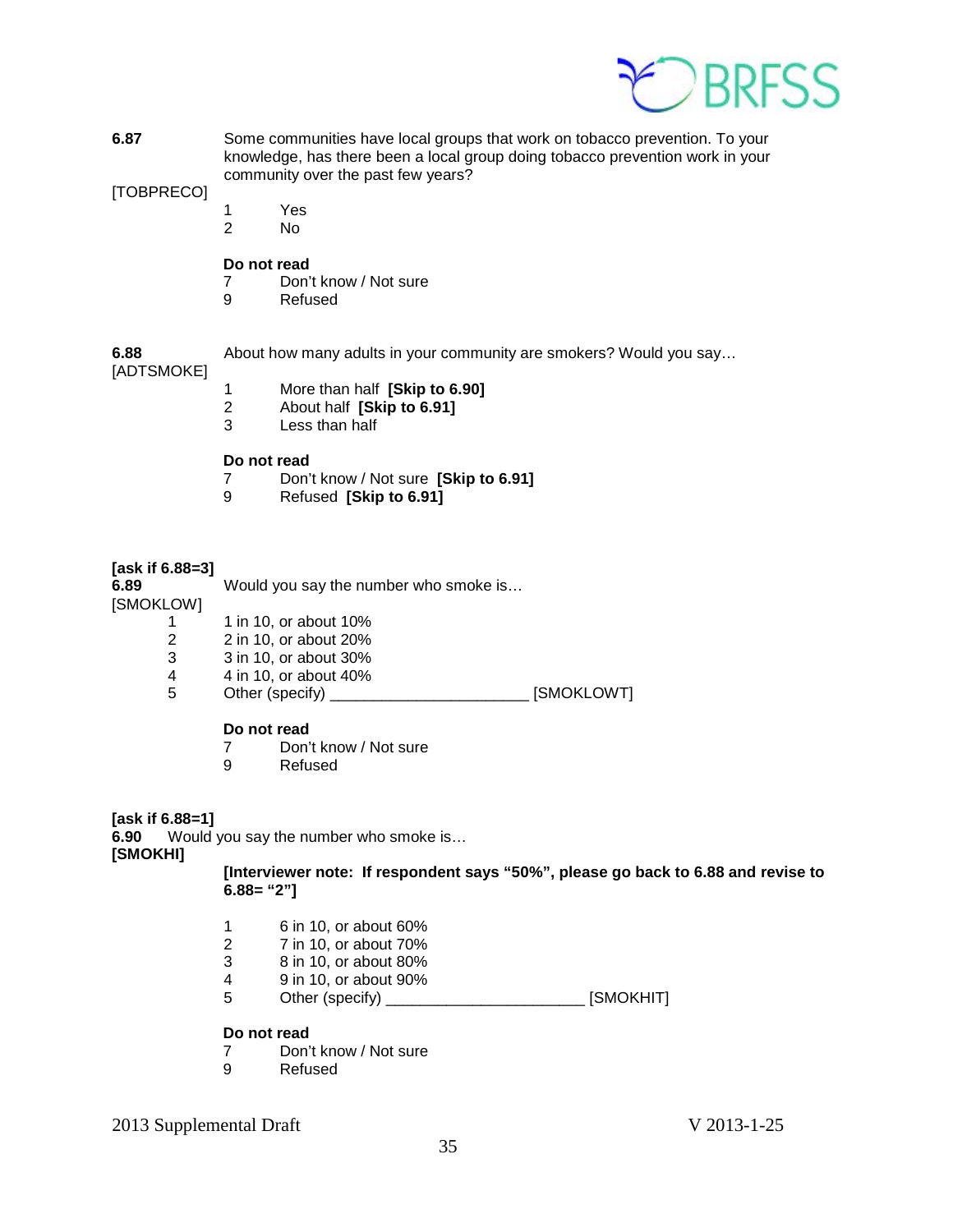

## <span id="page-35-0"></span>**Alaska Quit Line – Ask of All Respondents**

**6.91** Are you aware of the Alaska Tobacco Quit Line, which is a telephone service that can help people quit smoking or using smokeless tobacco?

[QUITLINE]

- 1 Yes
- 2 No
- **Do not read**
- 7 Don't know / Not sure
- 9 Refused

**6.92** Would you like the toll free number? 1-800-QUITNOW (784-8669) **[QUITNUM]**

**[Note for CATI Programmer – For non-smokers add "for a friend or family member that smokes"]**

- 1 Yes
- N<sub>o</sub>

**Do not read**

- 7 Don't know / Not sure
- 9 Refused

## <span id="page-35-1"></span>**Section 7: Diabetes**

**7.1** Have you ever been told by a doctor that you have diabetes?

**If "Yes" and respondent is female, ask: "Was this only when you were pregnant?"** 

## **If "No" and respondent is female, ask:** "**Have you ever been told that you had gestational diabetes or diabetes during your pregnancy?"**

## **[DIABETE2 – BOTH]**

- 1 Yes<br>2 Yes.
- 2 Yes, but female told only during pregnancy
- No.
- 4 No, pre-diabetes or borderline diabetes
- **Do not read**<br>7 Don't
- Don't know / Not sure
- 9 Refused

**If yes (1) – go to Diabetes Module (Module 2) and back to Section 8. If not yes (2-9) – go to Prediabetes Module (Module 1) and back to Section 8.**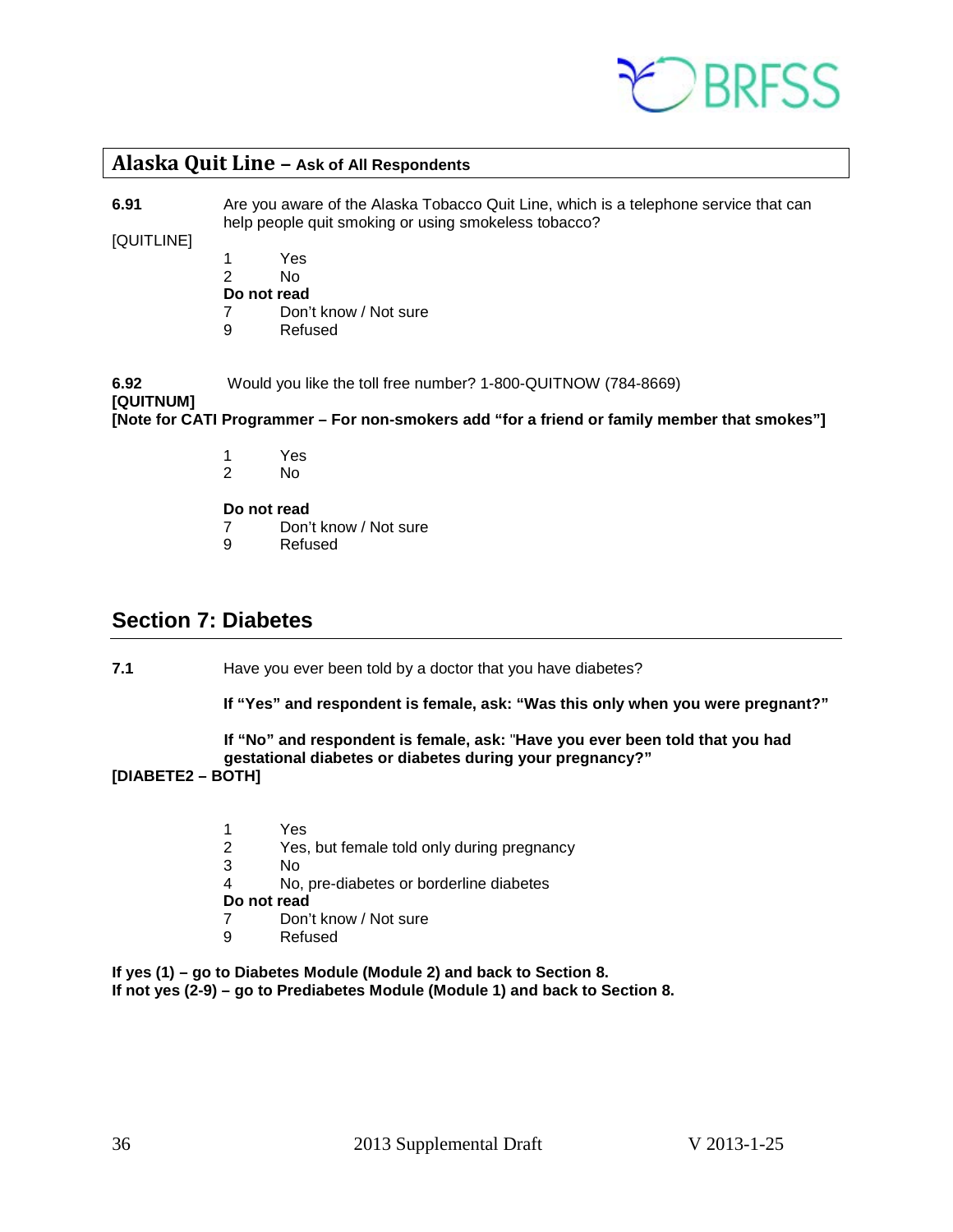

## <span id="page-36-0"></span>Module 1: Pre-Diabetes

## **NOTE: Only asked of those not responding "Yes" (code = 1) to Core Q7.12 (Diabetes awareness question).**

- **1.** Have you had a test for high blood sugar or diabetes within the past three years?
	- 1 Yes<br>2 No
	- 2 No
	- 7 Don't know / Not sure<br>9 Refused
	- **Refused**

## **CATI note: If Core Q7.12 = 4 (No, pre-diabetes or borderline diabetes); answer Q2 "Yes" (code = 1).**

**2** Have you ever been told by a doctor or other health professional that you have pre-diabetes or borderline diabetes?

## **If "Yes" and respondent is female, ask: "Was this only when you were pregnant?"**

- 1 Yes<br>2 Yes.
- Yes, during pregnancy
- 3 No<br>7 Dou
- 7 Don't know / Not sure<br>9 Refused
- **Refused**

## <span id="page-36-1"></span>Module 2: Diabetes

## **To be asked following Core Q7.12; if response is "Yes" (code = 1)**

- **1.** How old were you when you were told you have diabetes?
	- \_ \_ Code age in years **[97 = 97 and older]**
	- 98 Don't know / Not sure<br>99 Refused
	- **Refused**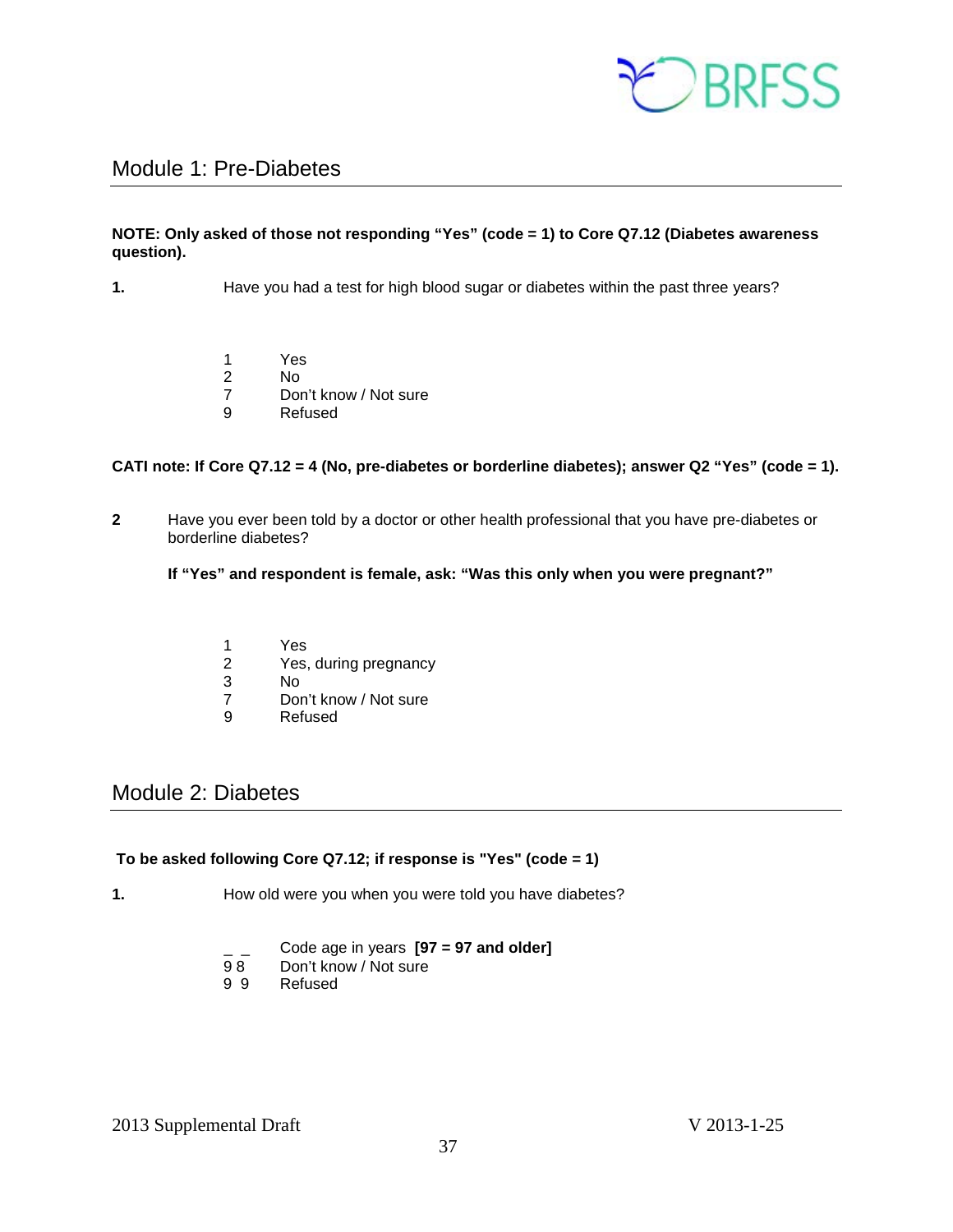

**2.** Are you now taking insulin?

- 1 Yes<br>2 No
- 2 No
- 9 Refused
- **3.** About how often do you check your blood for glucose or sugar? Include times when checked by a family member or friend, but do NOT include times when checked by a health professional.

|             | Times per day         |
|-------------|-----------------------|
| 2           | Times per week        |
| $3^{\circ}$ | Times per month       |
|             | Times per year        |
| 888         | Never                 |
| 777         | Don't know / Not sure |
| 999         | Refused               |
|             |                       |

**4.** About how often do you check your feet for any sores or irritations? Include times when checked by a family member or friend, but do NOT include times when checked by a health professional.

|       | Times per day         |
|-------|-----------------------|
| 2     | Times per week        |
| 3     | Times per month       |
|       | Times per year        |
| 5 5 5 | No feet               |
| 888   | Never                 |
| 777   | Don't know / Not sure |
|       | Refused               |

- **5.** About how many times in the past 12 months have you seen a doctor, nurse, or other health professional for your diabetes?
	- \_ \_ Number of times **[76 = 76 or more]**
	- 8 8 None<br>7 7 Don't
	- 7 7 Don't know / Not sure<br>9 9 Refused
	- **Refused**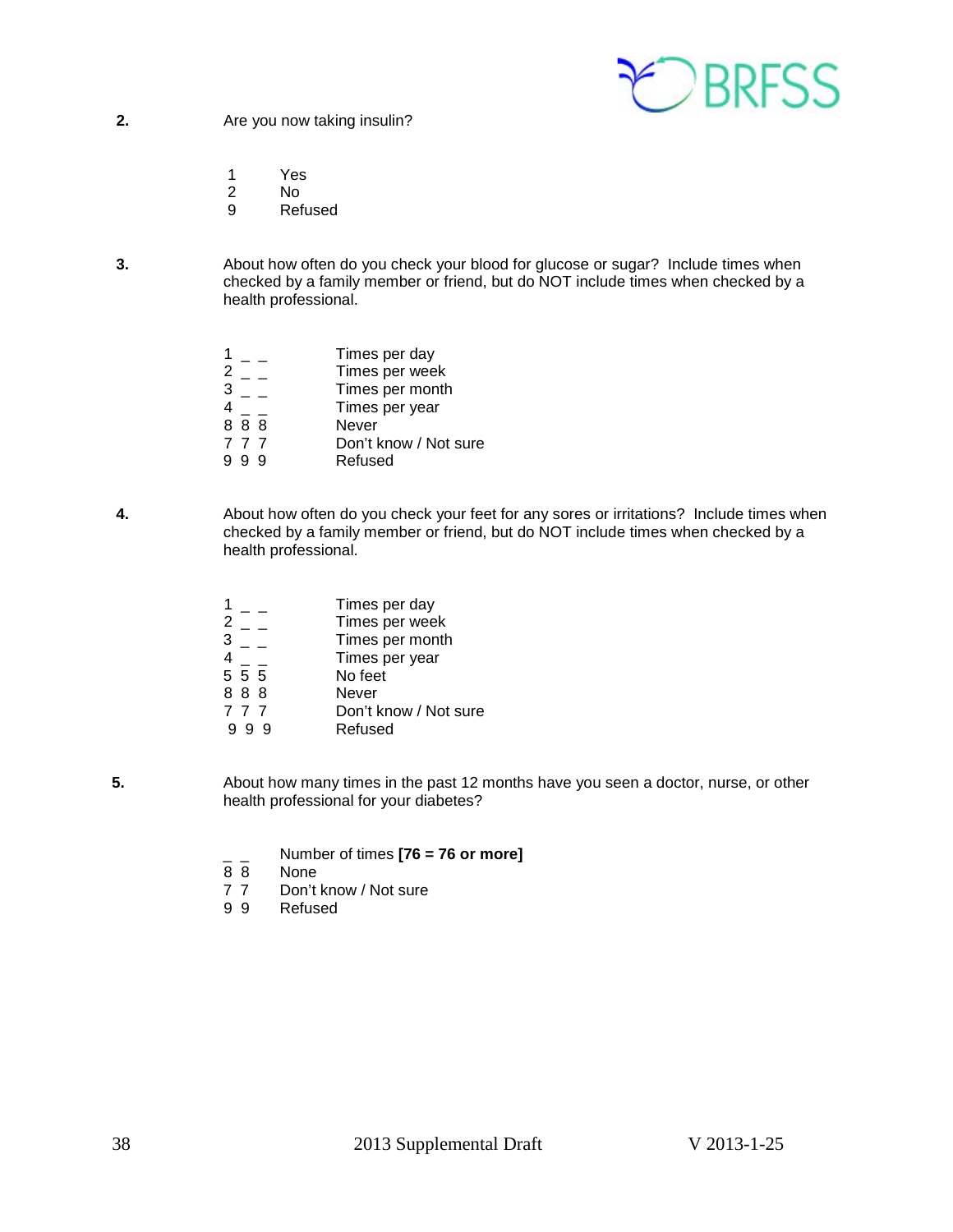

- **6.** A test for "A one C" measures the average level of blood sugar over the past three months. About how many times in the past 12 months has a doctor, nurse, or other health professional checked you for "A one C"?
	- $\frac{1}{8}$   $\frac{1}{8}$  Number of times **[76 = 76 or more]**
	- 8 8 None<br>9 8 Never
	- Never heard of "A one C" test
	- 7 7 Don't know / Not sure
	- 9 9 Refused

## **CATI note: If Q4 = 555 (No feet), go to Q8.**

- **7.** About how many times in the past 12 months has a health professional checked your feet for any sores or irritations?
	- \_ \_ Number of times **[76 = 76 or more]**
	- **None**
	- 7 7 Don't know / Not sure<br>9 9 Refused
	- **Refused**
- **8.** When was the last time you had an eye exam in which the pupils were dilated? This would have made you temporarily sensitive to bright light.

## **Read only if necessary:**

- 1 Within the past month (anytime less than 1 month ago)
- 2 Within the past year (1 month but less than 12 months ago)<br>3 Within the past 2 years (1 year but less than 2 years ago)
- 3 Within the past 2 years (1 year but less than 2 years ago)
- 2 or more years ago

## **Do not read:**

- 7 Don't know / Not sure
- 8 Never
- 9 Refused
- **9.** Has a doctor ever told you that diabetes has affected your eyes or that you had retinopathy?
	- 1 Yes
	- 2 No<br>7 Dor
	- Don't know / Not sure
	- 9 Refused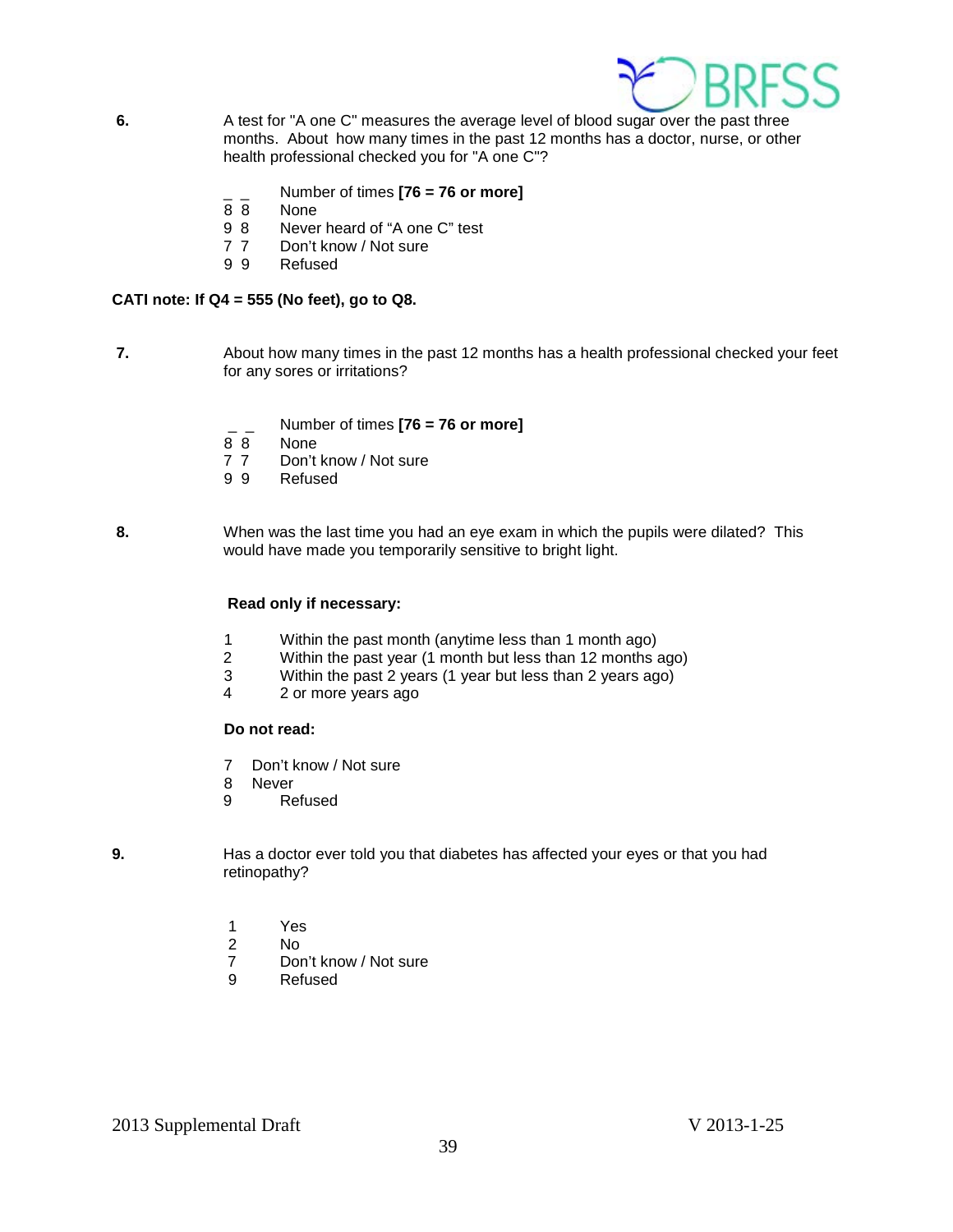

- **10.** Have you ever taken a course or class in how to manage your diabetes yourself?
	- 1 Yes
	- 2 No
	- 7 Don't know / Not sure<br>9 Refused
	- **Refused**

## <span id="page-39-0"></span>**Section 8: Demographics**

- **8.1** What is your age?
- [AGE]
- 
- $\frac{1}{2}$   $\frac{1}{2}$  Code age in years<br>0 7 Don't know / Not su
- Don't know / Not sure
- 0 9 Refused
- **8.2** Are you Hispanic, Latino/a, or Spanish origin?
	- 1 No, not of Hispanic, Latino/a, or Spanish origin

## **If yes, ask: Are you…**

## **Interviewer Note:** *One or more categories may be selected.*

- 2 Mexican, Mexican American, Chicano/a
- 3 Puerto Rican
- 4 Cuban
- 5 Another Hispanic, Latino/a, or Spanish origin

## **Do not read:**

- 7 Don't know / Not sure
- 9 Refused
- **8.3** Which one or more of the following would you say is your race?

**Interviewer Note: Select all that apply.**

**Interviewer Note: If 40 (Asian) or 50 (Pacific Islander) is selected read and code subcategories underneath major heading.**

**Please read:**

- **10 White**
- **20 Black or African American**
- **30 American Indian or Alaska Native**
- **40 Asian**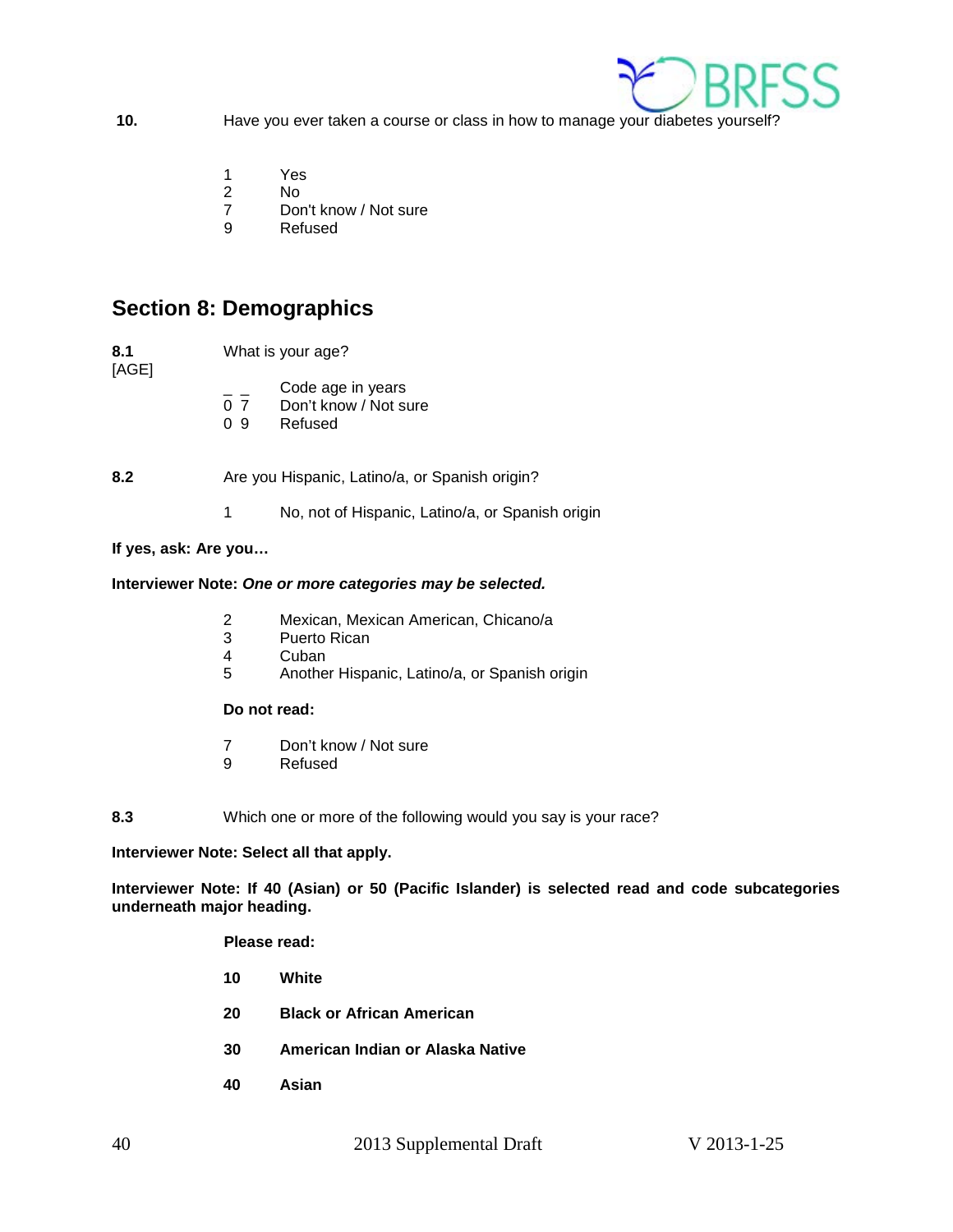

- 41 Asian Indian
- 42 Chinese
- 43 Filipino<br>44 Japanes
- **Japanese**
- 45 Korean
- 46 Vietnamese<br>47 Other Asian
- **Other Asian**

## **50 Pacific Islander**

- 51 Native Hawaiian<br>52 Guamanian or Cl
- 52 Guamanian or Chamorro<br>53 Samoan
- **Samoan**
- 54 Other Pacific Islander

## **Do not read:**

- 60 Other
- 88 No additional choices<br>77 Don't know / Not sure
- 77 Don't know / Not sure<br>99 Refused
- Refused

## **CATI note: If more than one response to Q8.3; continue. Otherwise, go to Q8.5.**

## **8.4** Which one of these groups would you say best represents your race?

## **Interviewer Note: If 04 (Asian) or 05 (Pacific Islander) is selected read and code subcategory underneath major heading.**

**Please read:**

- **10 White**
- **20 Black or African American**
- **30 American Indian or Alaska Native**
- **40 Asian**
	- 41 Asian Indian
	- **Chinese**
	- 43 Filipino
	- 44 Japanese<br>45 Korean
	- Korean
	- 46 Vietnamese<br>47 Other Asian
	- **Other Asian**

## **50 Pacific Islander**

- 51 Native Hawaiian
- 52 Guamanian or Chamorro<br>53 Samoan
- **Samoan**
- 54 Other Pacific Islander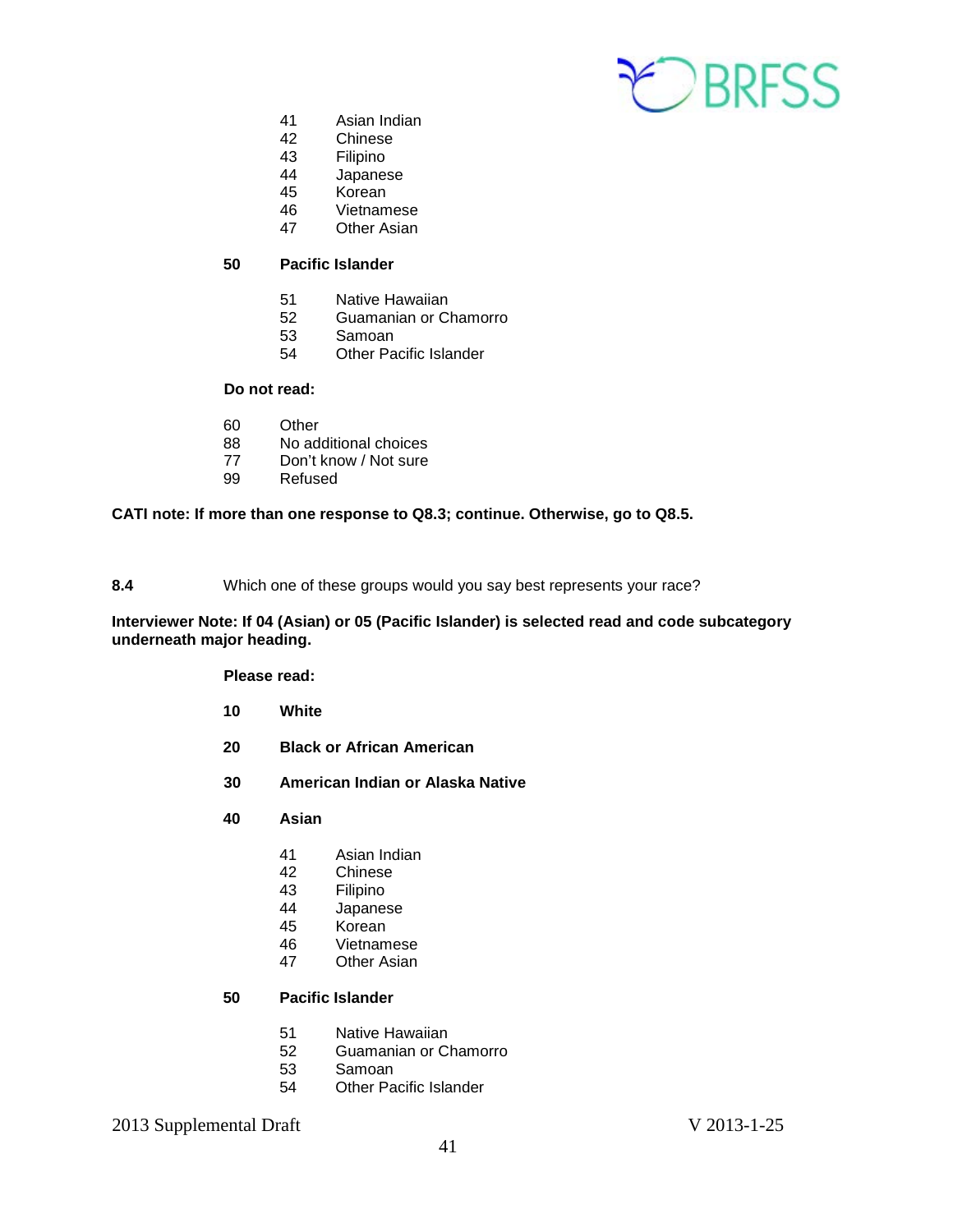

- 60 Other<br>77 Don't
- Don't know / Not sure
- 99 Refused
- **8.5** Have you ever served on active duty in the United States Armed Forces, either in the regular military or in a National Guard or military reserve unit? *Active duty does not include training for the Reserves or National Guard, but DOES include activation, for example, for the Persian Gulf War.*

## [VETERAN2]

- 1 Yes
- 2 No

## **Do not read:**

- 7 Don't know / Not sure
- 9 Refused

**8.6** Are you…?

[MARITAL]

## **Please read:**

- 1 Married
- 2 Divorced<br>3 Widowed
- Widowed
- 4 Separated
- 5 Never married
- 6 A member of an unmarried couple

#### **Do not read:**

9 Refused

## **CATI Note: 8.6c – CP survey only**

**8.6c** How many members of your household, including yourself, are 18 years of age or older?

Number of adults 77 DK/NS 99 Refused

**8.7** Now I'm going to ask you a question about sexual orientation. Do you think of yourself as: A. Gay or lesbian, B. Straight, that is, not lesbian or gay, C. Bisexual, or D. something else? [SXORIENT]

 [**Interviewer Notes:** Please read the letters with the answer categories, so that respondent may use either the letter or words to give their answer. You may use the descriptions below if respondent asks for clarification.

IF NEEDED:

Gay or Lesbian—A person who is gay or lesbian is primarily attracted to people of the same sex. Straight—A person who is "straight" is primarily attracted to people of the opposite sex.

Bisexual—A person who is bisexual attracted to people of either sex.]

## [**Interviewer Coding Note:**

If respondent replies that they are "homosexual," please code with "gay or lesbian". If respondent replies that they are "heterosexual," please code with "straight".]

2 Gay or Lesbian

1 Straight, that is, not lesbian or gay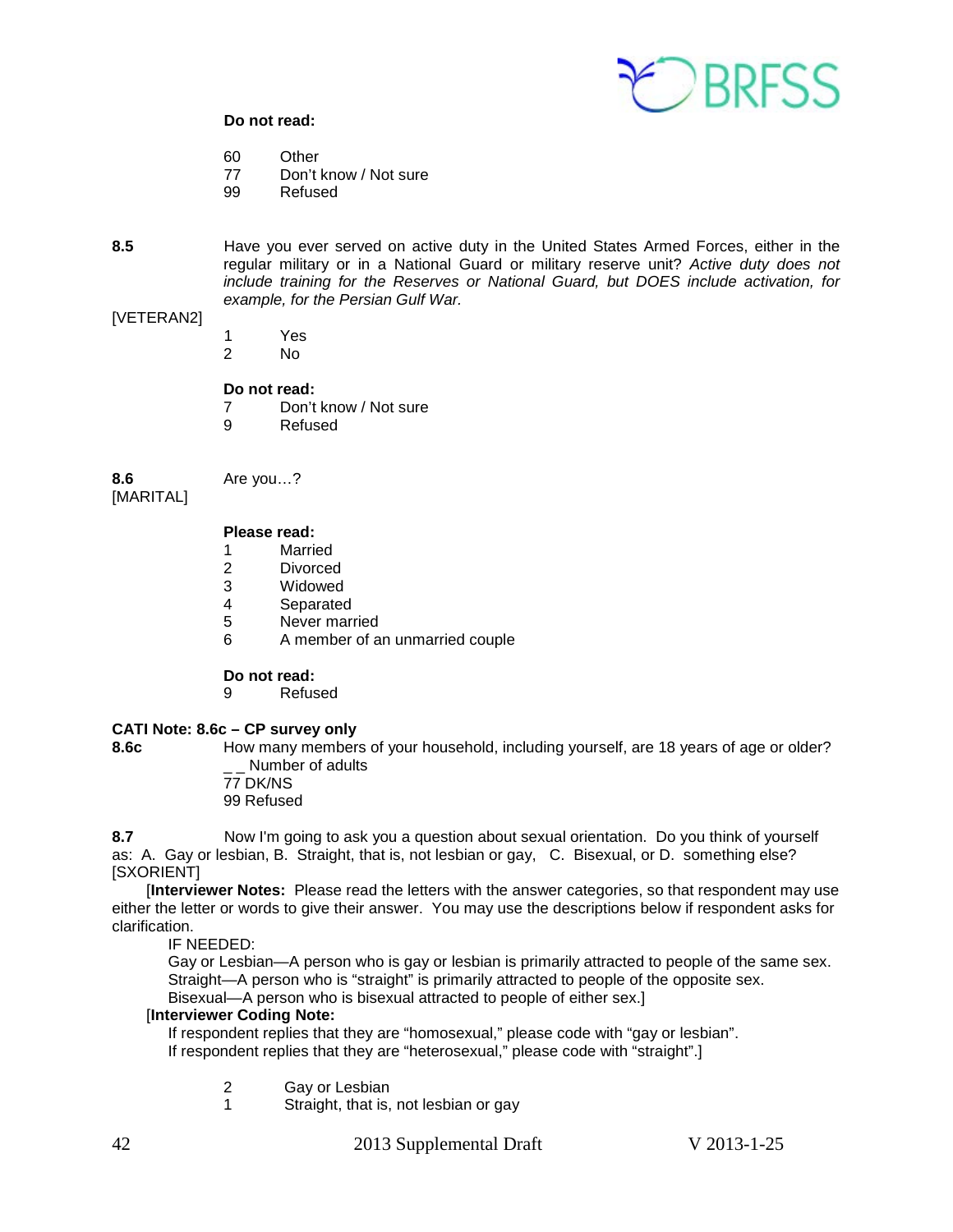

4 Something else? (specify?) \_\_\_\_\_\_\_\_\_\_\_\_ [SEXORTXT – BOTH]

- 7 DON'T KNOW/NOT SURE
- 9 REFUSED

IF NEEDED: "Research has shown that some sexual minority community members have important health risk factors, such as smoking. We are collecting information about sexual orientation to learn whether this is true in Alaska. You don't have to answer any question if you don't want."

## 8.8 **How many children live in your household who are...**

| [CHLD04]    | а. | less than 5 years old?   | Code 1-7 ( $7 = 7$ or more) |
|-------------|----|--------------------------|-----------------------------|
| [CHLD0512]  | b. | 5 through 12 years old?  | Code 1-7 ( $7 = 7$ or more) |
| [CHLD13 17] | C. | 13 through 17 years old? | Code 1-7 ( $7 = 7$ or more) |
|             | 8  | None<br>Refused          |                             |

## **Note to CATI Programmer: Keep children question for cell phone survey**

| 8.9<br><b>[EDUCA_N]</b> | What is the highest grade or year of school you completed?<br>Read only if necessary:                                                                                                                    |                                                                                                                                                                                                                                                                                              |  |
|-------------------------|----------------------------------------------------------------------------------------------------------------------------------------------------------------------------------------------------------|----------------------------------------------------------------------------------------------------------------------------------------------------------------------------------------------------------------------------------------------------------------------------------------------|--|
|                         | 1<br>$\overline{c}$<br>3<br>$\overline{\mathbf{4}}$<br>5<br>6                                                                                                                                            | Never attended school or only attended kindergarten<br>Grades 1 through 8 (Elementary)<br>Grades 9 through 11 (Some high school)<br>Grade 12 (High school graduate) Go to 8.9b<br>College 1 year to 3 years (Some college or technical school)<br>College 4 years or more (College graduate) |  |
|                         | Do not read:<br>9                                                                                                                                                                                        | Refused                                                                                                                                                                                                                                                                                      |  |
| 8.9b<br>[DIPLGED]       | When you say that you completed the 12 <sup>th</sup> grade, does that mean you graduated with a<br>diploma from your high school or a correspondence school or home-school, or did you<br>receive a GED? |                                                                                                                                                                                                                                                                                              |  |
|                         | 1<br>$\overline{c}$<br>3                                                                                                                                                                                 | <b>High School Graduate</b><br>GED (High school equivalency Diploma)<br>Home-schooled with diploma or correspondence school diploma                                                                                                                                                          |  |
|                         | Do not read:<br>9                                                                                                                                                                                        | Refused                                                                                                                                                                                                                                                                                      |  |
| 8.10<br>[SUBSIST]       |                                                                                                                                                                                                          | Do you follow a subsistence lifestyle?                                                                                                                                                                                                                                                       |  |
|                         | 2                                                                                                                                                                                                        | Yes<br>N٥                                                                                                                                                                                                                                                                                    |  |

- $\frac{2}{7}$ 7 Don't know / Not sure<br>9 Refused
- **Refused**

<sup>2013</sup> Supplemental Draft V 2013-1-25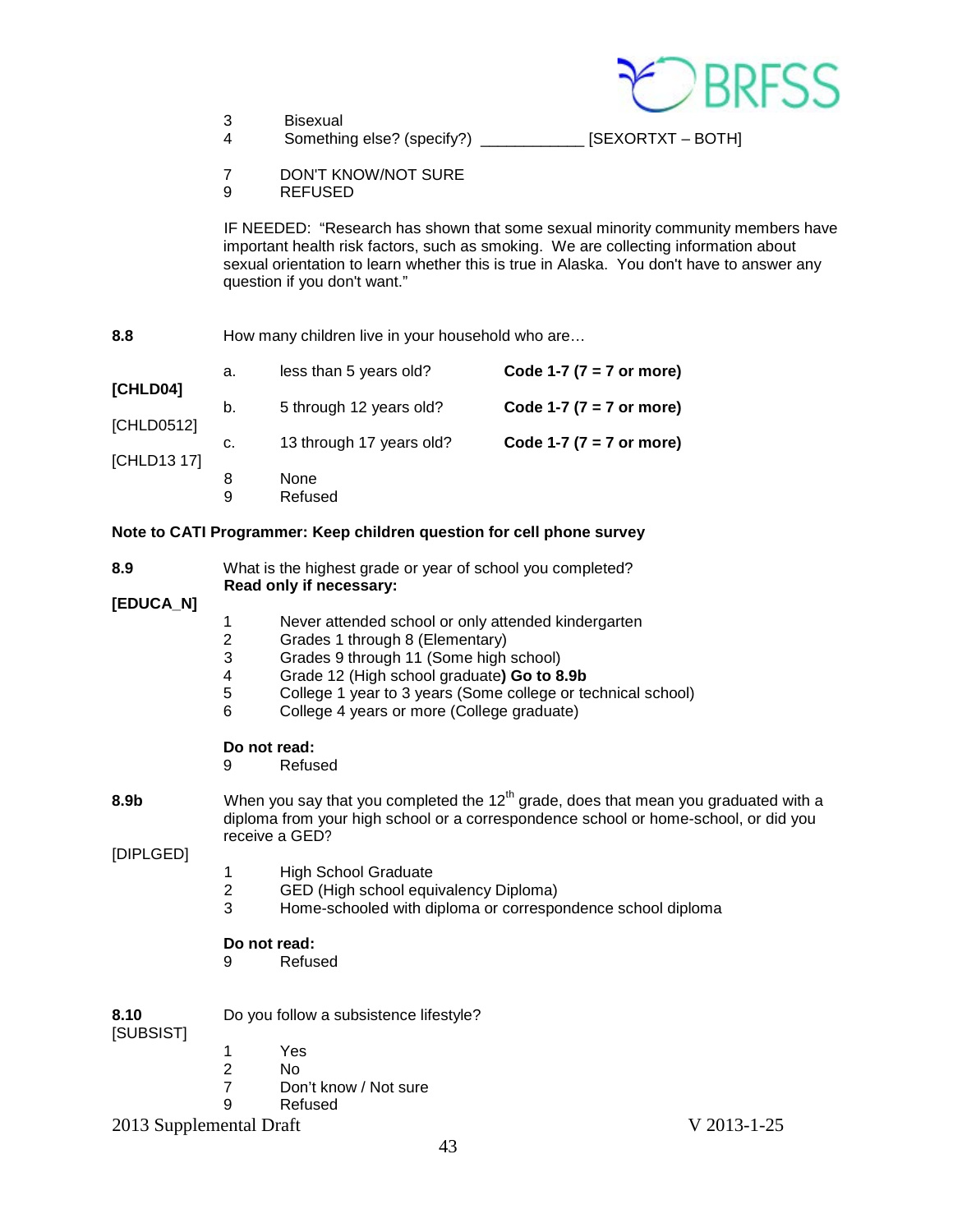

## **8.11** Are you currently…?

[EMPLOY]

## **Please read:**

- 1 Employed for wages<br>2 Self-employed
- 2 Self-employed<br>3 Out of work for
- 3 Out of work for 1 year or more **[Skip to 8.14]**
- Out of work for less than 1 year
- 5 A Homemaker **[Skip to 8.14]**
- **[Skip to 8.14]**
- 7 Retired **[Skip to 8.14]**
- 8 Unable to work **[Skip to 8.14]**

# **Do not read:**<br><sup>Q</sup> Refus

**Refused** 

## **If Q8.11 = 1 (Employed for wages) or 2 (Self-employed) or 4 (Out of work for less than 1 year), continue else go to next module.**

Now I am going to ask you about your work.

**8.12 What kind of work do you do?** (for example, registered nurse, janitor, cashier, auto mechanic)

**INTERVIEWER NOTE: If respondent is unclear, ask "What is your job title?"**

**INTERVIEWER NOTE: If respondent has more than one job then ask, "What is your main job?"**

| [Record answer] |  |
|-----------------|--|
| 99 Refused      |  |

8.13. What kind of business or industry do you work in? (for example, hospital, elementary school, clothing manufacturing, restaurant)

| [Record answer] |  |
|-----------------|--|
| 99 Refused      |  |

Additional Interviewer Instructions for Industry and Occupation questions:

**Interviewer Note:** If respondent says that they don't have a job right now follow-up with "If you are not currently working please answer based on the work you usually do or the work you did most recently."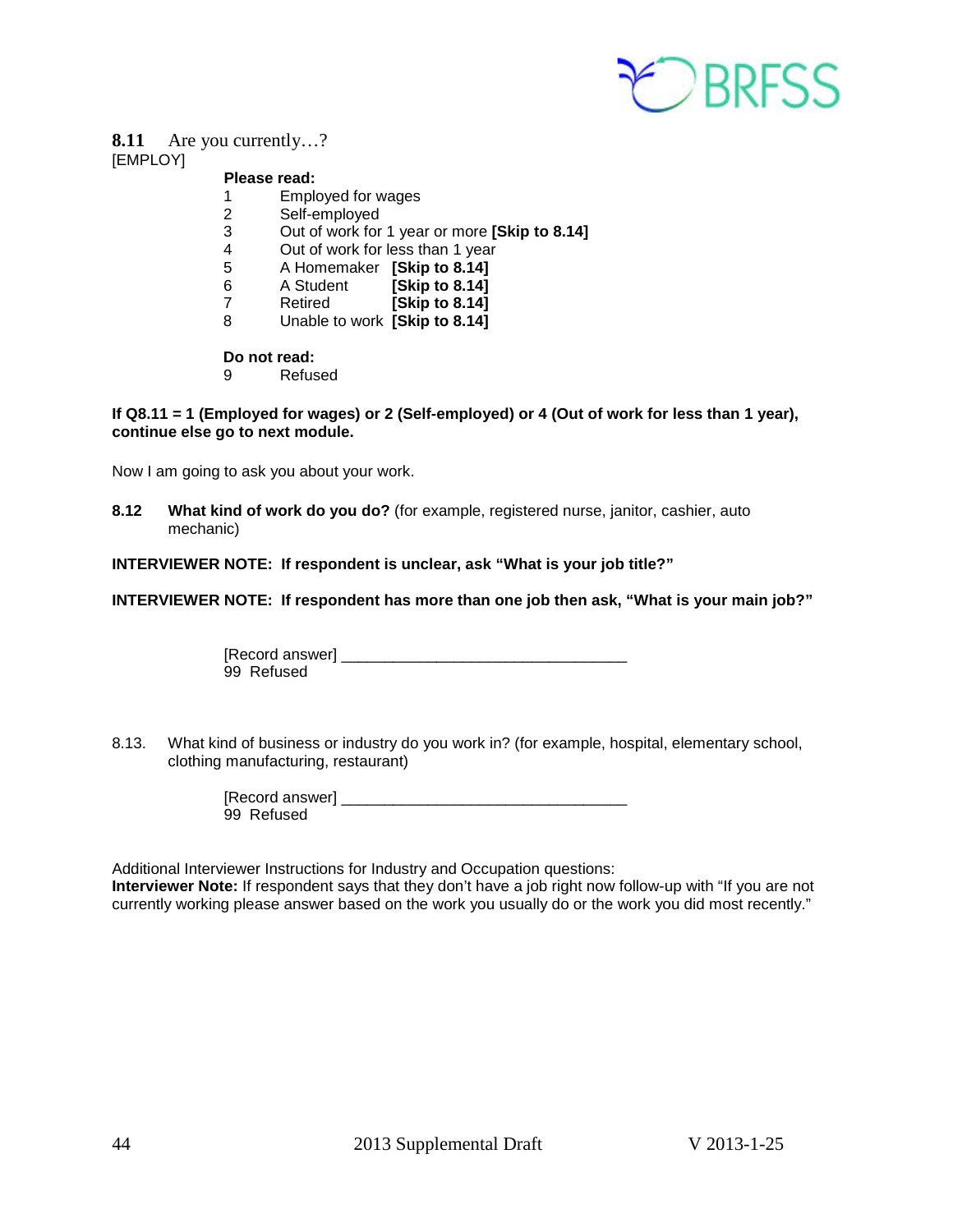

# <span id="page-44-0"></span>**Section 8: Demographics (continued)**

| 8.14<br>[INCOME2] | Is your annual household income from all sources—              |                                                                 |                                                                                      |  |
|-------------------|----------------------------------------------------------------|-----------------------------------------------------------------|--------------------------------------------------------------------------------------|--|
|                   | If respondent refuses at ANY income level, code '99' (Refused) |                                                                 |                                                                                      |  |
|                   |                                                                | Read only if necessary:                                         |                                                                                      |  |
|                   | 04                                                             | (\$20,000 to less than \$25,000)                                | Less than \$25,000 If "no," ask 05; if "yes," ask 03                                 |  |
|                   | 03                                                             | (\$15,000 to less than \$20,000)                                | Less than \$20,000 If "no," code 04; if "yes," ask 02                                |  |
|                   | 02                                                             | (\$10,000 to less than \$15,000)                                | Less than \$15,000 If "no," code 03; if "yes," ask 01                                |  |
|                   | 01                                                             | Less than \$10,000                                              | If "no," code 02                                                                     |  |
|                   | 05                                                             | Less than \$35,000<br>(\$25,000 to less than \$35,000)          | If "no," ask 06                                                                      |  |
|                   | 06                                                             | Less than \$50,000<br>(\$35,000 to less than \$50,000)          | If "no," ask 07                                                                      |  |
|                   | 07                                                             | Less than \$75,000<br>(\$50,000 to less than \$75,000)          | If "no," code 08                                                                     |  |
|                   | 08                                                             | \$75,000 or more                                                |                                                                                      |  |
|                   | Do not read:                                                   |                                                                 |                                                                                      |  |
|                   | 77<br>99                                                       | Don't know / Not sure<br>Refused                                |                                                                                      |  |
|                   |                                                                | CATI: include 8.15 adlt and 8.16 chld on both LL and CP surveys |                                                                                      |  |
| 8.15adlt          |                                                                |                                                                 | How many members of your household, including yourself, are 18 years of age or older |  |

- and are supported by that income?
	-
	- \_\_ Number of adults<br>77 Don't know/Not su 77 Don't know/Not sure<br>99 Refused
	- Refused

Check screen if 8.15adlt > num adult from HH roster: Let me check that there are \_\_ household members that are supported by that income?

## **Skip 8.16 when 8.8 a-c all = 8,9 (no children in HH)**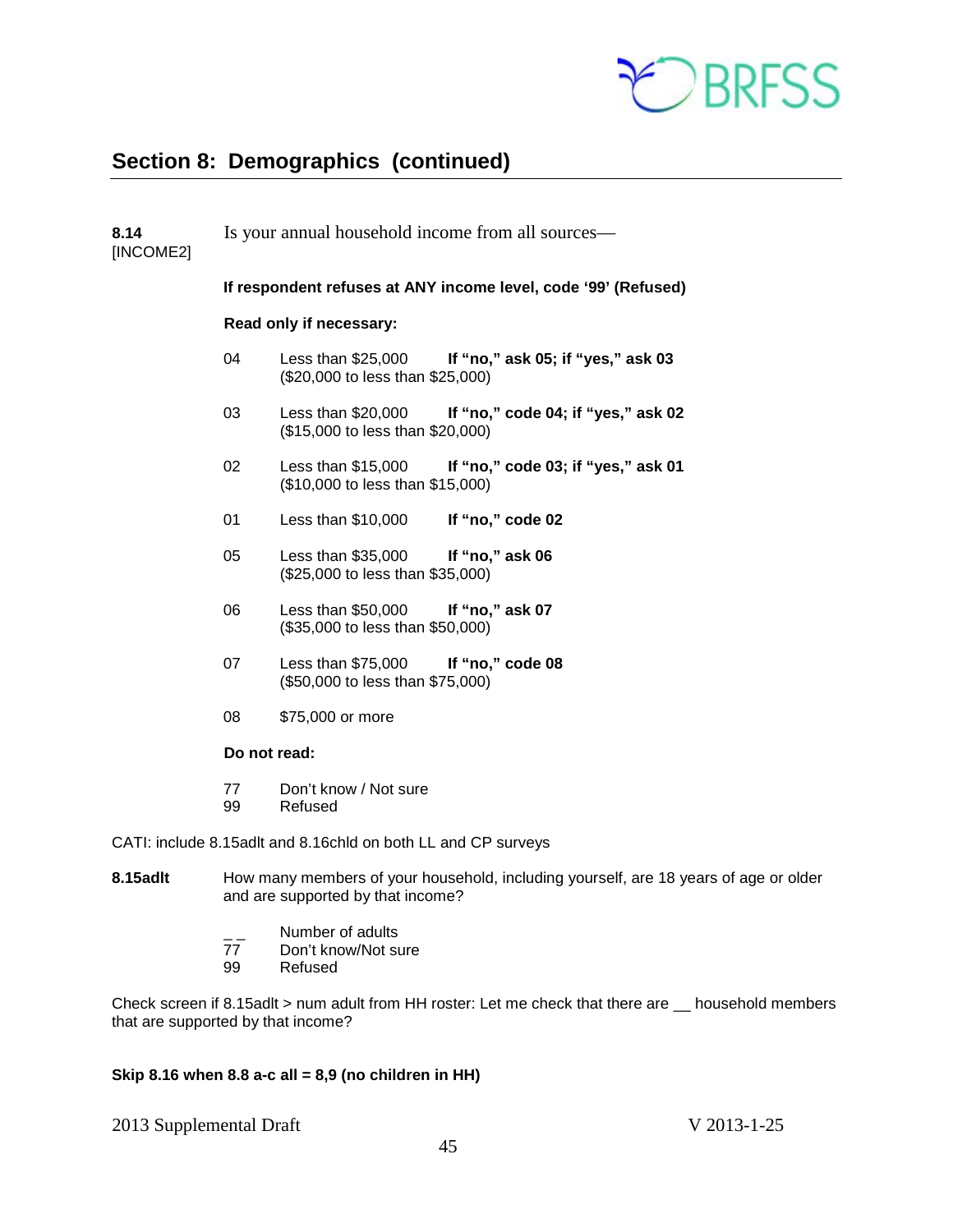

- **8.16chld** How many members of your household under the age of 18 years are supported by that income?
	- Number of children
	- 77 Don't know/Not sure
	- 99 Refused
- **8.17** About how much do you weigh without shoes?

## [WEIGHT2]

**Round fractions up**

**\_ \_ \_ \_** Weight *(pounds/kilograms)*  $\begin{array}{cc} 7 & 7 & 7 & 7 \end{array}$  Don't know / Not sure<br>9 9 9 9 Refused 9 9 9 9

**8.18** About how tall are you without shoes? [HEIGHT3]

## **Round fractions down**

**\_ \_ / \_ \_** Height *(f t / inches/meters/centimeters)* 7 7 7 7 Don't know / Not sure<br>9 9 9 9 Refused 9 9 9 9

## **CATI Note: 8.19 - 8.22 – LL survey only**

**8.19** Do you have more than one telephone number in your household? Do not include cell phones or numbers that are only used by a computer or fax machine.

[NUMHHOL2]

|    | Yes                   |               |
|----|-----------------------|---------------|
| -2 | Nο                    | [Go to Q8.21] |
|    | Don't know / Not sure | [Go to Q8.21] |
| -9 | Refused               | [Go to Q8.21] |

| 8.20       | How many of these telephone numbers are residential numbers? |
|------------|--------------------------------------------------------------|
| [NUMPHON2] |                                                              |

- \_ Residential telephone numbers **[6=6 or more]**
- 7 Don't know / Not sure<br>9 Refused
- **Refused**

**8.21** Do you have a cell phone for personal use? Please include cell phones used for both business and personal use.

[CPDEMO1]

1 Yes **[Go to Q8.22]**

- 2 No<br>7 Dor
- 7 Don't know / Not sure<br>9 Refused
- **Refused**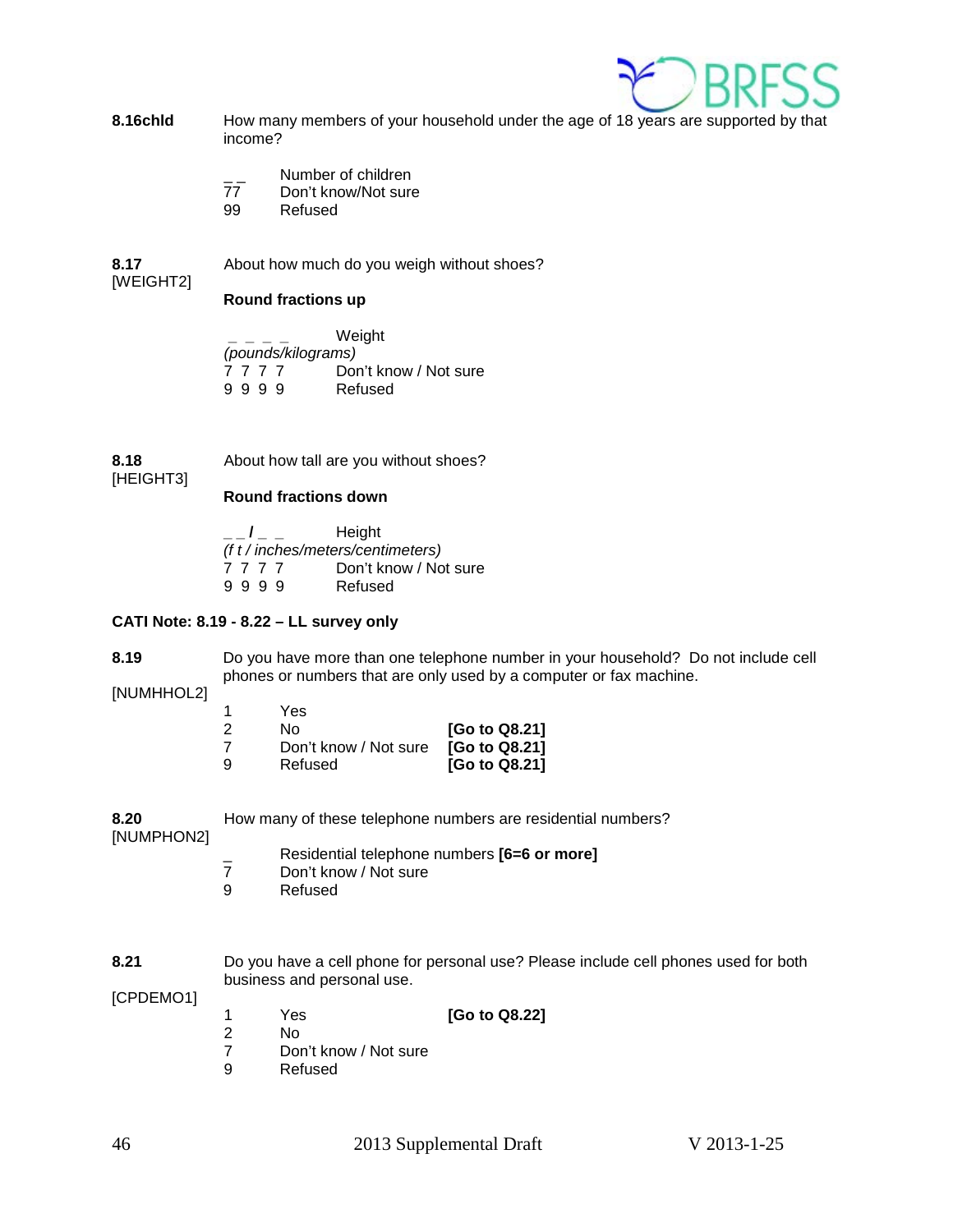

**8.22** Thinking about all the phone calls that you receive on your landline and cell phone, what percent, between 0 and 100, are received on your cell phone?

## **[CPDEMO4]**

- Enter percent (1 to 100)
- 8 8 8 Zero
- 7 7 7 Don't know / Not sure
- 9 9 9 Refused

**8.23** What is your ZIP Code where you live? [ZIPCODE – BOTH] \_ \_ \_ \_ \_ ZIP Code

|       | ZIP COUP              |
|-------|-----------------------|
| 77777 | Don't know / Not sure |
| 99999 | Refused               |

## **8.24 Indicate sex of respondent. Ask only if necessary. [SEX - BOTH]**

| Male   | [Go to next section]                                         |
|--------|--------------------------------------------------------------|
| Female | [If respondent is 45 years old or older, go to next section] |

**8.25** To your knowledge, are you now pregnant? [PREGNANT – BOTH]

- 1 Yes
- 2 No
- 7 Don't know / Not sure<br>9 Refused
- **Refused**

## <span id="page-46-0"></span>Section 9: Knowledge of Health Risks Related to Obesity

CATI Note: Randomize 9.1 A – E

9.1 As far as you know, does being overweight or obese increase a person's risk of developing:

- A. Diabetes
	- 1="Yes"
	- 2="No"
	- 7="Don't know/Not sure"
	- 9="Refused"
- B. Heart disease
	- 1="Yes"
	- 2="No"
	- 7="Don't know/Not sure" 9="Refused"
- C. High blood pressure  $1 = 1$ <sup>"</sup>Yes"
	- 2="No"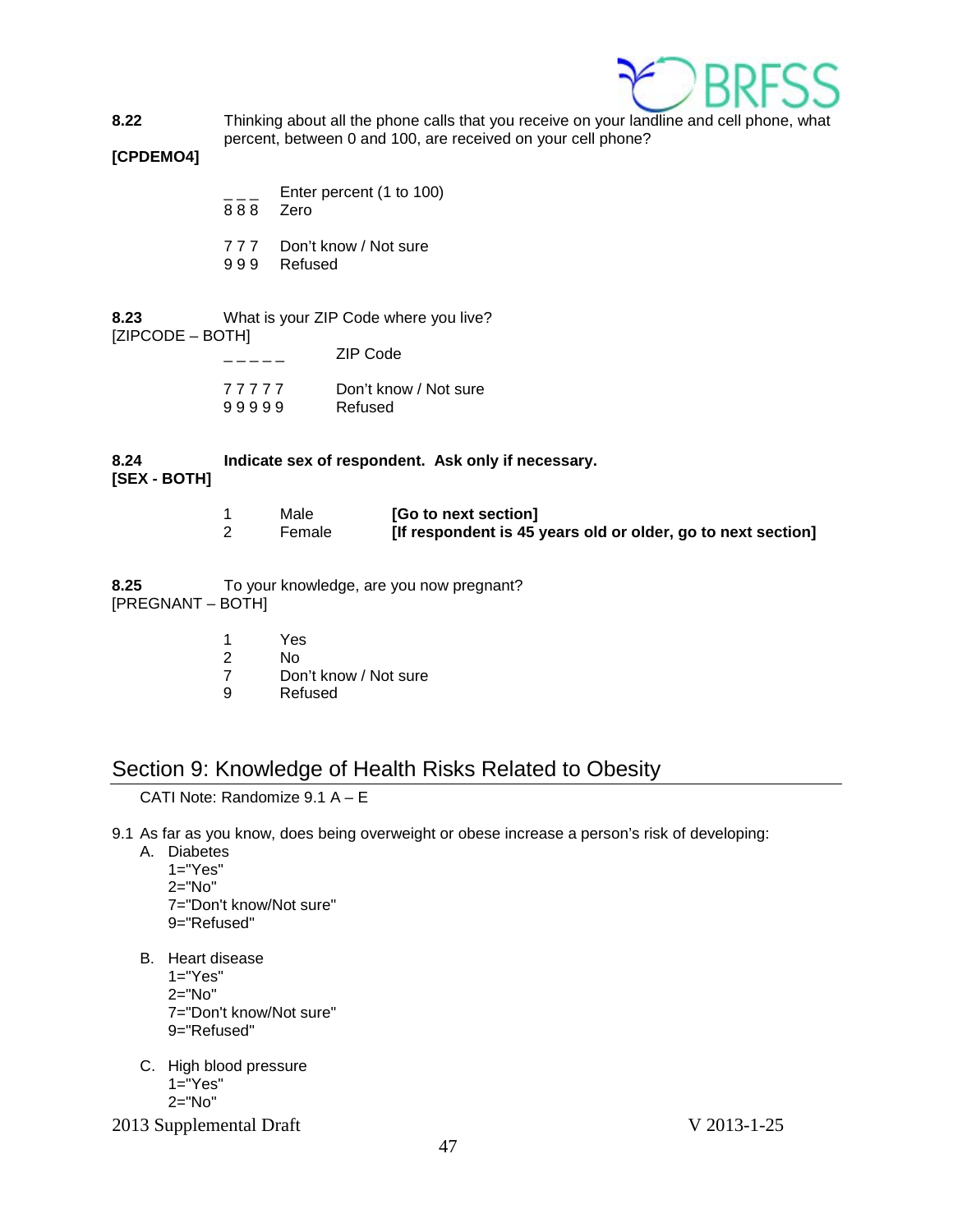

7="Don't know/Not sure" 9="Refused"

- D. Lung cancer 1="Yes" 2="No" 7="Don't know/Not sure" 9="Refused"
- E. Premature death  $1="Yes"$ 2="No" 7="Don't know/Not sure" 9="Refused"

## <span id="page-47-0"></span>Section 10: Suicide Ideation

*"The next section will address issues that may bring forth personal and sensitive concerns regarding your family, friends, colleagues, neighbors or you personally. If these questions create a need for additional information, resources, or referral to services for mental health issues and/or concerns about suicide please call the statewide Careline Crisis Intervention phone line at 1-877-266-4357. Please keep in mind that you can ask me to skip any question you do not want to answer."*

10.1 During the past 12 months, have you had thoughts about suicide or hurting yourself?

1 Yes **(go to 10.2) - all else go to next section** 2 No 7 Don't know / Not sure 9 Refused

10.2 During the past 12 months, did you ever make a serious plan about how you would attempt suicide?

1 Yes 2 No

7 Don't know / Not sure 9 Refused

10.3 During the past 12 months, how many times did you actually attempt suicide?

- 1-76 Number of times
- 77 Don't know/Not sure<br>88 Or none
- Or none
- 99 Refused

## **If 10.4 is NOT 88 or none, go to 10.4 If 10.4 is = 88, go to 10.5**

10.4 Did any suicide attempt in the past 12 months result in an injury, poisoning, or overdose that had to be treated by a doctor or nurse?

- 1 Yes
- 2 No
- 7 Don't know / Not sure
- 9 Refused